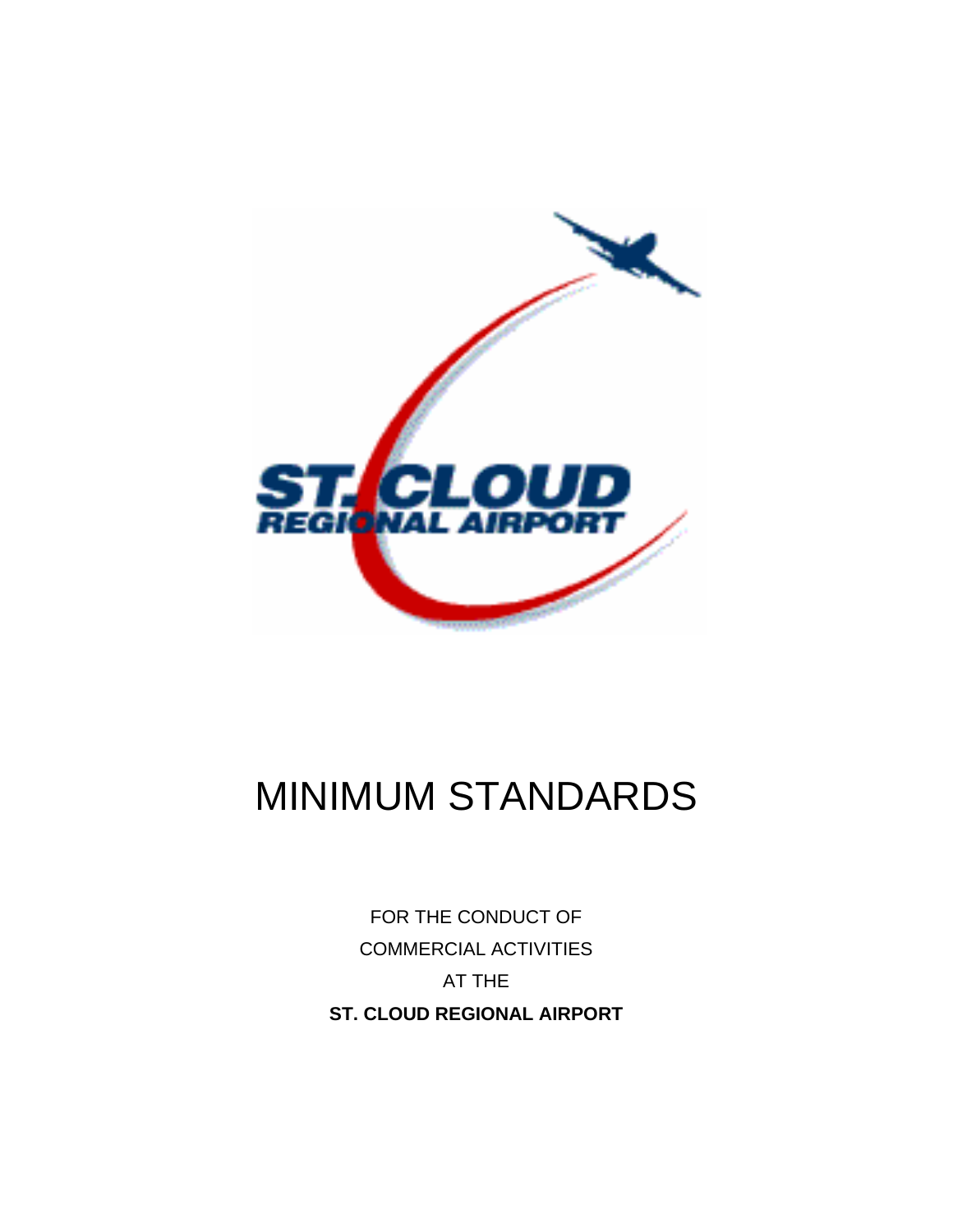## **TABLE OF CONTENTS**

# **CHAPTER 1 - GENERAL PROVISIONS**

# CHAPTER 2 - GENERAL REQUIREMENTS FOR ALL OPERATORS

## CHAPTER 3 - COMMERCIAL OPERATOR APPLICATION

# **CHAPTER 4 - INSURANCE**

# **CHAPTER 5 - SINGLE SERVICE AERONAUTICAL SERVICES**

|--|--|--|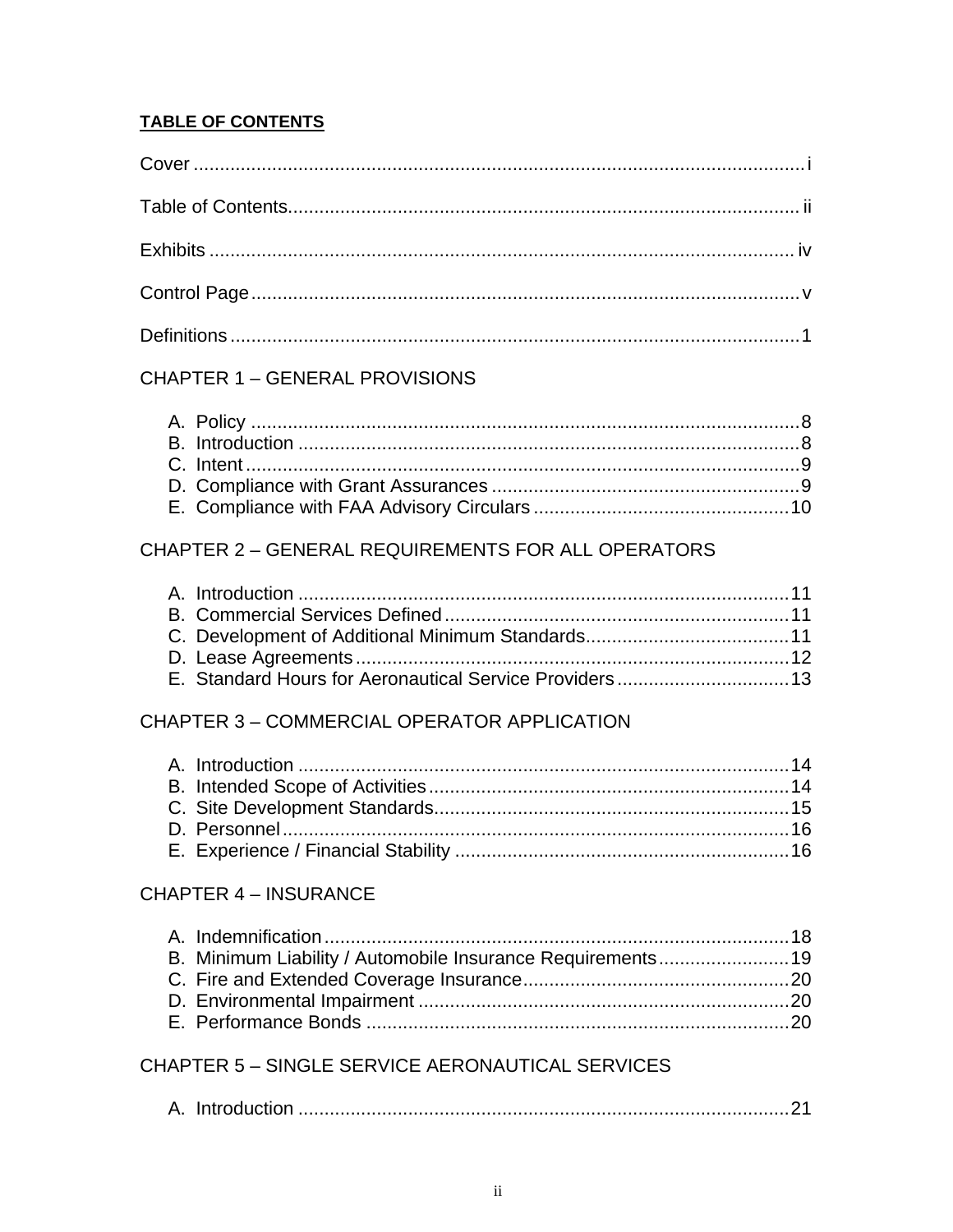# CHAPTER 6 – MULTIPLE AERONAUTICAL SERVICES

| E. Additional Minimum Requirements for Full Service FBO 34              |  |
|-------------------------------------------------------------------------|--|
| F. Termination or Modification of Commercial Operators Authorization 35 |  |

# CHAPTER 7 – GROUND TRANSPORTATION SERICES

## CHAPTER 8 – NON-COMPLIANCE

# CHAPTER 9 – DOCUMENT REVIEW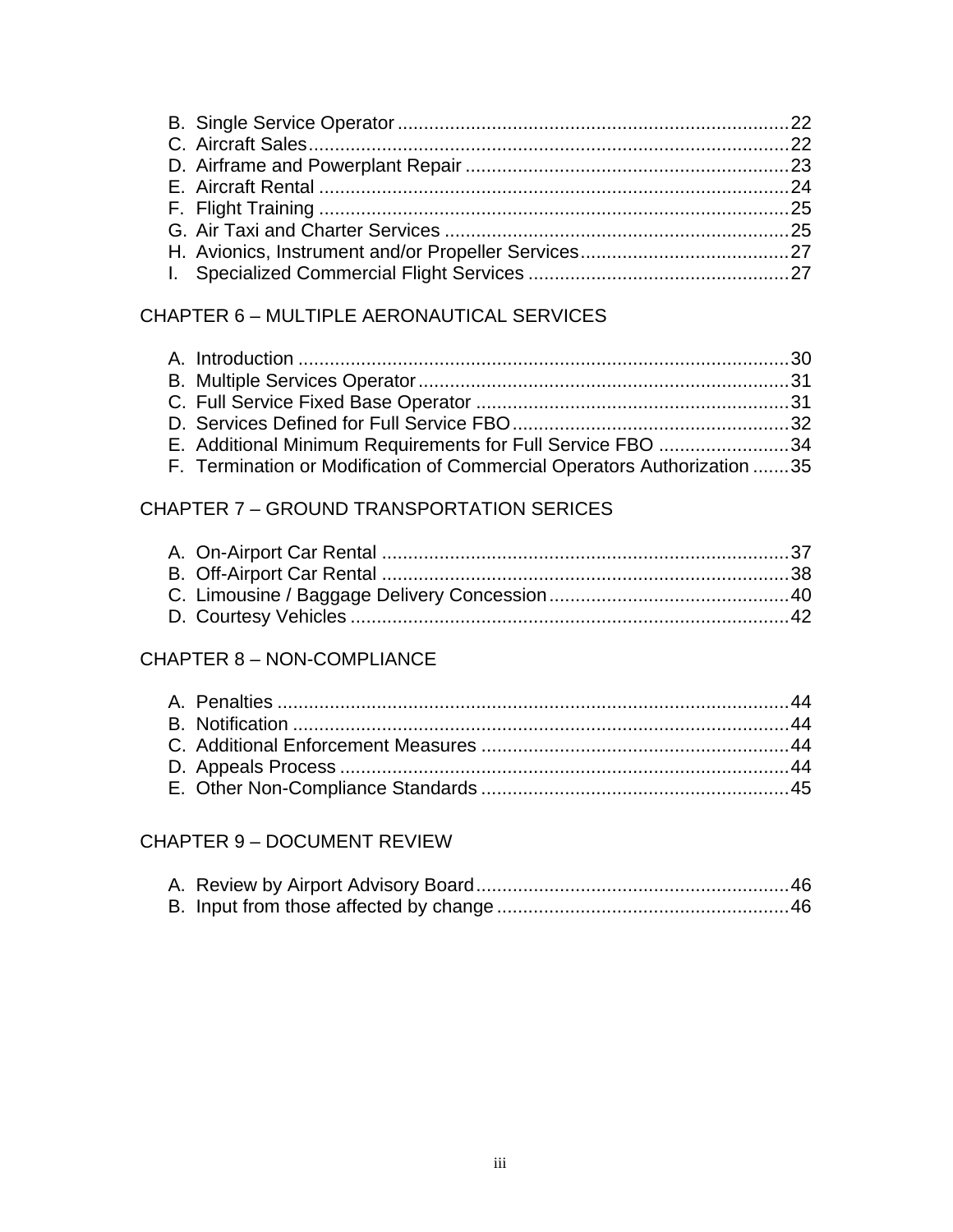## **EXHIBITS**

- Exhibit A Mandatory Lease Clauses
- Exhibit B FBO Development Process
- Exhibit C Aeronautical Business Application
- Exhibit D Aeronautical Business Permit
- Exhibit E Construction Permit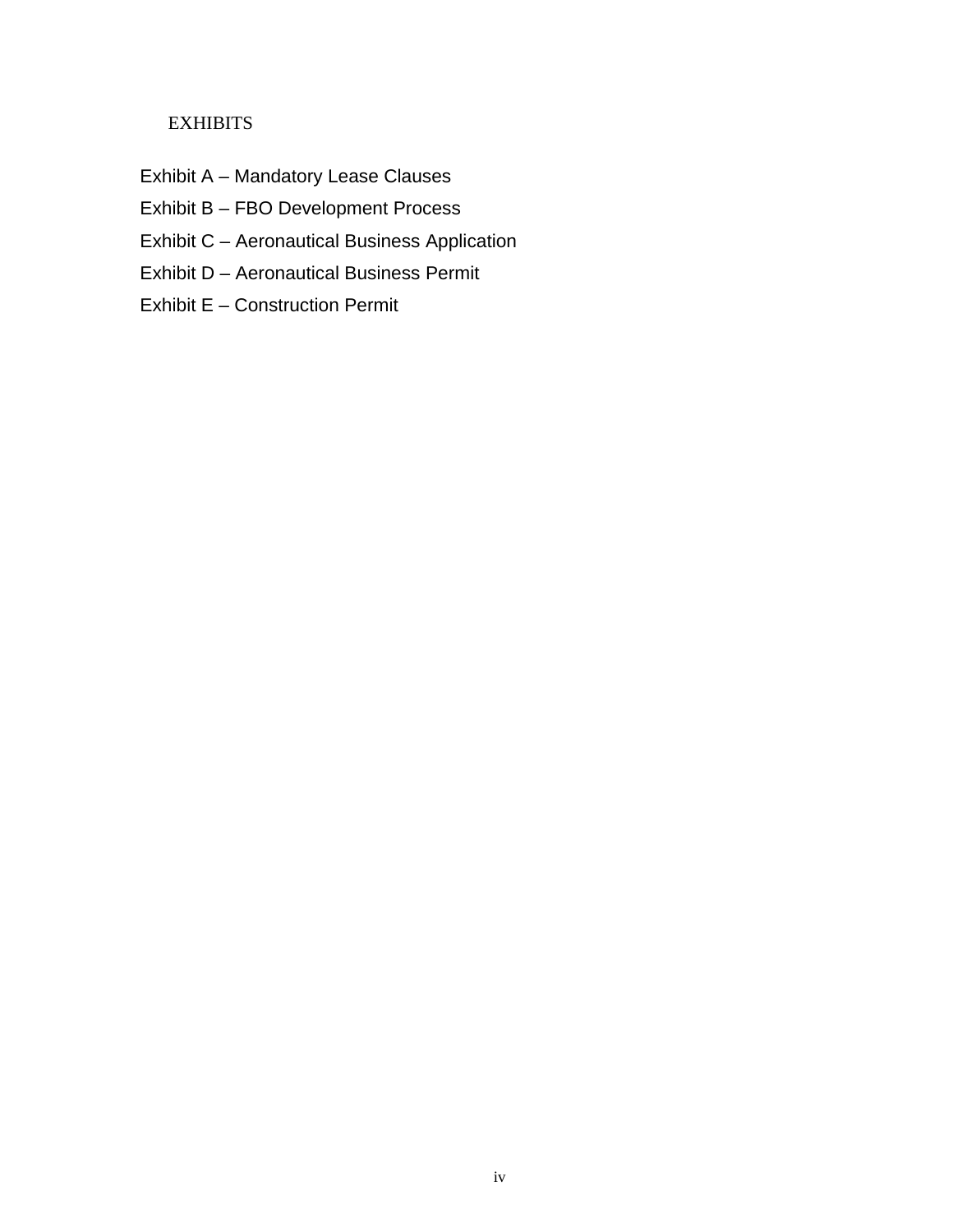# CONTROL PAGE

| Date | Page(s) | <b>Description</b>     |
|------|---------|------------------------|
| ???? | All     | <b>Entire Document</b> |
|      |         |                        |
|      |         |                        |
|      |         |                        |
|      |         |                        |
|      |         |                        |
|      |         |                        |
|      |         |                        |
|      |         |                        |
|      |         |                        |
|      |         |                        |
|      |         |                        |
|      |         |                        |
|      |         |                        |
|      |         |                        |
|      |         |                        |
|      |         |                        |
|      |         |                        |
|      |         |                        |
|      |         |                        |
|      |         |                        |
|      |         |                        |
|      |         |                        |
|      |         |                        |
|      |         |                        |
|      |         |                        |
|      |         |                        |
|      |         |                        |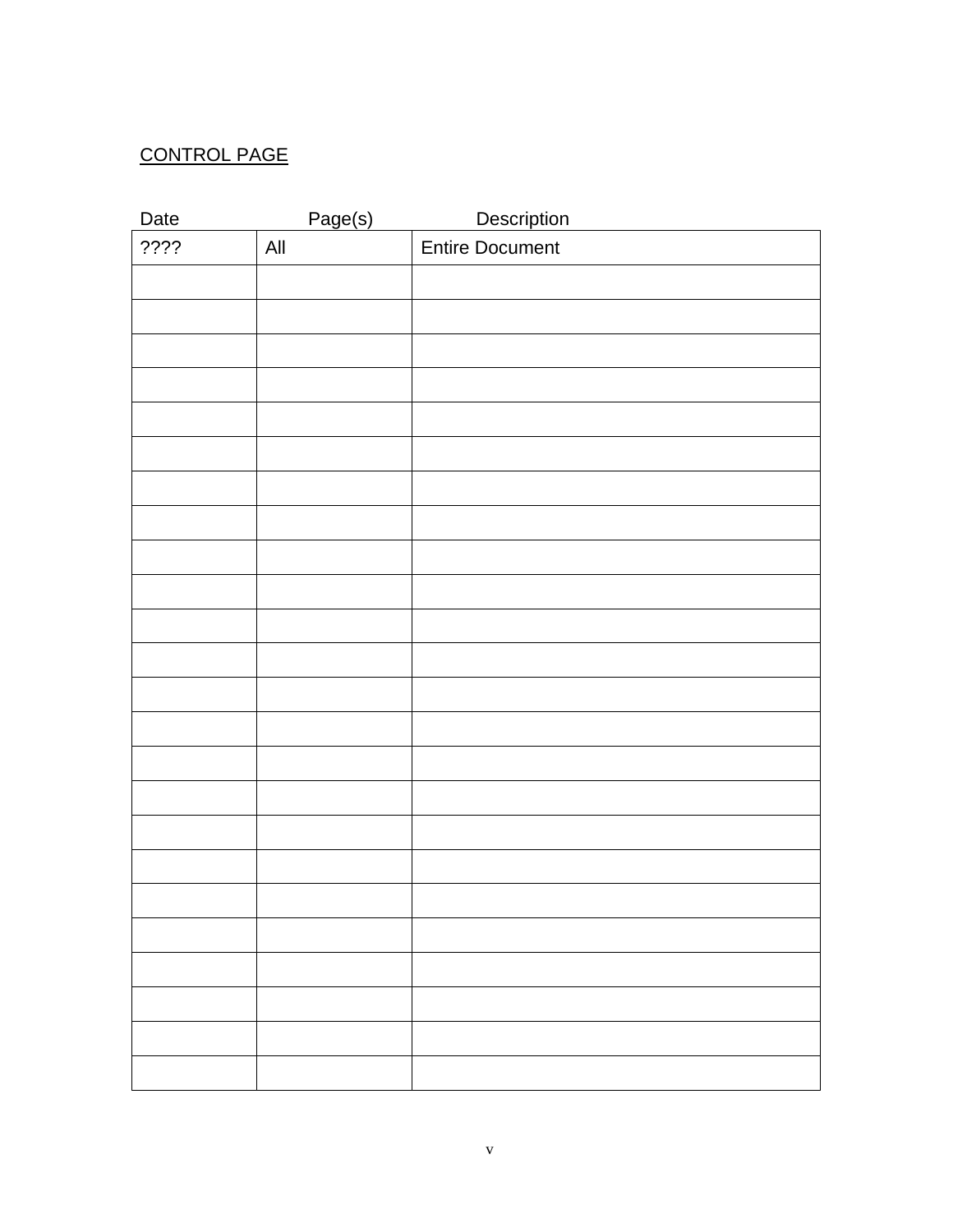#### **DEFINITIONS**

The following words and terms shall have meanings as indicated below, unless the context clearly requires otherwise:

**Aircraft** is any device used or designed for navigation or flight in the air including, but not limited to, an airplane, sailplane, helicopter, ultra-light, balloon or blimp.

**Air taxi or Charter** is the commercial operation of providing non-scheduled air transportation of persons or property for hire..

**Aeronautical Activity** is any activity which involves, makes possible, or is required for, the operation of aircraft, or which contributes to or is required for the safety of such operations.

**Aircraft Operation** is an aircraft arrival at, or departure from, the airport.

**Airport** means the St. Cloud Regional Airport and all of the area, buildings, facilities, and improvements within the interior boundaries of such Airport as it now exists or as it may herein after be extended or enlarged and as depicted on a recognized current Airport Master Plan.

**Airport Director** is the individual employed by the City of St. Cloud to manage the normal daily activities and provide continuity for long range planning and development of the airport.

**Airside** is all property inside the perimeter of the fence surrounding the airport and/or other areas as defined by the Airport Director.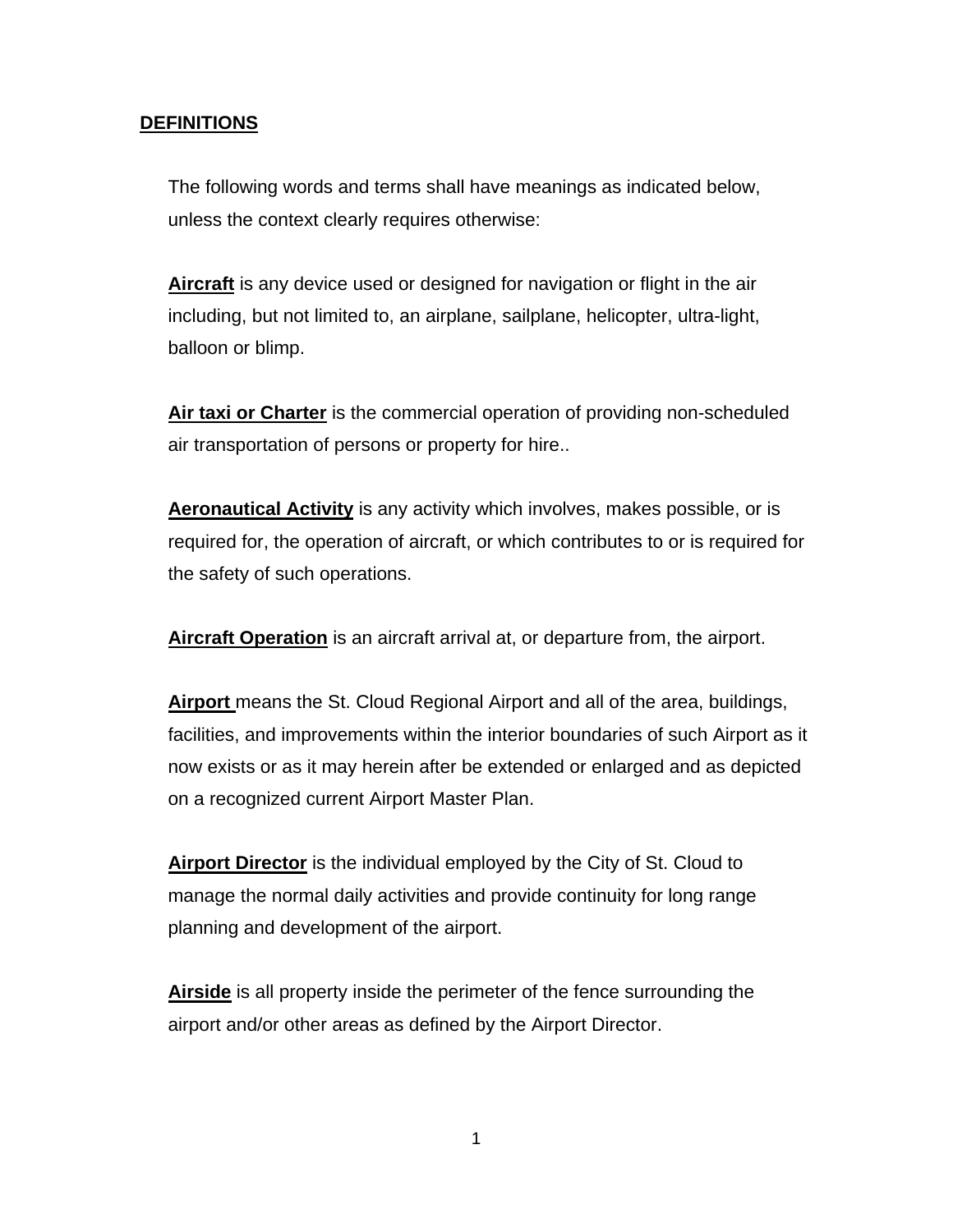**ALP** is the current approved Airport Layout Plan depicting the physical layout of the airport and identifying the location and configuration of current runways, taxiways, buildings, roadways, utilities, navaids, etc.

**AOA** is the Airport Operations Area and shall be all areas of the airport within the perimeter fencing or property line exclusively reserved for the operation, placement, movement and storage of aircraft and all areas adjacent thereto as defined by FAA regulations and/or the Airport Director.

**Apron Privilege** means the permission to operate a vehicle upon an aircraftparking apron to deliver persons, cargo, or equipment to an aircraft as a matter of convenience.

**AVGAS** shall mean aviation gasoline (100LL) intended for use in piston aircraft.

**Commercial Activity** means the sale, exchange, trading, buying, merchandising, hiring, marketing, promotion, or selling of commodities, goods, services, or property of any kind, or any revenue-producing activity.

**Commercial Tenant** means any entity entering into a contractual relationship with the City of St. Cloud for space or permission to conduct a commercial activity. This includes concessionaire agreements.

**Common Use Areas** include the apron, runways, and taxiways. All apron and taxiways through leased areas shall be considered common use areas unless identified for exclusive use by the Airport Director.

**Escort** shall mean the visual surveillance of or physical escorting of persons to and from the AOA.

2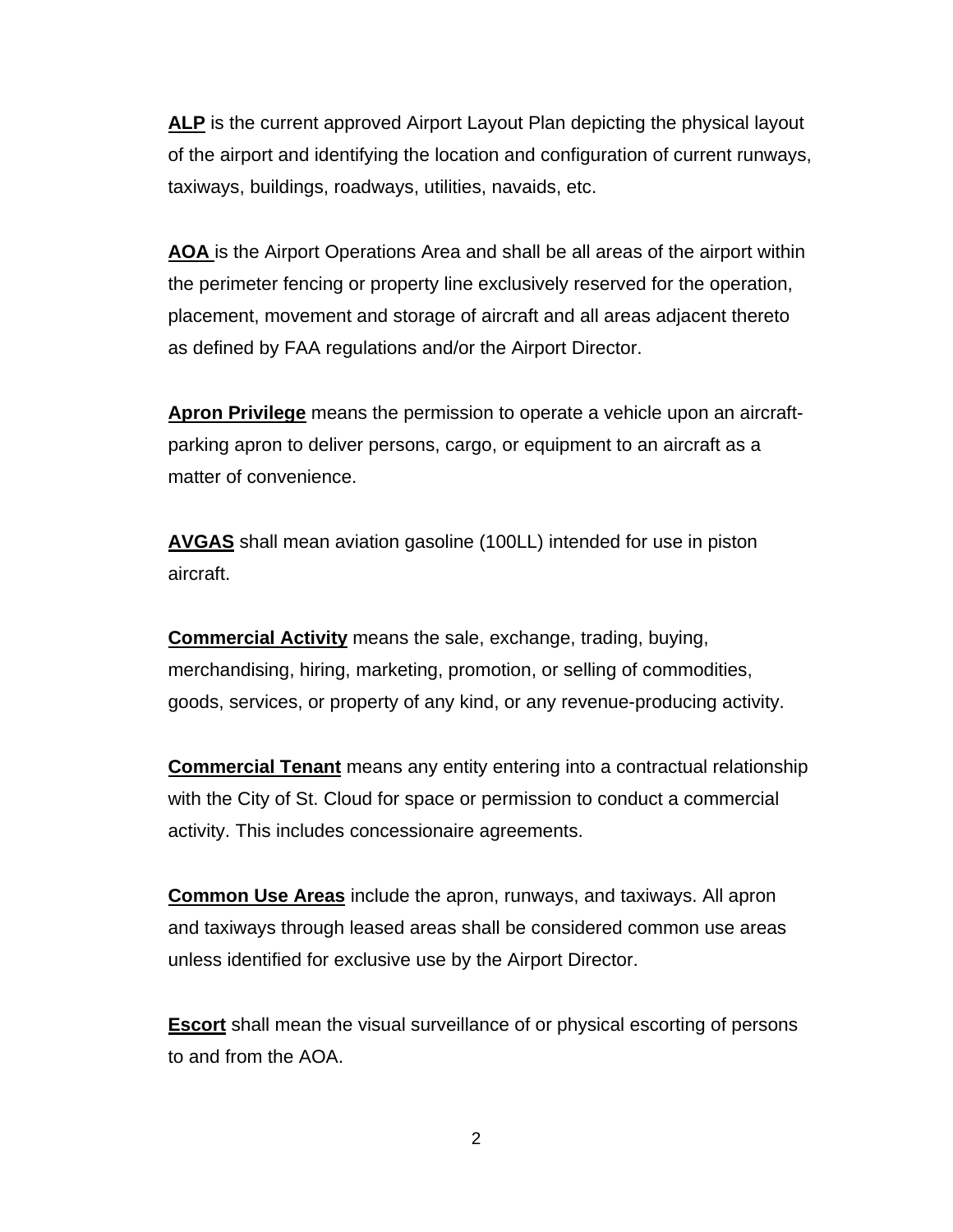**Exclusive Use Area** is an area to which a tenant has sole rights predefined in a lease or other document (not to be confused with exclusive rights as defined by the FAA Assurances).

**Exclusive Rights** means a power, privilege, or other right excluding or barring another from enjoying or exercising a like power, privilege, or right *(see also FAA Order 5190.6A).* 

**FAA** means the Federal Aviation Administration.

**FAR** means Federal Aviation Regulations.

**Flying Club** as defined by the State of Minnesota.

**FBO** is a Full Service Fixed Base Operator duly licensed and authorized by written agreement with the airport owner to provide aeronautical services at the airport under strict compliance with such agreement and pursuant to these regulations and standards. The FBO is an airport-based business which stores, services, fuels, and may repair aircraft; often rents aircraft and provides flight training, and is the only operator allowed to sell petroleum products at the Airport.

**Fueling or Fuel Handling** is the transportation, sale, delivery, dispensing, storage, or draining of fuel or fuel waste products to or from aircraft, vehicles, or equipment.

**Fuel Storage Area** is any portion of the Airport designated temporarily or permanently by the sponsor as an area in which aviation or motor vehicle gasoline or any other type of fuel or fuel additive may be stored or loaded.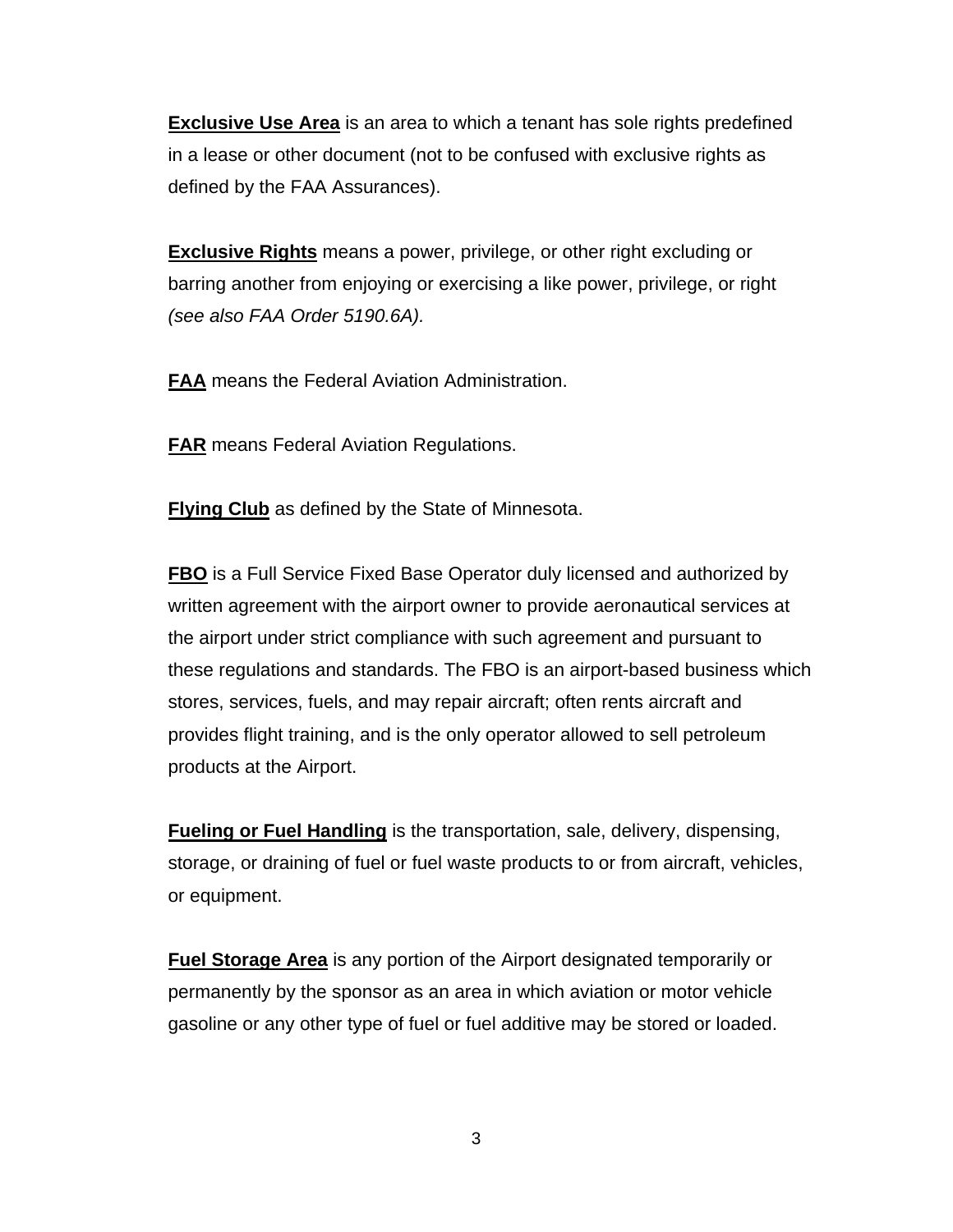**General Aviation** is all phases of aviation other than military aviation and scheduled or non-scheduled commercial air carrier operations.

**Ground Vehicle** is a non-aircraft, self-propelled vehicle including, but not limited to, automobiles, trucks, vans, mobile fueling vehicles, aircraft tugs, and "Follow Me" golf carts, which may operate on the airside of the airport only in accordance with these regulations and standards.

**IFR** means Instrument Flight Rules that govern the procedures for conducting instrument flight.

**Jet Fuel** shall mean aviation fuel intended for use in turbine aircraft.

**Landside** is all airport property outside the perimeter fence and/or other areas as defined by the Airport Director.

**Large Aircraft** is an aircraft of more than 12,500 pounds maximum certified take-off weight.

**Lease** means a contractual agreement between the City of St. Cloud and another party, which grants a concession, or otherwise, authorizing the use of land or building space to conduct specified activities. The lease is written and enforceable by law.

**Line Person** means a qualified employee providing flight line service.

**Mn/DOT** Shall mean the Minnesota Department of Transportation, Office of Aeronautics.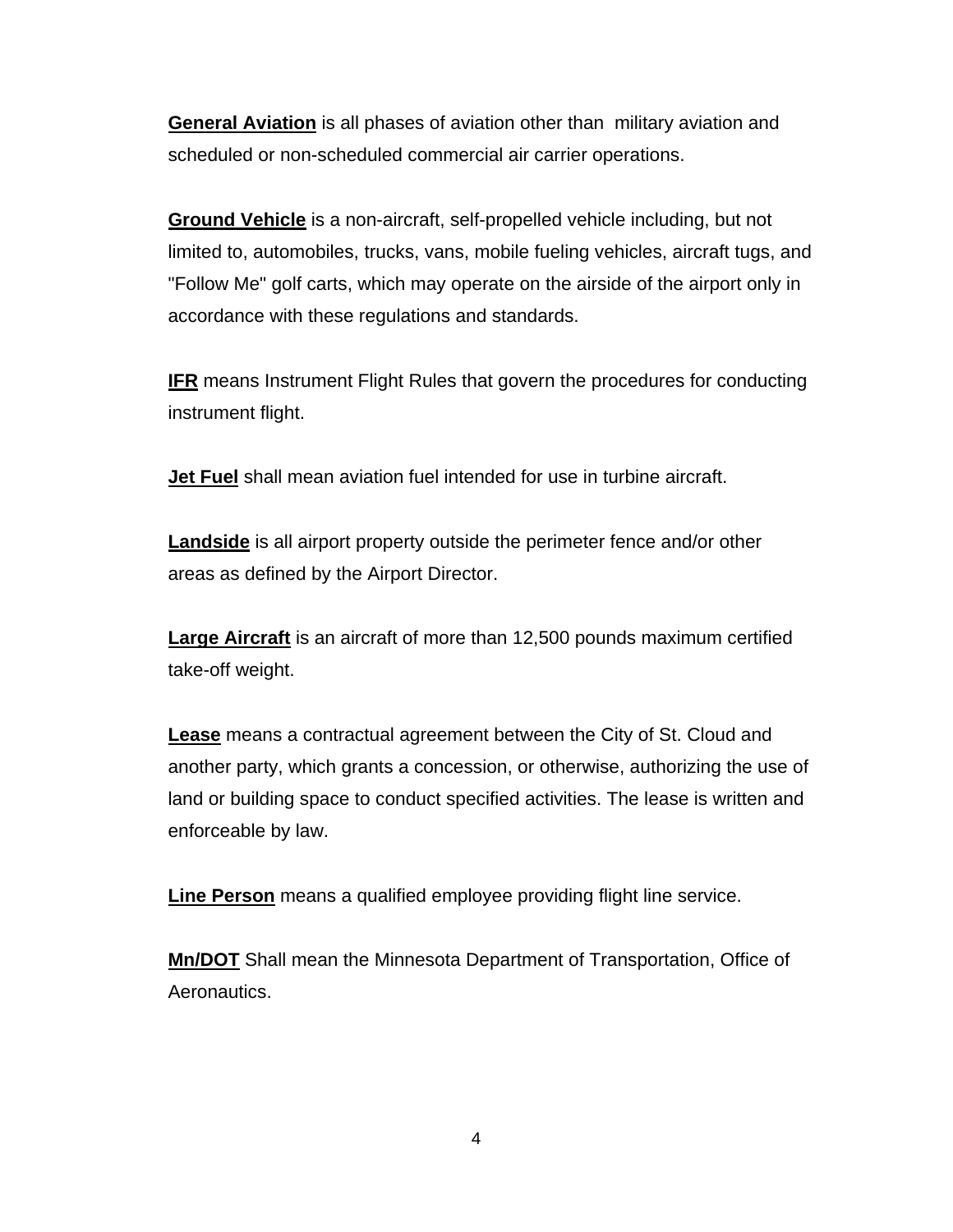**Minimum Standards** means the qualifications or criteria, which may be established by an airport owner as the minimum requirements to be met as a condition for the right to conduct an activity on the airport.

**MSL** means an altitude expressed in feet measured from Mean Sea Level.

**MOGAS** shall mean automotive gasoline approved for use in piston aircraft.

**Movement Area** means the runways, taxiways, and other areas of the airport, which are used for taxiing, air taxiing, takeoff, and landing of aircraft, exclusive of loading ramps and aircraft parking areas.

**NOTAM** means "Notice to Airmen" which covers a safety or operational item published by the FAA.

**Off Airport** is an aeronautical operation adjacent to the airport and accessible for airside activities (also known as "through the fence").

**Operator** shall be any entity that has an Operator's Agreement in effect with the City of St. Cloud.

**Permission or Permit** shall mean permission granted by the Airport Director or City of St. Cloud. Permission or Permit, whenever required by these rules and regulations, shall always mean written permission, except that verbal permission in specific instances may be granted under special circumstances where the obtaining of written permission would not be practical.

**Refueler** is a vehicle used for the purpose of refueling aircraft.

**SASO – Specialized Aeronautical Service Operator** is an aeronautical business that offers a single or limited service not including the sale of fuel or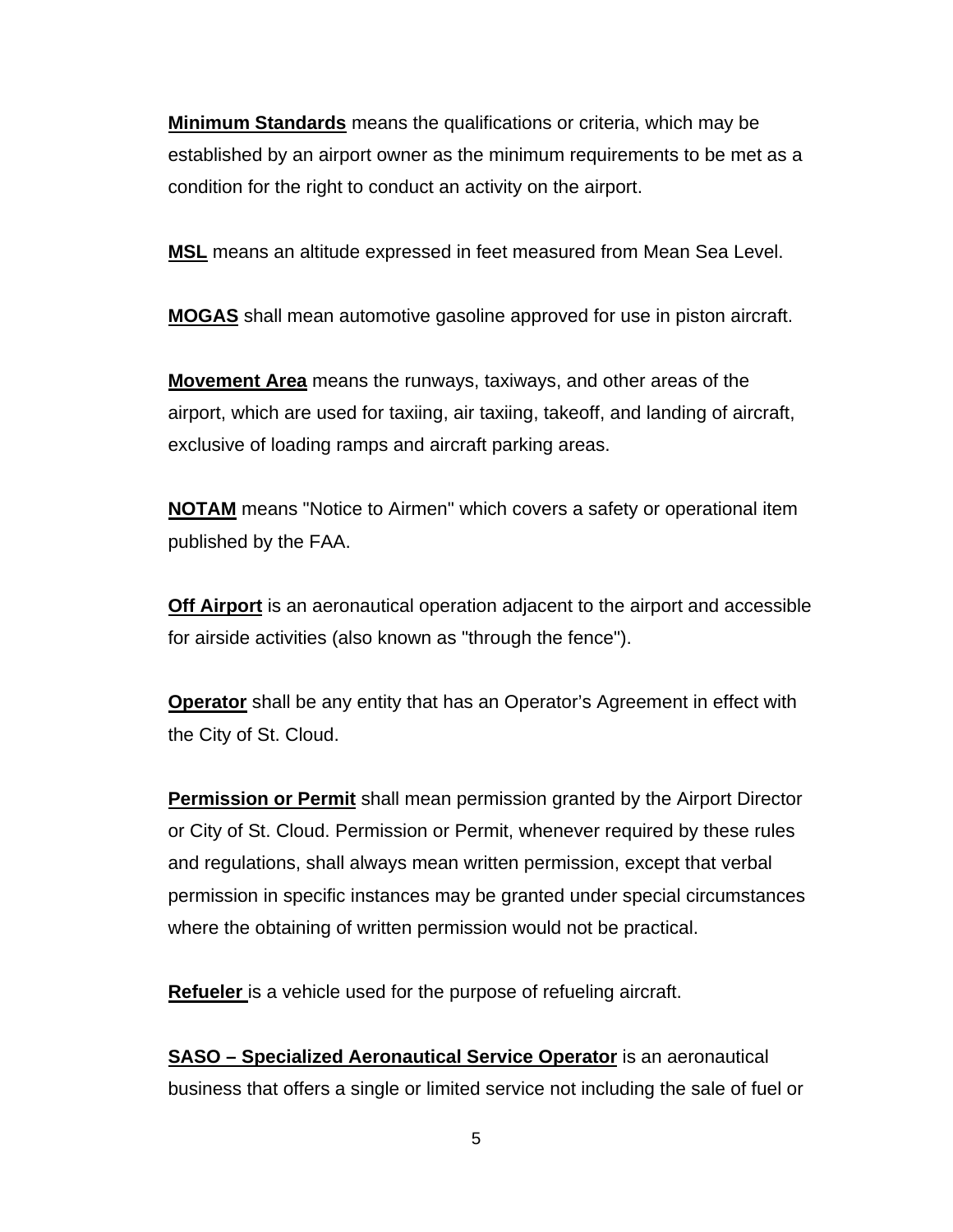petroleum products. Examples of these specialized services may include, flight training, aircraft airframe and power plant repair and maintenance, air carrier (such as aircraft charter, air taxi, air ambulance or air cargo), aircraft sales, avionics, instrument or propeller services, or other specialized commercial flight support business such as aircraft storage, air cargo operations, etc.

**Self-Service** is aircraft refueling, repair, preventive maintenance, towing, adjustment, cleaning, and general services performed by an aircraft owner or his/her employees on his/her aircraft with resources supplied by the aircraft owner.

**Self-Serve Fueling** shall mean the commercial operation of an unstaffed stationary fuel tank and dispensing equipment for general use via a card reader. This includes the operations of anyone utilizing this type of equipment to provide fuel for sale or reuse.

**Small Aircraft** is an aircraft of 12,500 pounds or less maximum certified takeoff weight.

**SPCC** shall mean Spill Prevention, Control and Countermeasure Plan as defined in Federal Statute 40 CFR 112.

**Special events** are events including, but not limited to, air shows, air races, fly-ins, skydiving, or other similar events requiring the general use of the Airport for other than routine Airport operations.

**Sponsor** shall mean the airport owner.

**Storm Water Permit** shall mean General Storm Water for Industrial Activity as issued by the Minnesota Pollution Control Agency (MPCA).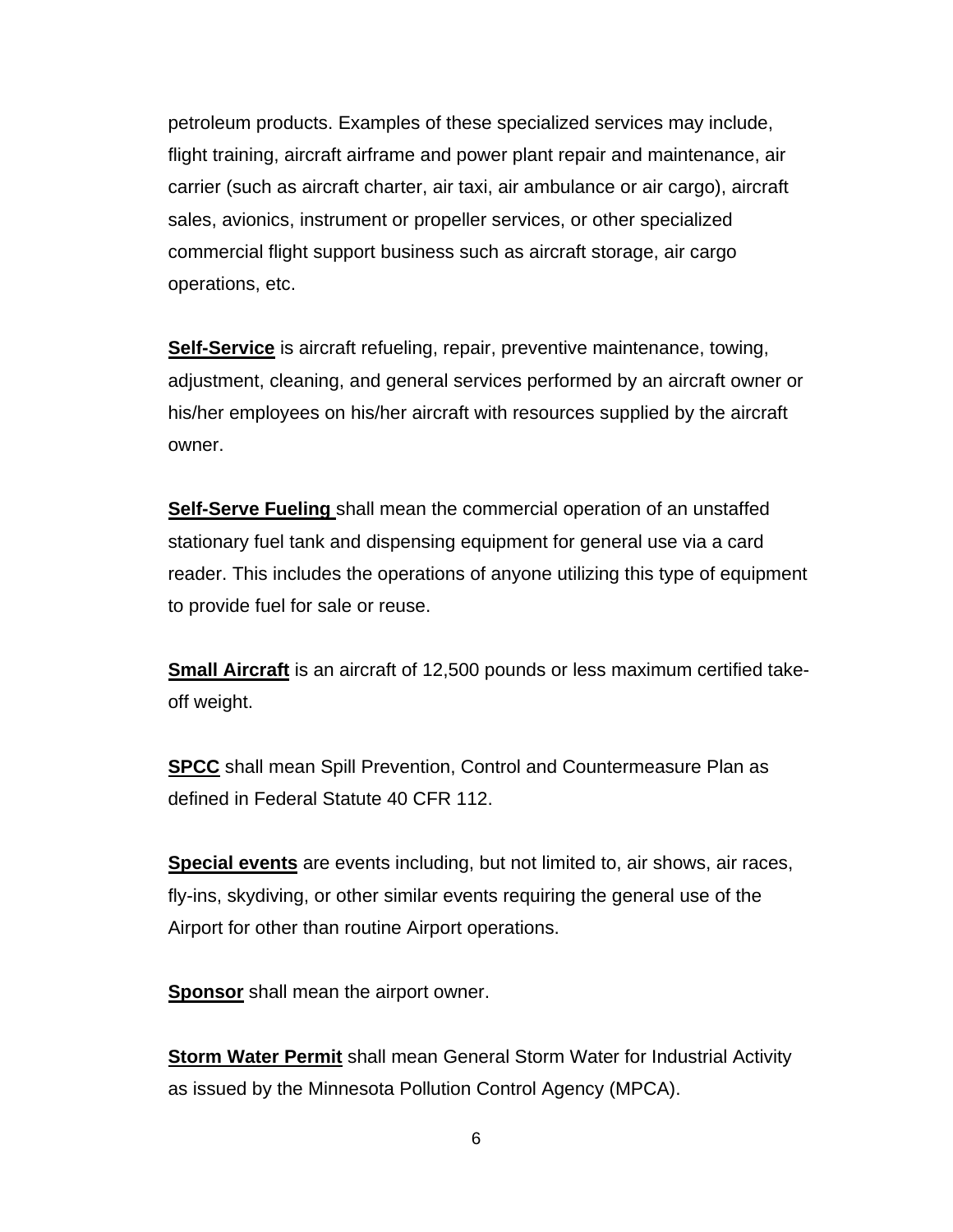**Sublease** is a written agreement, approved by the Sponsor, stating the terms and conditions under which a third party Operator leases space from a Lessee for the purpose of providing aeronautical services at the Airport.

**Taxilane** is the portion of the Airport apron area, or any other area, used for access between taxiways and aircraft parking or storage area.

**Taxiway** is a defined path established for the taxiing of aircraft from one part of the Airport to another.

**Tenant** is any entity that has an agreement with the City of St. Cloud for occupying space at the airport.

**Through-the-Fence Operations** shall mean operations performed by independent operators that do not have a Commercial Operators Permit issued by the City of St. Cloud or lease Airport property but who engage in aeronautical activity or service aircraft based on Airport property. This could also mean a facility that is located on land adjacent to, but not a part of, the Airport where the operator is permitted ingress and egress to use the Airport.

**TSA** shall mean Transportation Security Administration.

**UNICOM** is a two-way communication system operated by a nongovernmental entity that provides airport advisory information.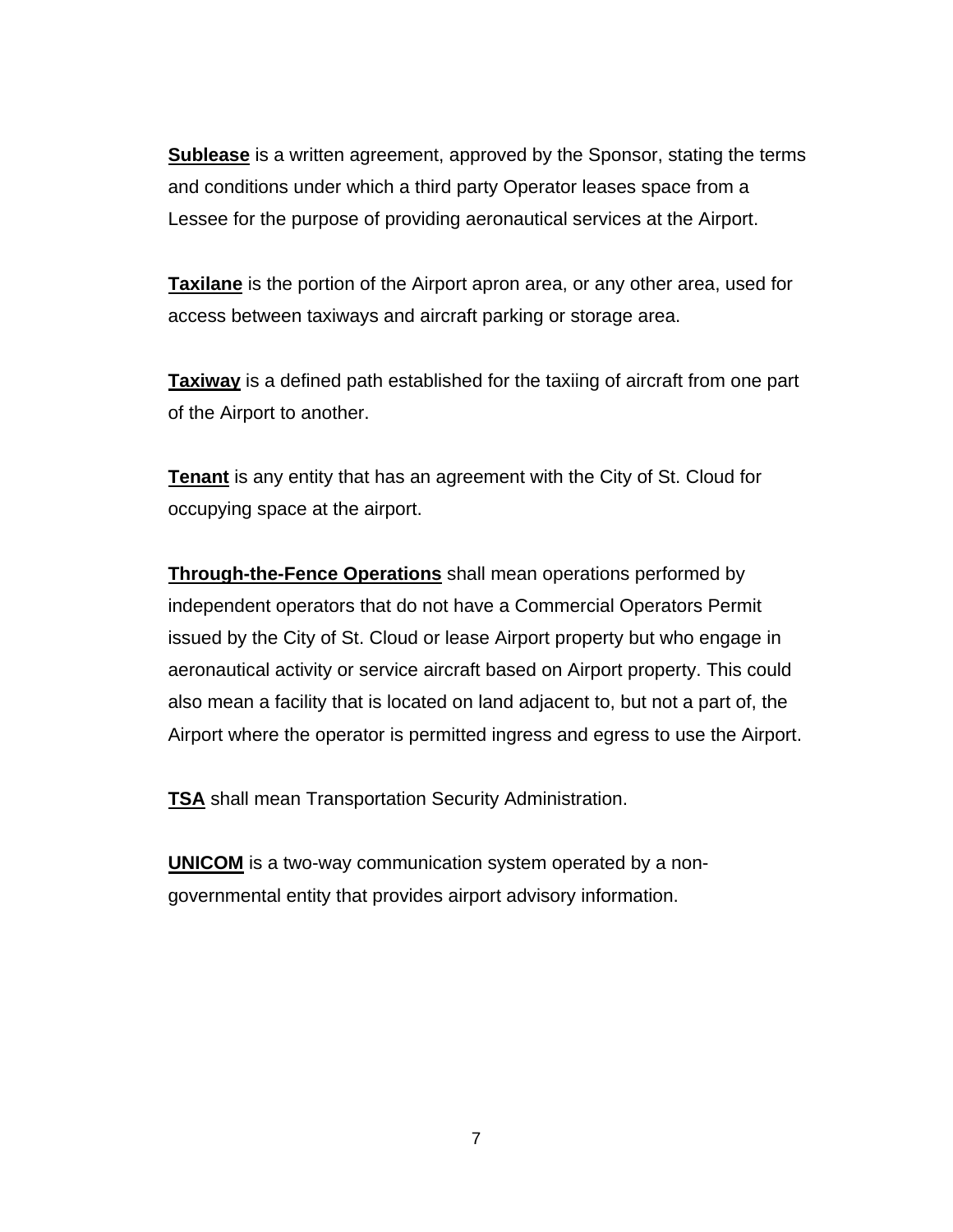# **CHAPTER 1 GENERAL PROVISIONS**

#### A. POLICY

The City of St. Cloud, being the owner and responsible for the administration of the St. Cloud Regional Airport, does hereby establish the following policy for the Minimum Standards:

These Minimum Standards are intended to be the minimum requirements for those wishing to provide commercial aeronautical services to the public and to insure that those who have undertaken to provide commodities and services as approved are not exposed to unfair or irresponsible competition. These Minimum Standards were developed taking into consideration the aviation role of the St. Cloud Regional Airport, facilities that currently exist at the airport, services being offered at the airport, the future development planned for the airport, and to promote fair competition at the St. Cloud Regional Airport. The uniform application of these Minimum Standards, containing the minimum levels of service that must be offered by a service provider, relate primarily to the public interest and discourages substandard operations, thereby protecting the established aeronautical activity, the public, and the St. Cloud Regional Airport.

#### B. INTRODUCTION

All airport owners of Federally obligated airports are responsible for adopting airport Minimum Standards that establish criteria for those wishing to provide commercial services to the public on these airports. For those entities meeting the Minimum Standards, the airport owner will negotiate a lease with them to provide specific services in a leased area with stated facilities at an agreed upon set of rates and charges.

8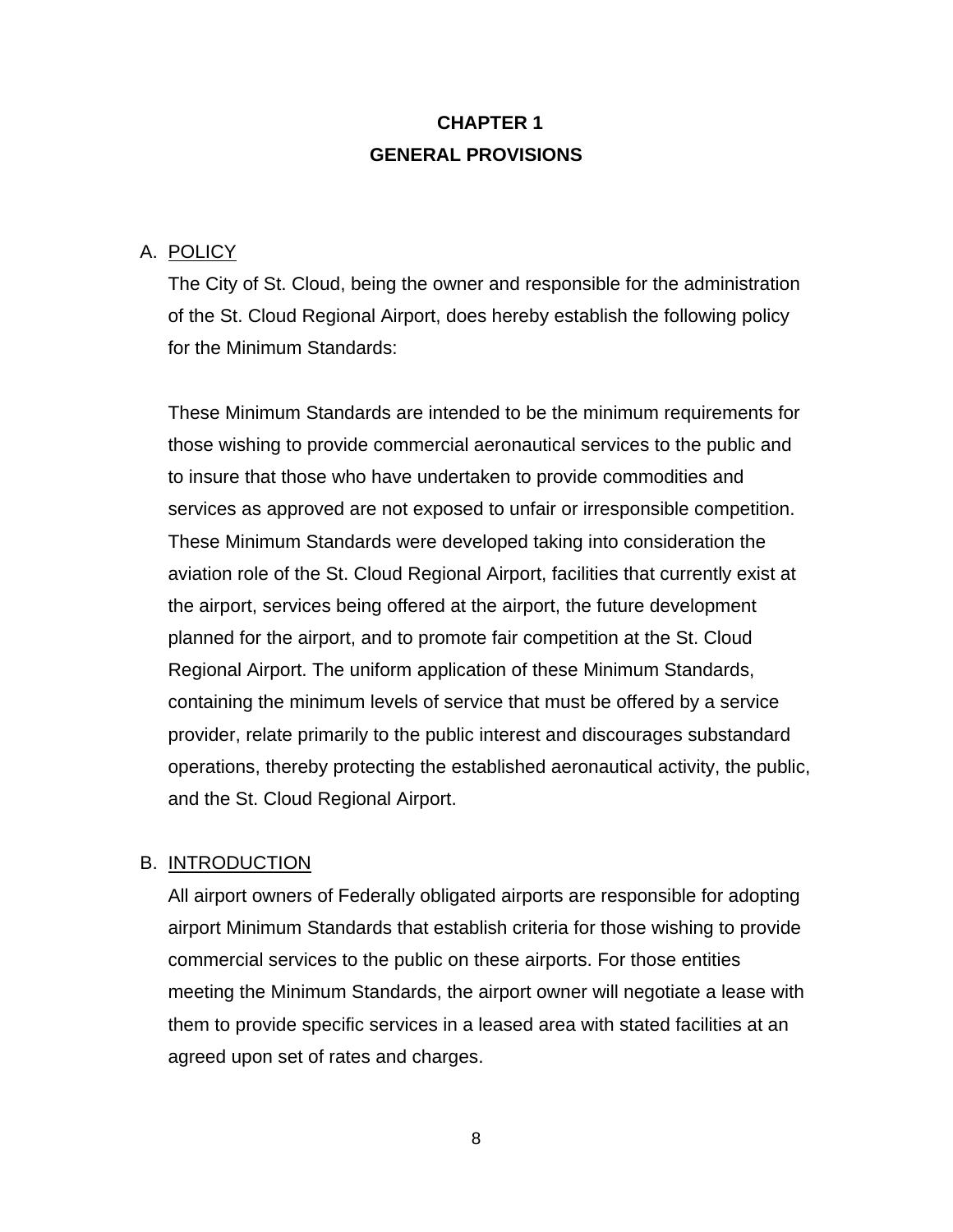It should be borne in mind that the standards set forth herein are not to be construed by the prospective Lessee as setting forth the desirable size of land area or structure for a particular operator. In this regard, the prospective Lessee may find that in order to establish an economically feasible operation that will yield a satisfactory return on his or her investment, the requirement for land area and/or structures may exceed the minimums outlined in these Minimum Standards. The prudent operator will also determine his or her own limits for the various types of insurance coverage required in accordance with the magnitude of potential exposure.

## C. INTENT:

Through Minimum Standards, the Airport will:

- 1. Establish a template for safe tenant operations.
- 2. Minimize exposure to claims of discrimination or unfair treatment of providers and users of commercial services.
- 3. Address environmental liability.
- 4. Assure that prospective commercial service tenants are treated equally and without unjust discrimination.
- 5. Establish minimum levels of insurance.
- 6. Set standards for hours of operations, staff qualifications, and leasehold requirements.
- 7. Provide for the orderly development of the airport.
- 8. Indicate, as necessary, the amount of space to perform stated activity.
- 9. List, as applicable, the size and types of fuel to be provided.
- 10. Provide the minimum amount of additional services to be provided when permitted to retail fuel.

# D. COMPLIANCE WITH GRANT ASSURANCES

The Federal Aviation Administration (FAA) contends that it is the prerogative of the airport owner (sponsor) to impose Minimum Standards to establish the threshold entry criteria for those wishing to engage in providing aeronautical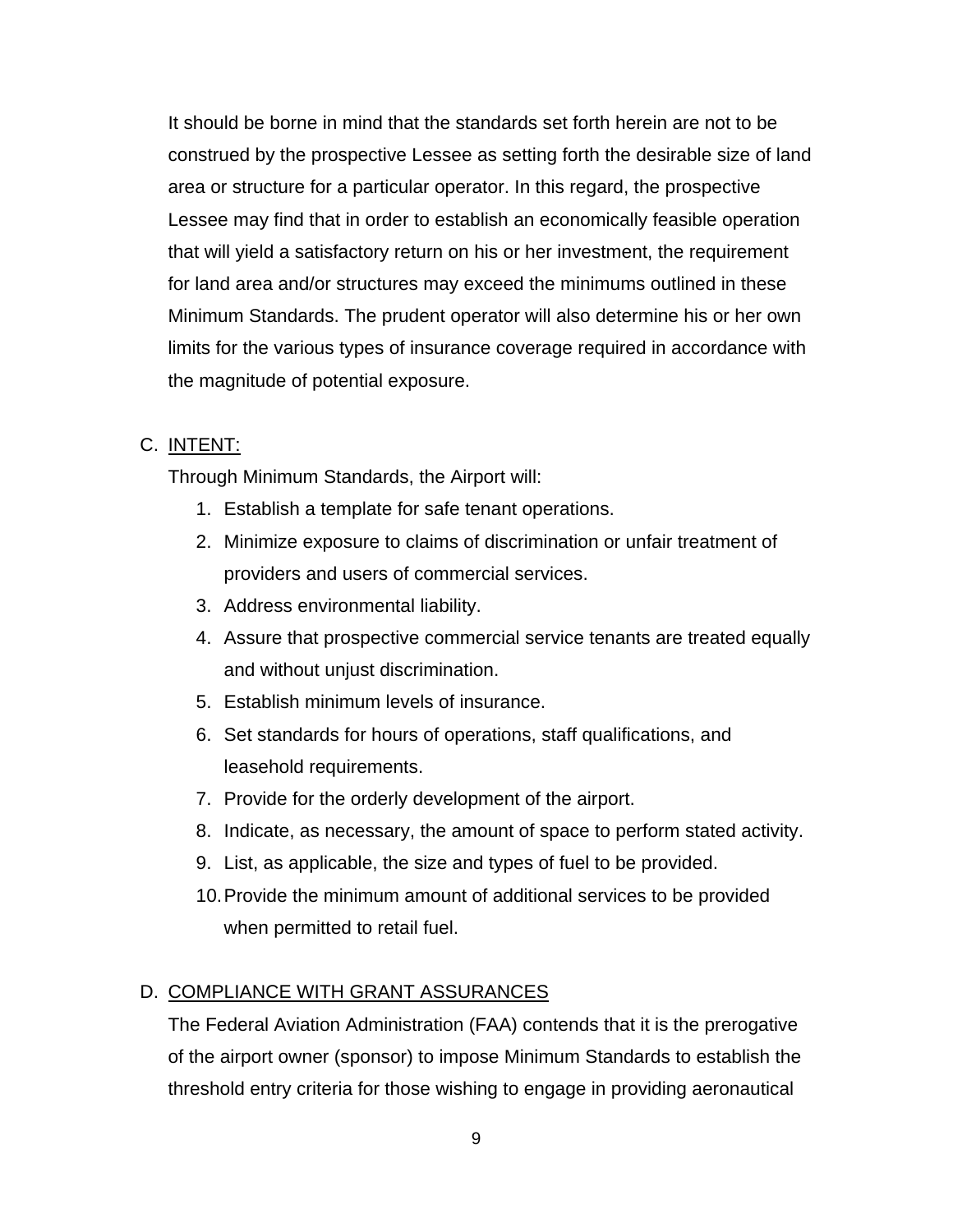services to the public on the airport. A grant assurance given by the airport sponsor in exchange for Federal funding to assist in developing runways, taxiways, etc., at the airport addresses the obligation of establishing Minimum Standards. The assurance is:

Grant Assurance 22a - Imposes the obligation on the Airport operator to make the airport available for public use on fair and reasonable terms and without unjust discrimination of all types, kinds and classes of aeronautical use. It is therefore implicit upon the Airport operator, in the early stages of the airport development, to establish Minimum Standards to be met by individuals or companies wishing to come onto the airport to provide aeronautical services to the public. The FAA fully supports the early development and continual updating of the Minimum Standards.

#### E. COMPLIANCE WITH FAA ADVISORY CIRCULARS

Advisory Circular (AC) 150/5190-7, or current Minimum Standards AC, gives guidance to airport owners in developing Minimum Standards. AC 150/5190-7 is available through the U.S. Department of Transportation, Federal Aviation Administration. These Minimum Standards were developed utilizing this Advisory Circular, as well as AC 150/5190-6, EXCLUSIVE RIGHTS AT FEDERALLY-OBLIGATED AIRPORTS.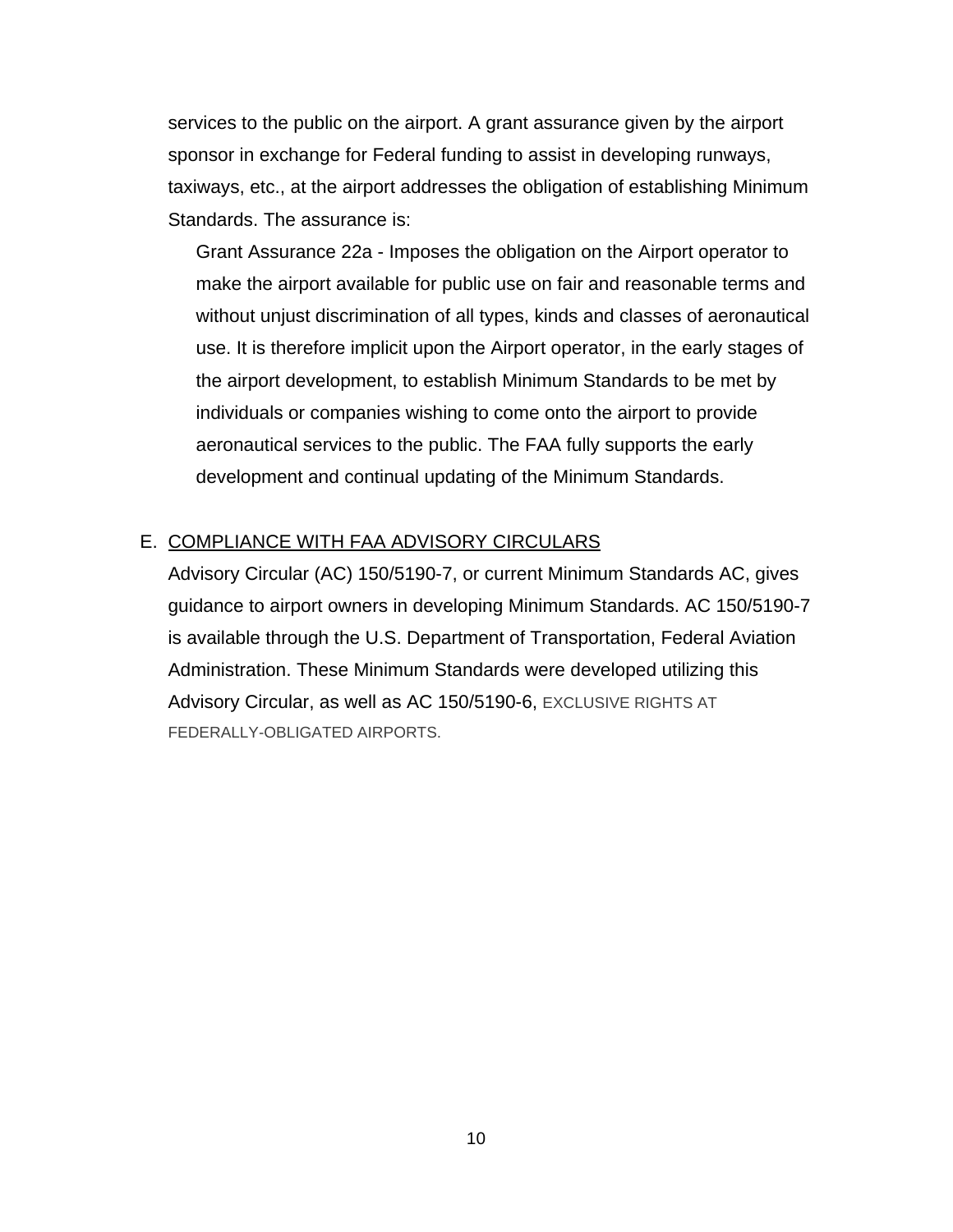# **CHAPTER 2 GENERAL REQUIREMENTS FOR ALL OPERATORS**

#### A. INTRODUCTION

1. These minimum general standards shall apply to all operators conducting or planning to conduct business or operations on the St. Cloud Regional Airport. Detailed Minimum Standards pertaining to specific aeronautical operations are found in subsequent chapters dedicated to those operations. The St. Cloud Regional Airport reserves the right to make changes to these standards dictated by changing conditions, regulations, and circumstances.

## B. COMMERCIAL SERVICES DEFINED

1. Commercial Services are defined as certain commercial activities conducted at or from the Airport for the purpose of securing earnings, income, compensation, or profit, whether or not such objectives are actually accomplished. Commercial Services that shall be subject to these Minimum Standards include, but not be limited to, the following aeronautical and ground transportation activities: Aircraft sales, airframe or power plant repair, Aircraft rental, flight training, air taxi/charter, avionics, instrument or propeller service, commercial flight services, car rental, baggage or limousine services, and courtesy transportation. FAA designees and flight instructors who neither furnish aircraft nor advertise as a flight school are exempt.

## C. DEVELOPMENT OF ADDITIONAL MINIMUM STANDARDS

1. Authorized commercial services are not limited to those listed in these Minimum Standards. In the event a prospective operator desires to conduct a commercial activity not listed in these standards, the Minimum Standards for that activity may be identified as a part of the application process.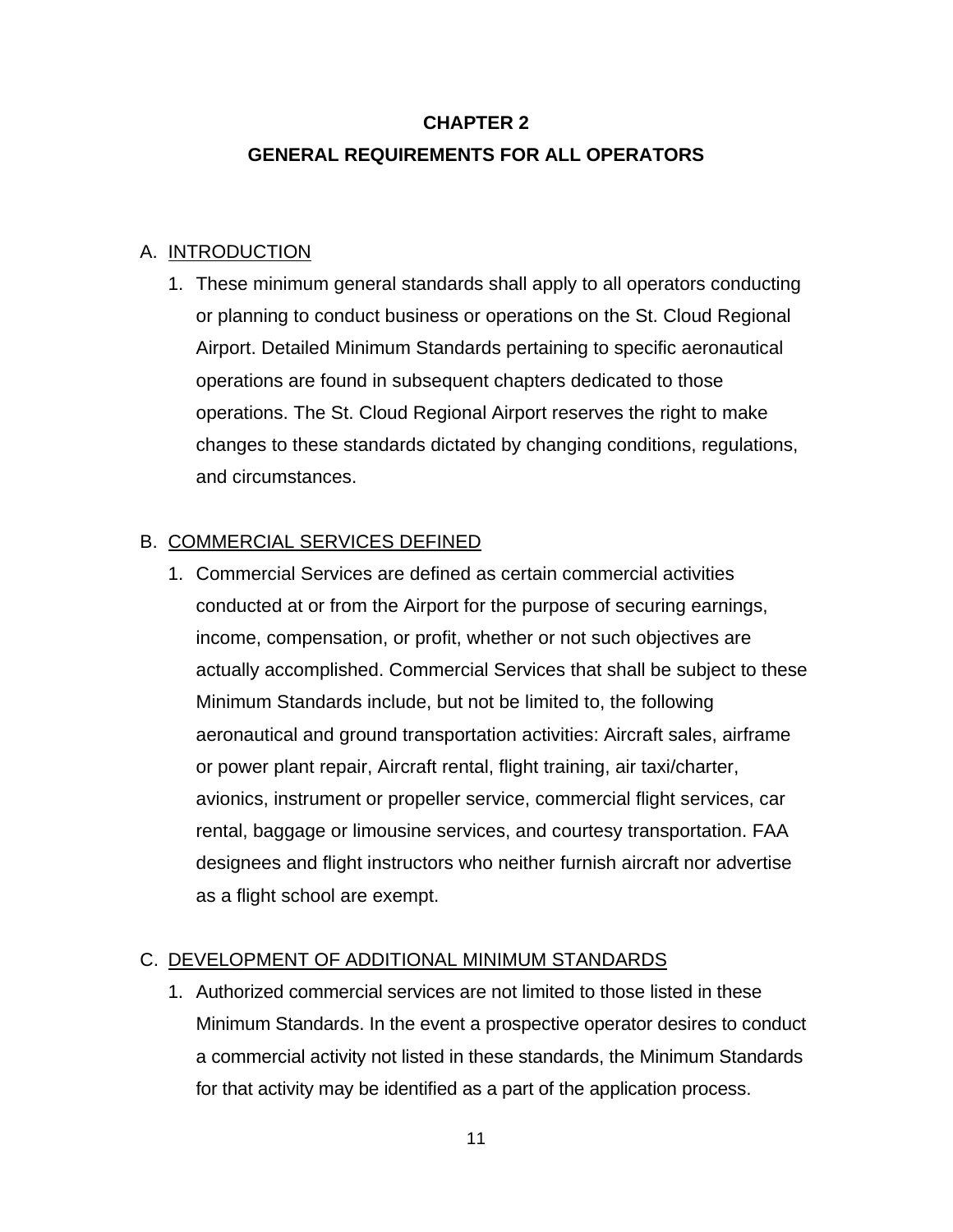Further, the Airport may, at any time, identify additional activities to be subject to Minimum Standards. In developing new Minimum Standards for aeronautical services, the following guidelines are to be considered:

- a) A commercial operator may conduct business under the 'umbrella' of a Full Service Operator making the hangar space requirement unnecessary.
- b) Hangar space minimum requirements should generally be 75% of the total building space required with the remaining 25% of the space for offices, restrooms, reception areas, and other space required for good customer service.
- c) In planning a commercial development, it is expected that all aircraft associated with the operation will be stored in the operator's hangar or on the tie down ramp that is constructed by the operator on leased premises. The Airport is not obligated to provide or construct public ramp/apron or connecting taxiways for commercial operators. Further, the Airport's ability to construct such ramp/apron or taxiway facilities is limited to the availability of funds, which may be dedicated to higher priority projects on the Airport. Thus, the prospective operator should expect to fund all facility needs (building, parking lots, ramps/aprons, connecting taxiways, etc.) as a part of the total plan.

#### D. LEASE AGREEMENTS

1. Lease agreements shall be for a term mutually agreed upon between the parties commensurate with the operator's financial investment in his/her facility, but generally not longer than 20 years. Lease rates may include CPI increases, flowage fees, landing fees, commissions, etc., and will be in accordance with periodic rates and charges reviews by the St. Cloud Regional Airport with FAA Grant Assurances requiring fair market value return for airport leased property or facilities. Lease Agreements shall be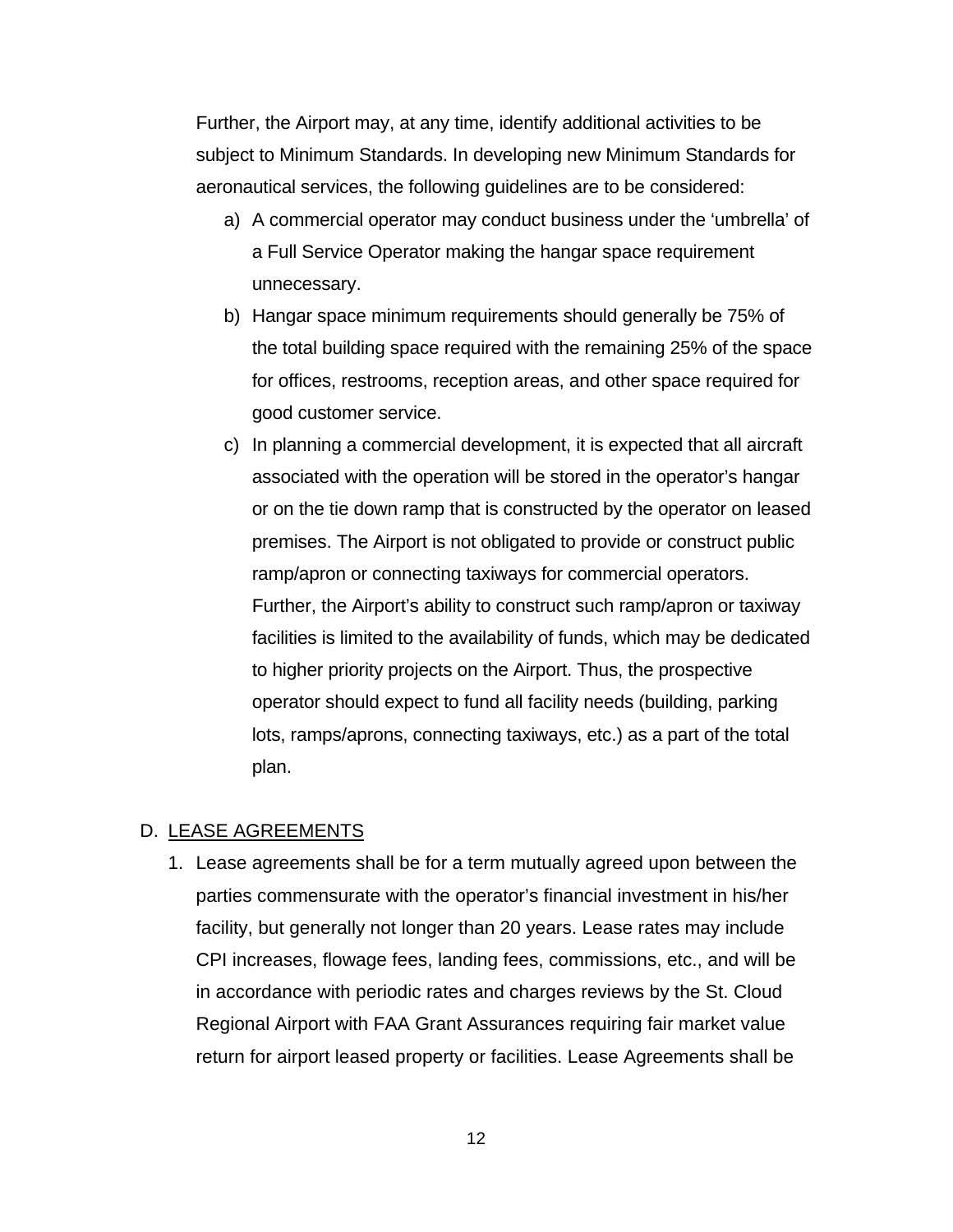in accordance with any Lease Policy that may be adopted in the future. Mandatory lease clauses are shown in Exhibit A.

## E. STANDARD HOURS FOR AERONAUTICAL SERVICE PROVIDERS

- 1. The aeronautical service operator shall have their premises open and services available a minimum of eight (8) hours daily, five (5) days a week unless specified otherwise in specific lease agreement language or approved in writing by the Airport Director.
- 2. The operator shall make provisions for someone to be in attendance in the office at all times during the required operating hours. However, some specific aeronautical services may require the operator to provide an oncall response after normal working hours. This requirement will be specified in the applicable airport lease agreement or operator permit.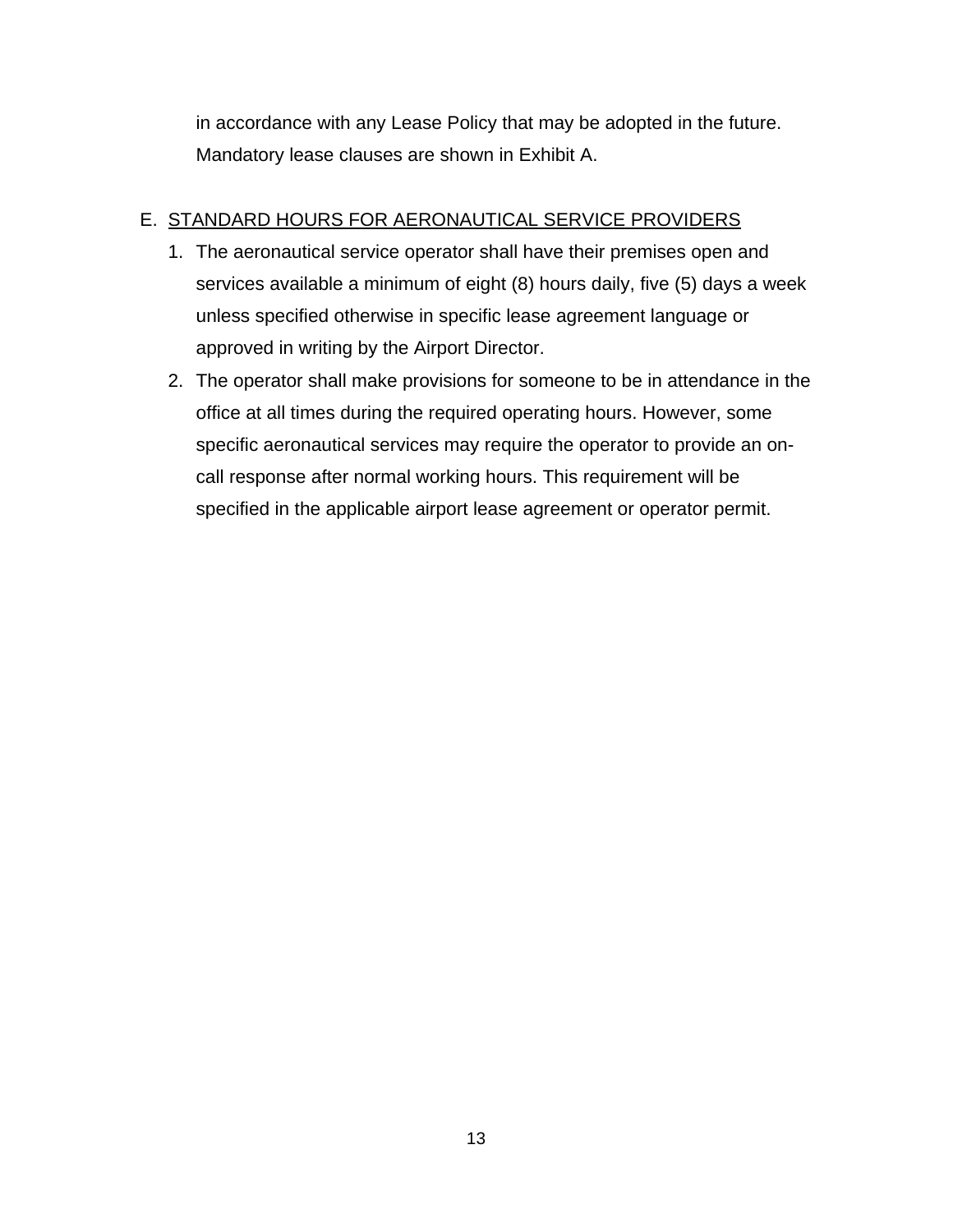# **Chapter 3 Commercial Operator Application**

#### A. INTRODUCTION

1. Any operator desiring to conduct aeronautical or other services on the St. Cloud Regional Airport must submit a written application to the Airport Director in accordance with the most current guidance and procedures in this document. Please see the Aeronautical Business Application in Exhibit C to apply for a permit. Some personal information will be needed to perform an adequate background check of the applicant.

## B. INTENDED SCOPE OF ACTIVITIES

- 1. As a condition precedent to the granting of an operating privilege on the Airport, the prospective operator must submit a detailed description of the intended activity(s), and the means and methods to be employed to accomplish the applicable operating standards and requirements in order to provide high quality service to aviation users and the general public in the St. Cloud area, including the following:
	- a) The services to be offered.
	- b) The amount of land to be leased or subleased.
	- c) The building space to be constructed, leased, or subleased.
	- d) The number of Aircraft (or Vehicles) to be provided, if applicable.
	- e) The number of qualified and/or certified employees.
	- f) The hours of proposed operation.
	- g) Evidence of required minimum insurance coverage as established by the Airport.
	- h) Evidence of operator's financial capability to perform the proposed services and provide and maintain the required facilities.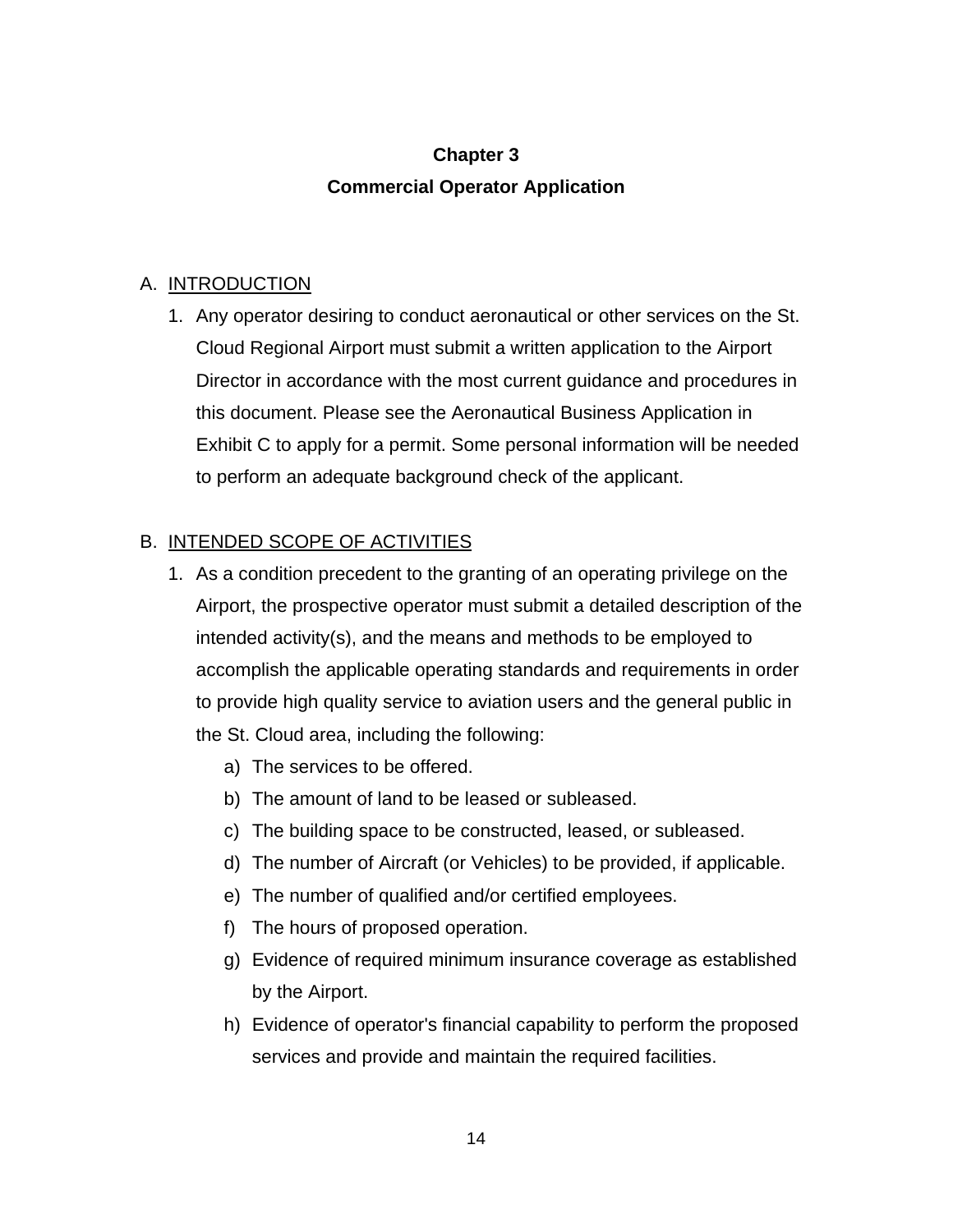i) Evidence of the operator's level of competency and experience in successfully performing the proposed service.

#### C. SITE DEVELOPMENT STANDARDS

- 1. The minimum space requirements hereinafter provided may be satisfied by the lease, construction, or sublease of single abutting or separate parcels having one (1) building, attached buildings, or separate buildings. A minimum 50-foot setback from aviation ramp/apron areas is required for new construction unless otherwise agreed to in writing by the Airport Director.
- 2. For construction of any new facilities not already on the airport, the operator shall be subject to the standards of development in the Airport Master Plan for the St. Cloud Regional Airport as well as applicable federal, state, and local laws, ordinances, and codes.
- 3. No person shall make any alterations of any nature whatsoever to any buildings, ramps/aprons, or other airport space or property, nor shall any building or other structure be erected without submission of a written request, including detailed plans and specifications found in the Construction Application Form in Exhibit D of this document. Receipt of written approval from the Airport Director is required prior to any operations or activity by the prospective operator. Prospective operators shall comply with all building codes of the City of St. Cloud and shall deliver to the Airport Director "as built" plans upon completion.
- 4. Further, a notice of alterations or construction must be submitted to the Federal Aviation Administration by the prospective operator, FAA Form 7460-1 (Notice of Proposed Construction and/or Alteration), and receive a favorable determination prior to commencement of any construction. If resources allow, the St. Cloud Regional Airport may provide assistance in completing Form 7460-1. The operator shall provide a copy of the submitted application and the FAA reply prior to commencement of any construction.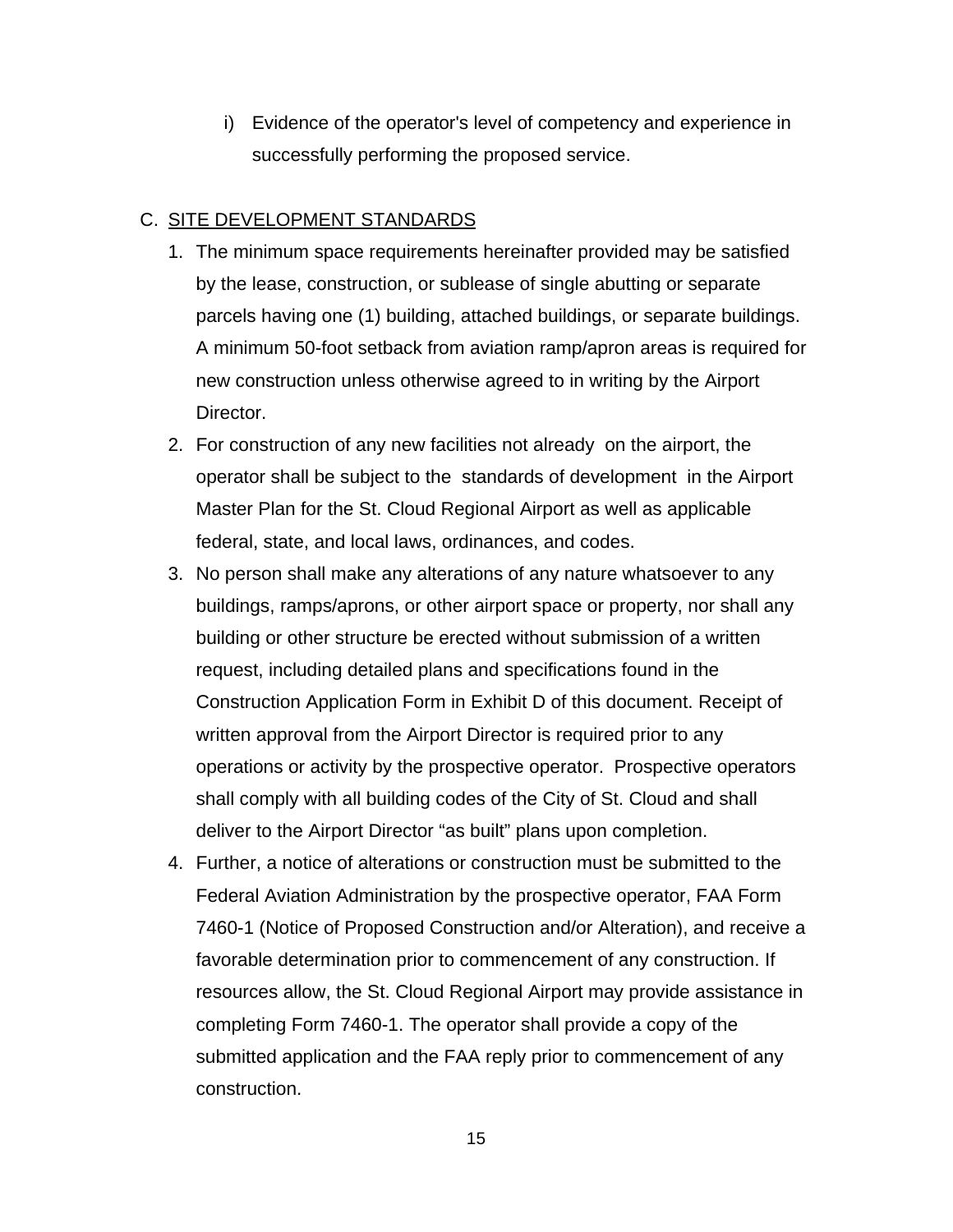#### D. PERSONNEL

- 1. The prospective operator shall have in their employ and on duty during the required operating hours, such numbers and types of trained personnel with proper FAA credentials, certificates, and ratings as applicable to provide adequate and efficient services.
- 2. Operator must demonstrate that procedures have been established to assure that all persons employed, or to be employed, who have unescorted access to any area on the Airport controlled for security reasons, have background checks to the extent required by law or regulation including, at a minimum, references and prior employment histories to the extent necessary to verify representations made by the employee/applicant relating to employment in the preceding five years.
- 3. Operator's employees shall be neat, clean, and courteous. Operator shall not permit its agents, servants, or employees to conduct business in a loud, noisy, boisterous, offensive, or objectionable manner, or to solicit business outside the space assigned as stated in a lease or operating agreement.

#### E. EXPERIENCE / FINANCIAL STABILITY

- 1. The prospective Commercial Operator, and/or the Operator's key management personnel assigned to the airport, must demonstrate that it will be able to meet the minimum experience requirement for the specific business classification being proposed as detailed below. Experience must be in the successful operation of a business in the proposed business classification, as its primary business, at an airport approximately the same size and activity mix as the St. Cloud Regional Airport. Specific minimum experience requirements per classification are:
	- a) **Single Service Operator:** No requirement. Some recommended.
	- b) **Multiple Service Operator:** One (1) year experience.
	- c) **Full Service FBO:** Two (2) years experience.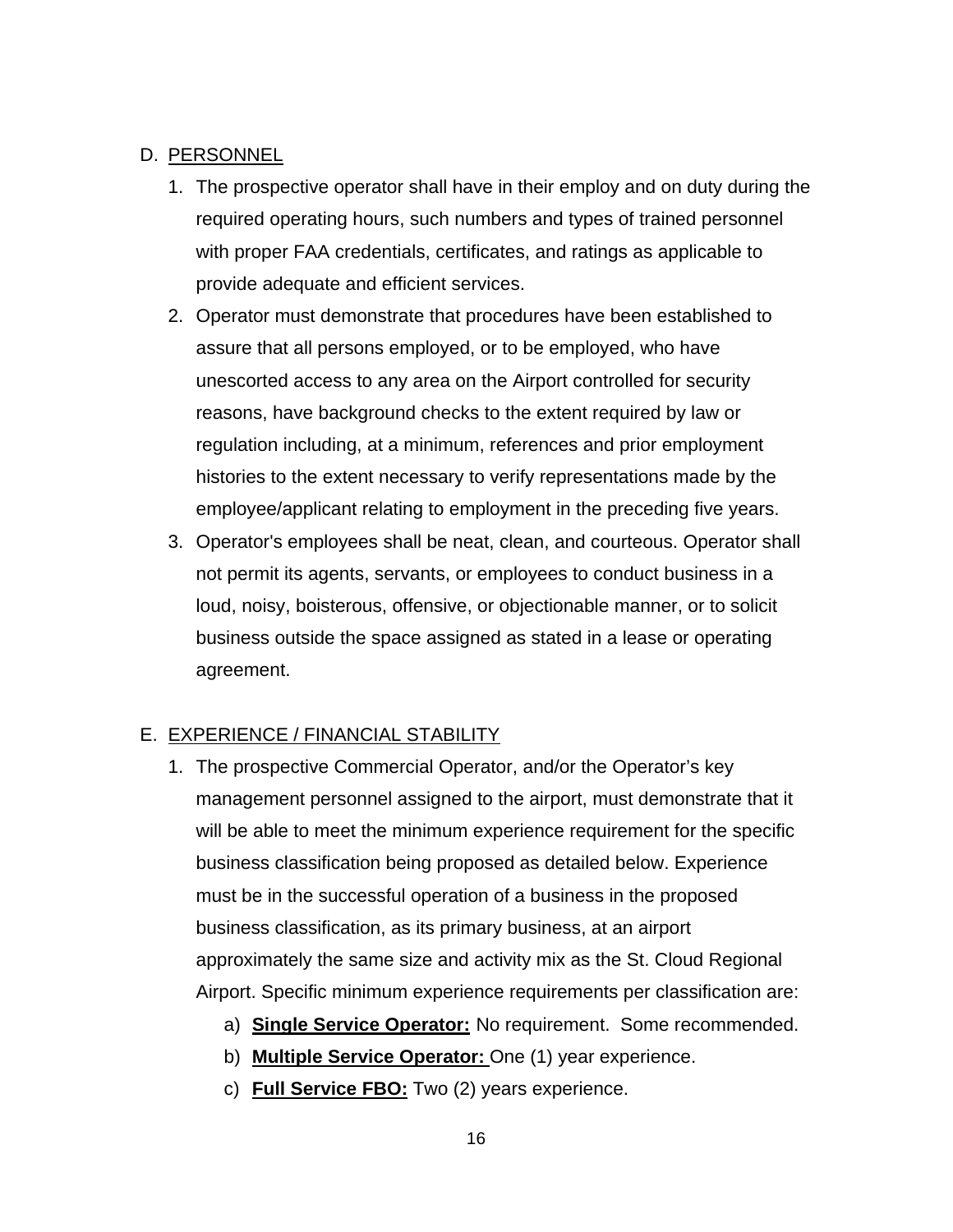- 2. Capital Improvement / Equipment Funding: The Operator must demonstrate that it has, or is able to secure, the necessary level of capital for the purpose of constructing new facilities, or remodeling existing leased facilities, and acquiring maintenance equipment and aircraft, as may be necessary, to service existing and future business demands.
- 3. Operating Capital: The prospective Operator must demonstrate that it has the necessary available operating capital to enable it to hire the necessary personnel, pay airport rents and operating expenses and fees, and generally cover all other business operating expenses for the initial 12 month start up period of the business. Operator must also demonstrate that the proposed business is projected to generate the level of revenue to sustain business operations past the initial 12 months.
- 4. Wavier of Contract Security: The Airport may waive such Contract Security requirements conditioned upon the Operator having successfully operated a business, similar to the one being proposed, at a minimum of two (2) other airports with activity levels and characteristics similar to the St. Cloud Regional Airport, during the most recent eighteen (18) month period, without committing any material default under the terms of the respective lease and use agreements at each of the two (2) facilities, and without any history of untimely payments for rentals, fees, and charges.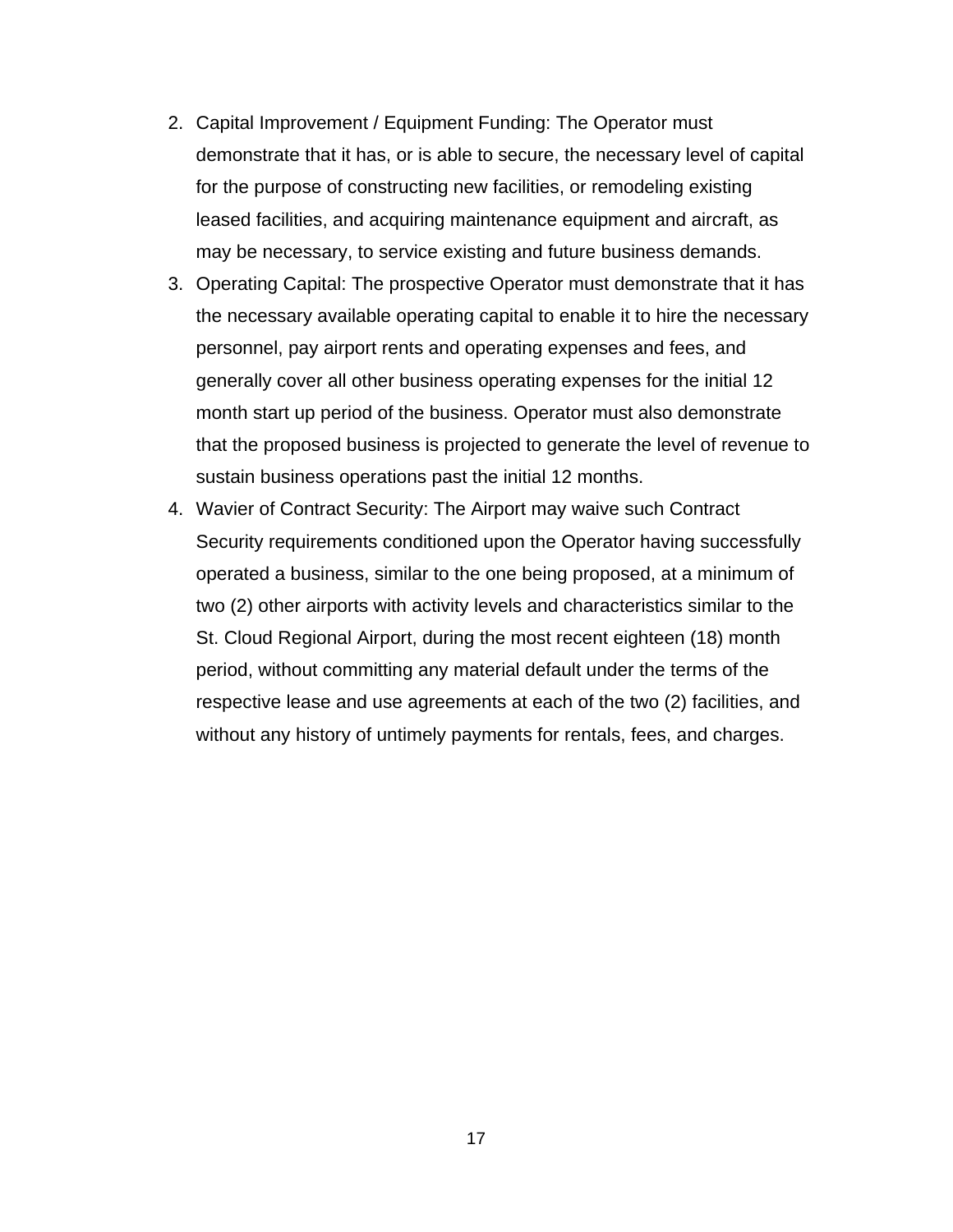# **Chapter 4 Insurance**

#### A. INDEMNIFICATION

- 1. Prospective operators must agree to indemnify, save, hold harmless, and defend the Airport, its agents and employees, its successors and assigns, individually or collectively, from and against all liability for any claims and actions and all reasonable expenses incidental to the investigation and defense thereof, in any way arising out of, or resulting from, any acts, omissions or negligence of the Operator, its agents, employees, licensees, successors and assigns, or those under its control in, on, about or upon leased premises, or in connection with its use and occupancy of leased premises or use of airport; provided, however, that the Operator shall not be liable for any injury, damage, or loss occasioned by the negligence or willful misconduct of the Airport, its agents or employees.
- 2. The Operator must also agree to indemnify, save, hold harmless, and defend the Airport, its agents and employees, its successors and assigns, individually or collectively, from and against all liability for any claims and actions and all expenses incidental to the investigation and defense thereof, in any way arising from or based upon the violation of any federal, state, or municipal laws, statutes, ordinances, or regulations by the Operator's agents, employees, licensees, successors and assigns, or those under its control. The Operator shall not be liable for any claims, actions and expenses incidental to the investigation and defense thereof, in any way arising from or based upon violation of any federal, state, or municipal laws, statutes, ordinances, or regulations by the Airport, its agents, employees, licensees, successors and assigns, or those under its control.

18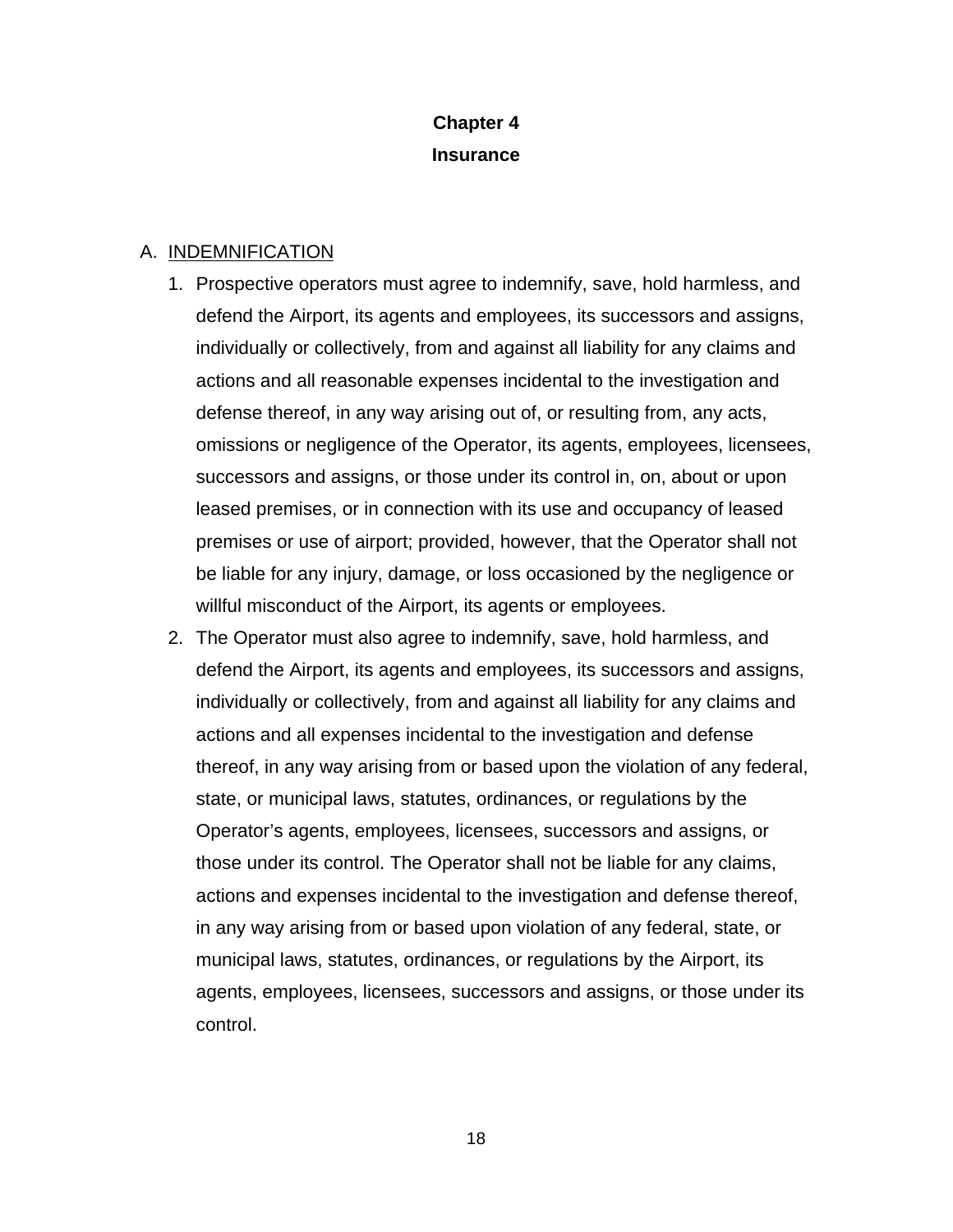#### B. MINIMUM LIABILITY / AUTO INSURANCE REQUIREMENTS

- 1. Without limiting the Operator's obligation to indemnify the Airport, the Operator shall provide, pay for, and maintain in force at all times during the term of their Agreement, a policy of:
	- a) Comprehensive general liability insurance to protect against bodily injury liability and property damage in an aggregate amount of not less than:
		- i. **Single Service Operator** \$1,000,000.00 per occurrence
		- ii. **Multiple Service Operator** \$1,000,000 per occurrence
		- iii. **Full Service Operator** \$1,000,000 per occurrence
	- b) Comprehensive automobile liability insurance in a combined single limit as required by the laws of City of St. Cloud for all vehicles that will be operating in the aviation areas of the airport, or the maximum coverage available under the laws of State of Minnesota for publicly owned vehicles, whichever is less.
	- c) Statutory Workman's Compensation insurance and any other policies of insurance reasonably required by the Airport.
	- d) Aircraft liability insurance with a minimum limit of \$1,000,000.00 for any Operator engaging in the operation of an aircraft for compensation or hire or any service performed incidental to the operation of an aircraft for which a fee is charged or compensation received. The limit provided under this section mat be reviewed and adjusted from time to time by the Airport depending on the type of aircraft being used in conjunction with the commercial operation, incidence of use, or other factors.
- 2. The above mentioned insurance amounts and types of insurance shall be reviewed from time to time by the Airport and may be adjusted by the Airport if the Airport reasonably determines such adjustments are necessary to protect the Airport's interests. The Operator shall furnish the Airport, as evidence that such insurance is in force, a certified copy of the insurance certificate, including the Airport as additional insured, within 30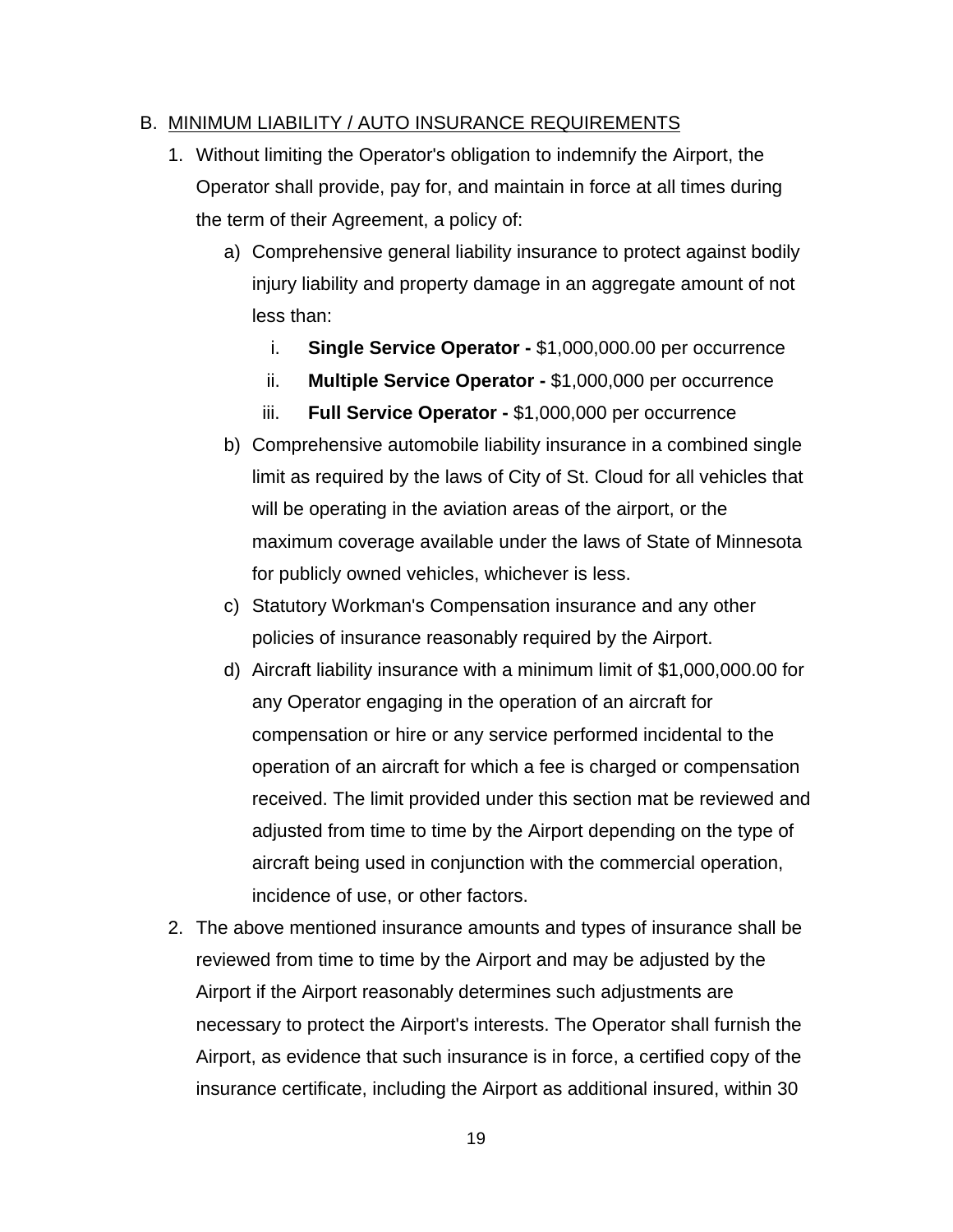days after the policy(s) is issued. Said policies shall be in a form and content satisfactory to the Airport and shall provide for thirty (30) days written notice to the Airport prior to the cancellation of, or any material change in, such policies.

# C. FIRE AND EXTENDED COVERAGE INSURANCE

1. Operators must agree, at their expense, to procure and keep in force at all times during the term of their agreement with a company suitable to the Airport, insurance on the buildings and other improvements on the Airport against loss and damage by fire, aircraft and extended coverage perils. The Operator shall furnish evidence of insurance in an amount not less than the replacement cost of the improvements. Insurance shall name the Airport as additional insured.

## D. ENVIRONMENTAL IMPAIRMENT:

1. Operators must agree to comply with any environmental regulations affecting its operations, including furnishing of insurance or other security against environmental impairment risks as required by the Airport, State of Minnesota, or agencies of the Federal Government.

## E. PERFORMANCE BONDS

1. Operators must agree to cause a surety bond, or other acceptable security, to be issued in the name of the Airport in the amount equal to 100% of the future building construction costs, prior to the beginning of any construction financed by the Operator.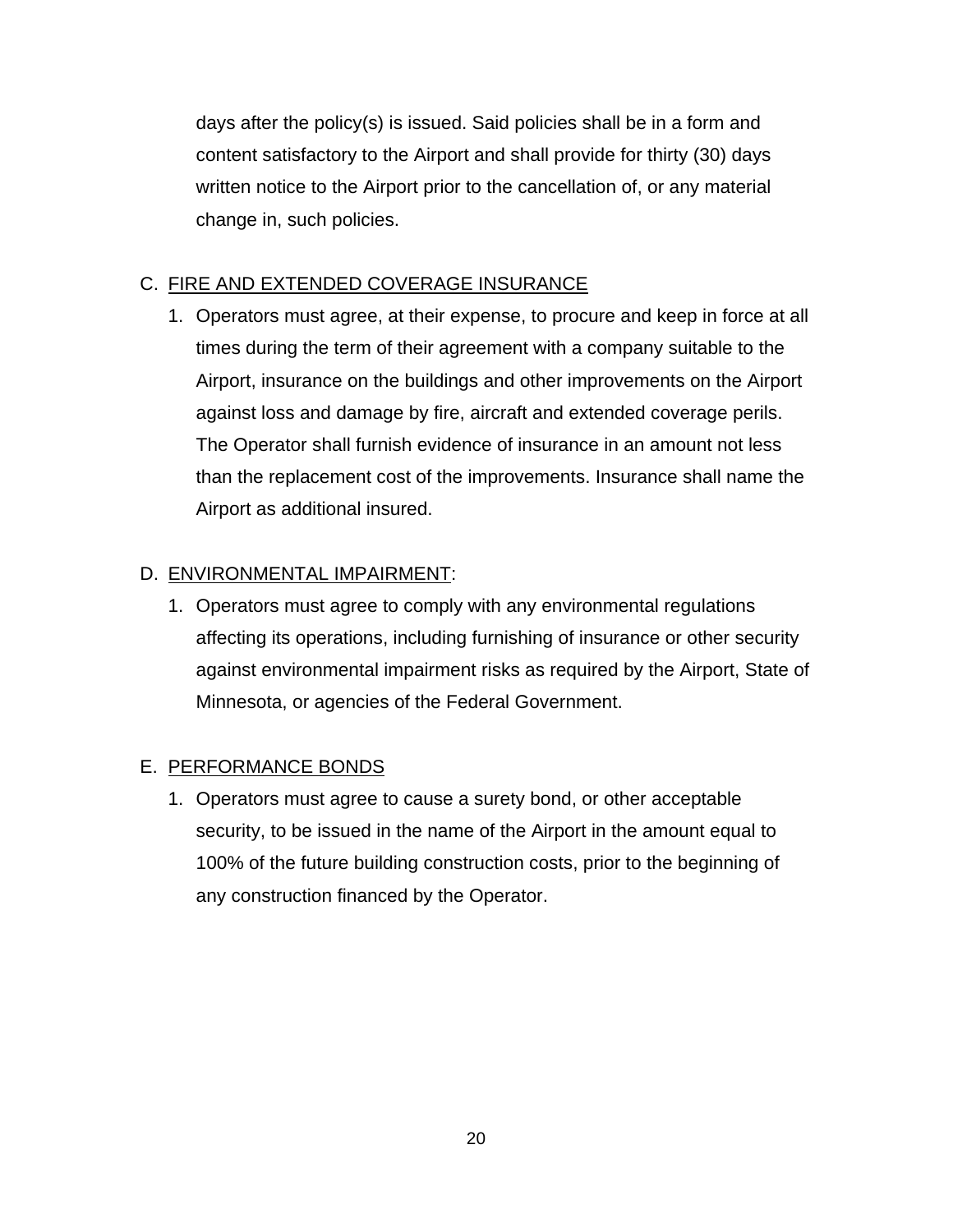#### **Chapter 5**

#### **Single Service Aeronautical services**

## A. INTRODUCTION

- 1. Development of Quality Services: It is the Airport's intent to ensure that the Airport, through its authorized commercial operators, provide a full range of quality services to the aviation public. To accomplish this objective, the Airport has established an FBO development process as outlined in Exhibit B. The development process is founded on the principle that only experienced, well-capitalized operators have the greatest chance of successfully providing these quality services. The process also provides opportunities for interested parties with limited experience to establish aviation service businesses to gain the necessary experience and to grow into FBO service levels of greater responsibility to the public.
- 2. Exclusive Rights: No private aeronautical service provider will be granted an exclusive right to solely provide any aeronautical service on the Airport. Any interested party meeting the Minimum Standards may qualify for authorization to begin business.
	- a) Fuel sale is only available to Full Service Fixed Base Operators.. The Airport, however, reserves the right to establish itself as the retail fuel operator at any time it believes that in doing so would be in the best interest of the public.
	- b) It is the intent of the Airport to promote private retail fuel sale activities. However, in the absence of a qualified Full Service Operator, the Airport reserves the right to provide retail fuel sales, and any other aeronautical service absent an authorized commercial service provider, as an "exclusive right" unto itself. Once such an aeronautical service is thus declared an "exclusive right" of the Airport, the service can no longer be considered a service that can be offered by private commercial operators at the airport, until such time as the Airport determines to discontinue providing the service itself.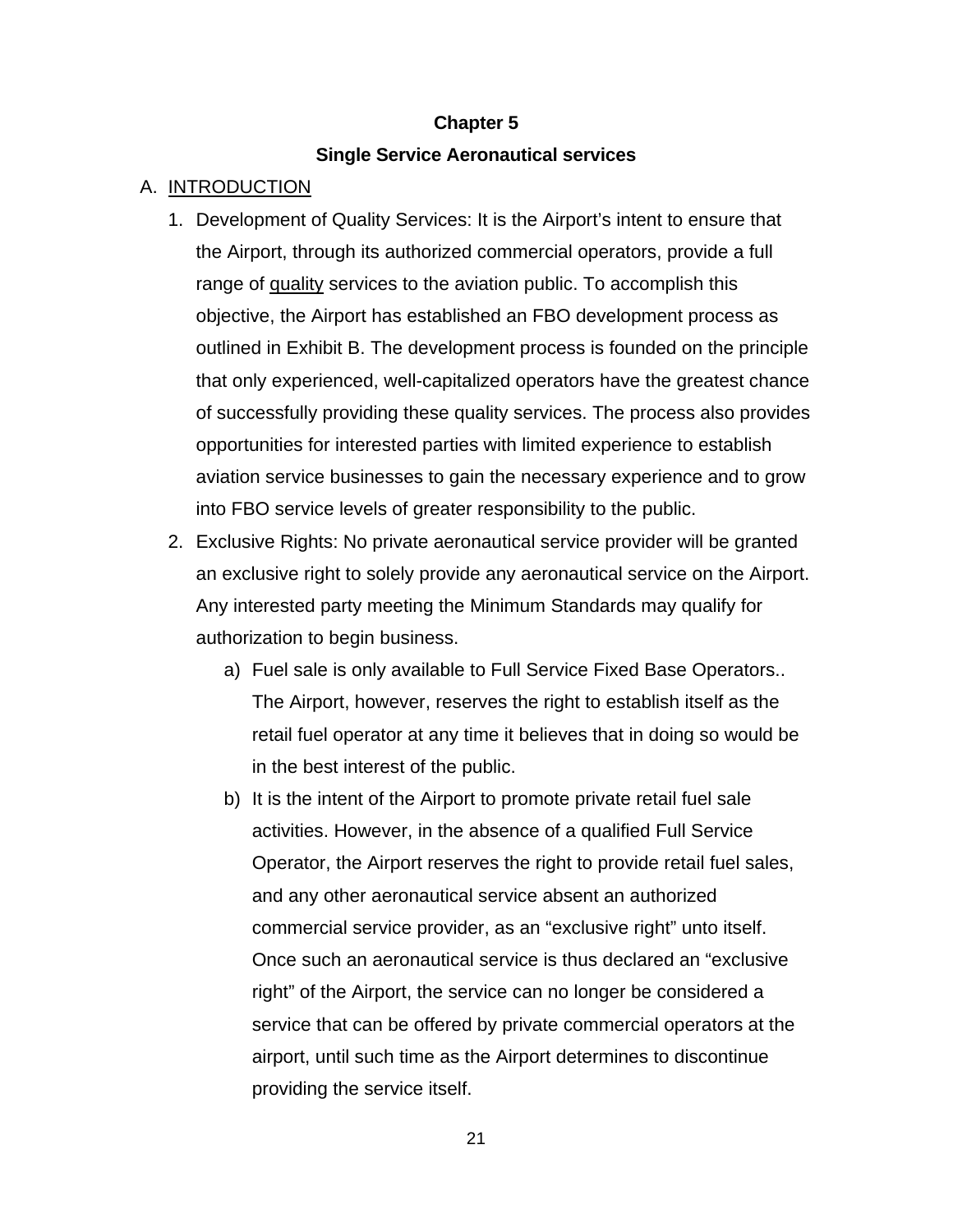#### B. SINGLE SERVICE OPERATOR:

1. A person or organization meeting the appropriate Minimum Standards of any one (1) of the following aeronautical services may apply to the Airport for permission to operate as a **Single Service Operator** (1<sup>ST</sup> Entry Level – Exhibit B). Single service operators are prohibited from retail sales of fuel or petroleum products and providing aviation line services. Fuel or petroleum retail sales and line services are privileges reserved for full service operators. Single service operations are considered "entry level" business activities and thus no actual experience in operating such a business in required. Some experience is, however, recommended. A single service operator may conduct business "under the umbrella" of an authorized full service operator. When supporting "under the umbrella" activities, the full service operator must meet the Minimum Standards associated with that additional aviation service. Under the Umbrella shall mean the single service operator has a written agreement with the FBO to operate the single service as a contractor and is covered under the FBO's insurance or are covered under their own insurance.

#### C. AIRCRAFT SALES

Any operator desiring to engage in the sale of new or used aircraft must lease or provide as a minimum the following:

- 1. Services Operator must be capable of providing for repairing the engines and other operational components of the Aircraft being sold with one person currently certificated by the FAA to perform aircraft maintenance work on the aircraft being sold. Repairs also include warranty work on new aircraft. **Operator is prohibited from performing aircraft maintenance and repair work for the general public.**
- 2. Land Area A minimum area of 10,000 square feet of land on the Airport is required for buildings, storage of aircraft, display and auto parking.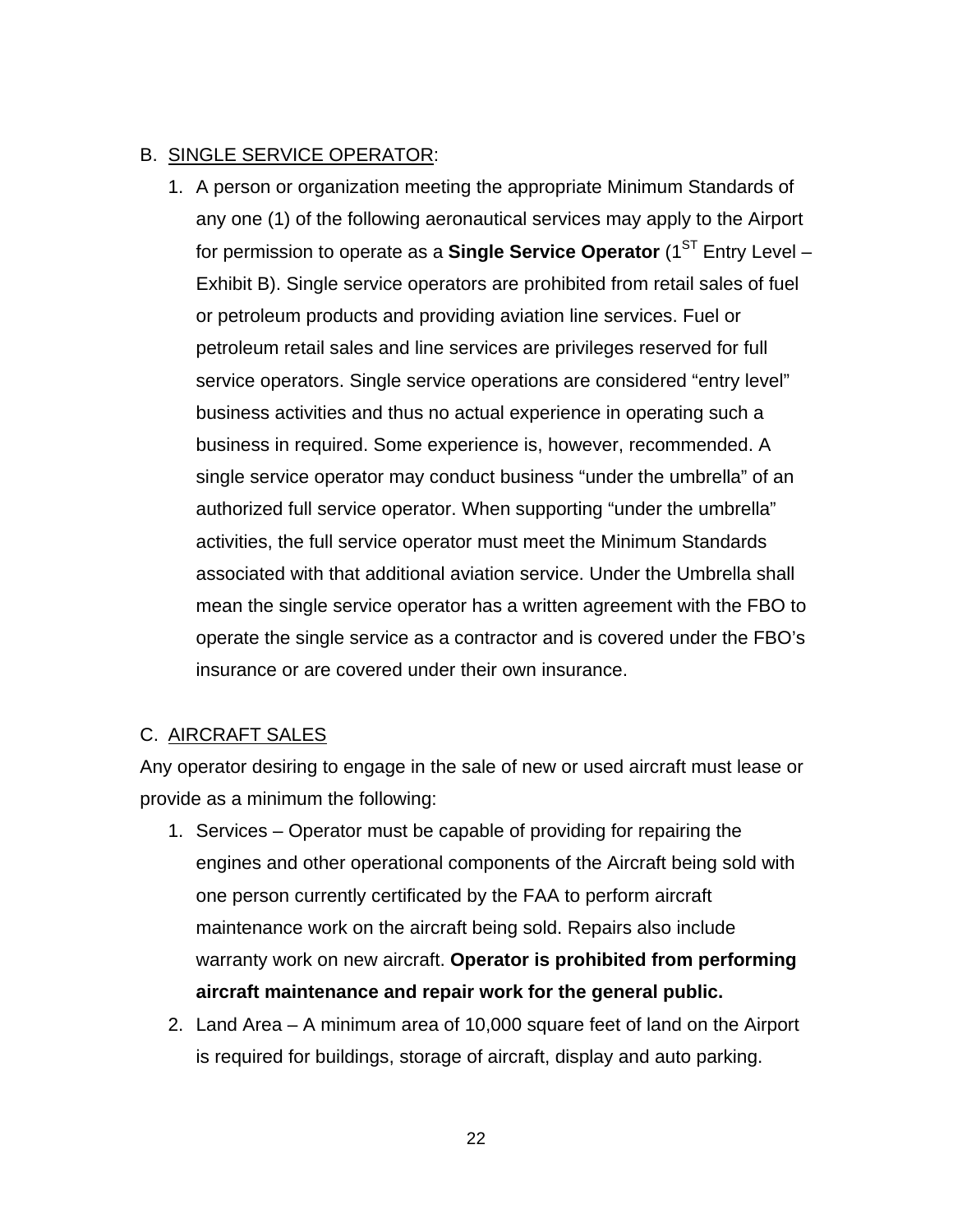- 3. Buildings Lease, sublease, or construct a building having a minimum of 2,500 square feet of properly lighted and heated space for offices, hangar storage, maintenance, and public waiting areas, including restroom facilities and public telephones per City of St. Cloud building codes.
- 4. Personnel Provide one or more persons holding at least a Private Pilot certificate with at least 250 hours of flight time , as well as ratings appropriate for the type of aircraft to be demonstrated or for sale.
- 5. Hours of Operation Hours of operation shall be adequate to meet the public demand for this service with the provisions for emergency on-call service during nights, weekends, and holidays.
- 6. Dealership/Aircraft A new Aircraft dealer shall be an authorized factory dealership or sub-dealership having a license or permit as required by the state, and knowledge of Minnesota applicable statutes concerning sales, contracts, and warranties.
- 7. Maintenance Aircraft must be maintained in accordance with FAA regulations.

D. AIRFRAME AND POWERPLANT REPAIR (aircraft maintenance & repair) Any operator desiring to engage in airframe and/or powerplant repair service must provide as a minimum the following:

- 1. Land Area An area of 12,000 square feet of land on the Airport is required for the building, temporary parking of aircraft, and customer Vehicle parking.
- 2. Buildings Lease, sublease, or construct a building having a minimum of 2,500 square feet of properly lighted and heated maintenance shop, parts storage space, office space, and a public waiting area including public restrooms and telephones per City of St. Cloud building codes.
- 3. Personnel In addition to Chapter 3, paragraph D, Operator shall employ a minimum of one person currently certificated by the FAA with ratings appropriate for work to be performed. Additional personnel shall be provided to keep office attended during normal hours of operation.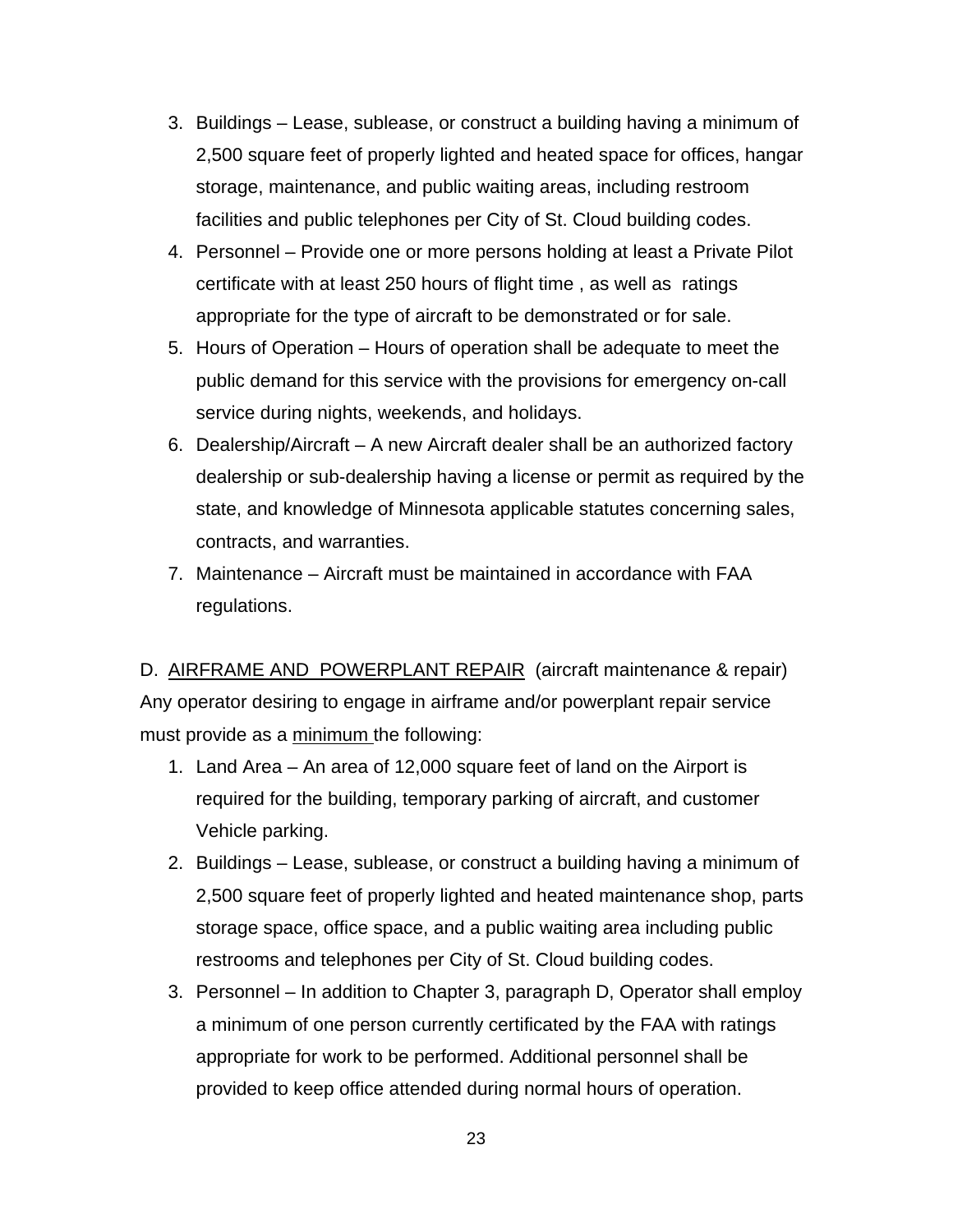- 4. Hours of Operation In addition to Chapter 2, Paragraph E, hours of operation shall be adequate to meet the public demand for this service with the provisions for emergency on-call service during nights, weekends, and holidays
- 5. Equipment Sufficient equipment, supplies and availability of parts to perform maintenance in accordance with manufacturer recommendations or equivalent on various types of based aircraft.

#### E. AIRCRAFT RENTAL

Any service desiring to engage in the rental of aircraft to the public shall provide as a minimum the following:

- 1. Land Area An area of 10,000 square feet of land on the Airport to provide space for aircraft parking, auto parking and building.
- 2. Building Lease, sublease, or construct a building consisting of 800 square feet of office space, adequately lighted and heated, with public use telephones, public restrooms, flight planning, and customer waiting areas per City of St. Cloud building codes.
- 3. Personnel In addition to Chapter 3, Paragraph D, Operator shall employ a minimum of one person holding a current commercial pilot certificate with appropriate ratings. Additional persons to provide for office to be attended during normal working hours.
- 4. Aircraft Operator shall own or have an exclusive lease in writing for two (2) air worthy single-engine or multi-engine aircraft with one (1) aircraft equipped for flight under both visual and instrument conditions.
- 5. Hours of Operation In addition to Chapter 2, Paragraph E, hours of operation shall be adequate to meet the public demand for this service with the provisions for emergency on-call service during nights, weekends, and holidays.
- 6. Maintenance Aircraft must be maintained in accordance with FAA regulations.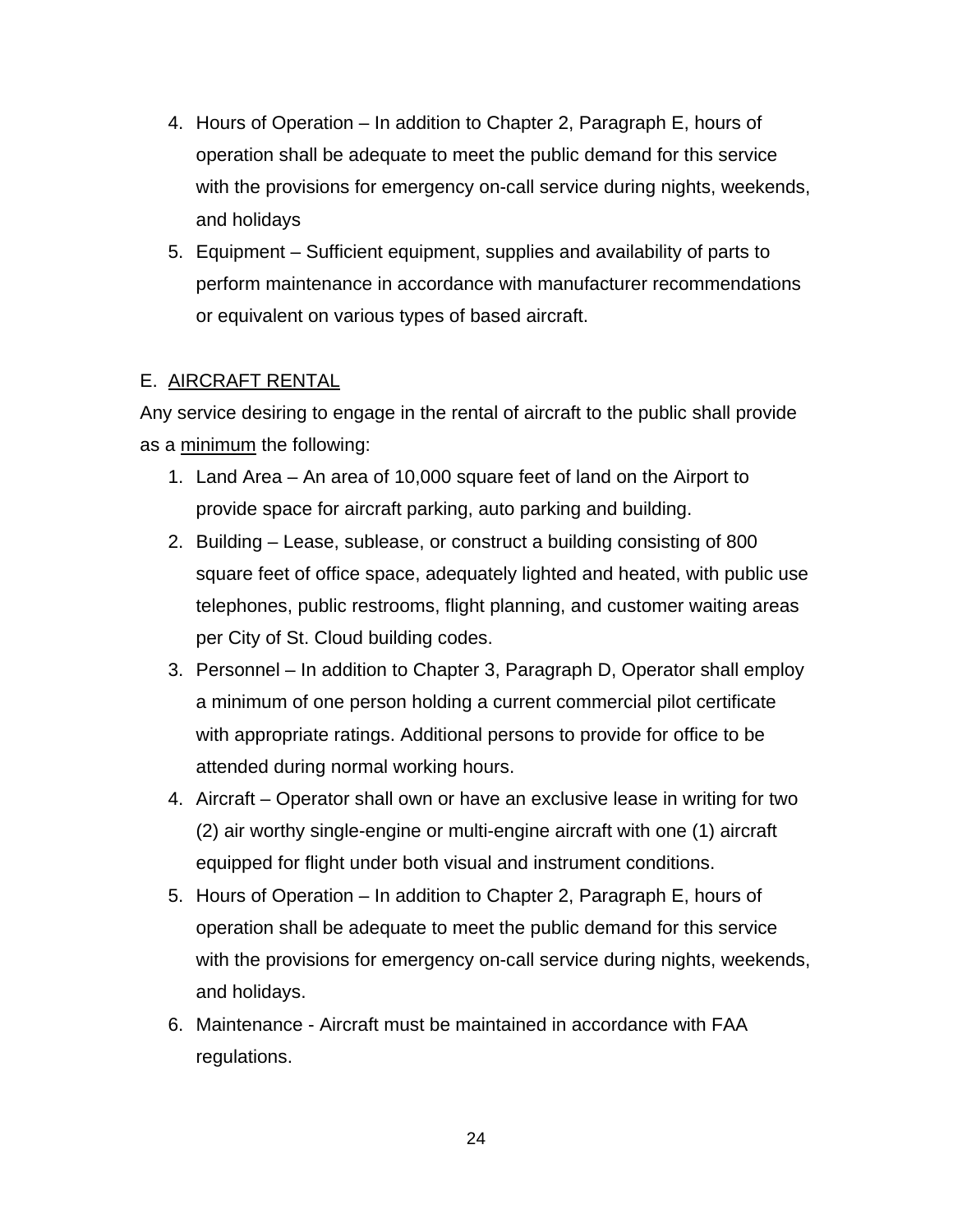## F. FLIGHT TRAINING

To engage in commercial flight instruction Operator shall provide as a minimum:

- 1. Land Area An area of 10,000 square feet of land on the Airport to provide space for aircraft parking, auto parking and building.
- 2. Buildings Lease, sublease, or construct a permanent building of at least 800 square feet of heated and properly lighted office, classroom, flight planning, and restroom space per City of St. Cloud building codes.
- 3. Aircraft One (1) aircraft equipped for flight instruction under both visual and instrument conditions shall be owned or exclusively leased by the Operator for flight training.
- 4. Hours of Operation In addition to Chapter 2, Paragraph E, hours of operation shall be adequate to meet the public demand for this service with the provisions for emergency on-call service during nights, weekends, and holidays.
- 5. Maintenance Aircraft must be maintained in accordance with FAA Regulations.
- 6. Personnel In addition to Chapter 3, Paragraph D, Operator shall employ one (1) person qualified to provide ground and flight instruction culminating in private pilot and instrument ratings.

# G. AIR TAXI AND CHARTER SERVICES

 Any operator desiring to engage in air taxi or charter service shall provide as a minimum the following:

- 1. Land Area An area of 10,000 square feet on the Airport to provide space for buildings, Aircraft parking, and Vehicle parking.
- 2. Buildings Lease, sublease, or construct a building consisting of 800 square feet for office, customer lounge, flight planning, and hangar space, including restrooms and public telephones per City of St. Cloud building codes.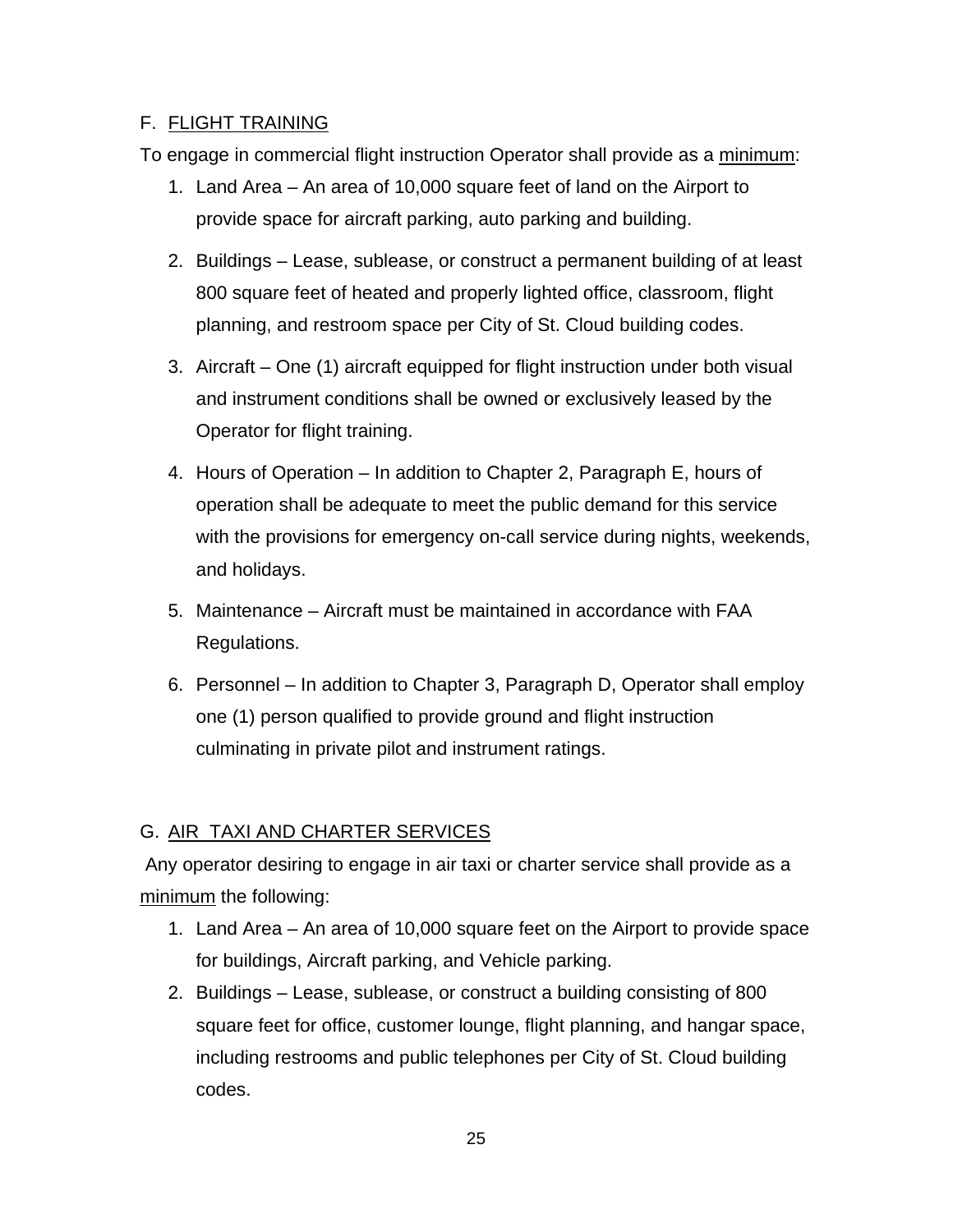- 3. Personnel In addition to Chapter 3, Paragraph D, Operator shall employ a minimum of one (1) FAA certified commercial pilot appropriately rated to conduct air service offered. Additional personnel as required to attend office during normal working hours.
- 4. Aircraft Air Taxi or Charter Operator must own, or exclusively lease in writing, an aircraft that meets Federal Aviation Administration minimums for this activity.
- 5. Hours of Operation In addition to Chapter 2, Paragraph E, hours of operation shall be adequate to meet the public demand for this service with the provisions for emergency on-call service during nights, weekends, and holidays.
- 6. Certification Operator and all pilots must meet all provisions of FAR Part 135.
- 7. Ground Transportation Services The Operator may make provisions for the transportation of pilots and passengers of transient General Aviation Aircraft to and from the Operator's facilities across the Airport's Apron areas as a part of his business operations. The Operator performing this service with motor vehicles driven on the Airport property shall do so only in strict compliance with any Airport rules and regulations, applicable federal, state and municipal laws, ordinances, codes, or other similar regulatory measures as may be hereafter added, modified, or amended.

Note: The Operator shall procure and maintain for any motor vehicles he operates on the Airport, motor vehicle liability insurance in the limits specified in these Minimum Standards.

8. Maintenance – Aircraft must be maintained in accordance with FAA regulations and the manufacturer maintenance standards.

#### H. AVIONICS, INSTRUMENTS, AND/OR PROPELLER SERVICES

Operator desiring to provide avionics, instrument, or propeller service must hold the appropriate FAA repair station certificates and ratings for same and provide as a minimum the following: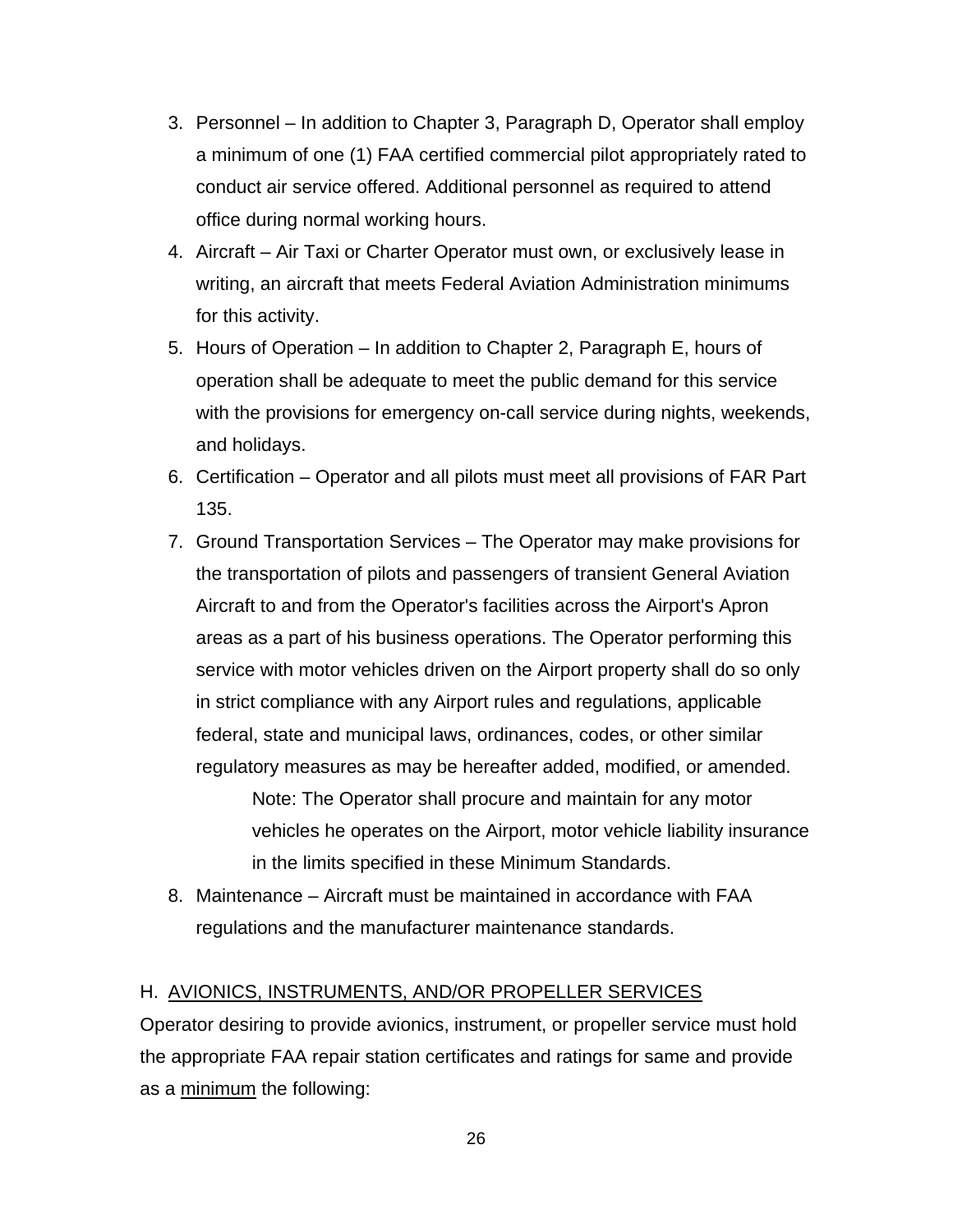- 1. Land Area An area of 6,000 square feet of land on the Airport for buildings, vehicle parking, and temporary Aircraft parking.
- 2. Buildings Lease, sublease, or construct a building of at least 2,500 square feet for aircraft undergoing repair, including space for office, restroom, public waiting and telephone per City of St. Cloud building codes.
- 3. Personnel In addition to Chapter 3, Paragraph D, Operator shall employ a minimum of one (1) FAA certified repairman, qualified in terms of the applicable FAA repair station certificate.
- 4. Hours of Operation In addition to Chapter 2, Paragraph E, hours of operation shall be adequate to meet the public demand for this service with the provisions for emergency on-call service during nights, weekends, and holidays.

## I. SPECIALIZED COMMERCIAL FLIGHT SERVICES

## **Minnesota Rule 8800.3100 DEFINITION OF COMMERCIAL OPERATIONS.**

"Commercial operations" means any operation of an aircraft for compensation or hire, or any services performed incidental to the operation of any aircraft for which a fee is charged or compensation received including, but not limited to, the servicing, maintaining, and repairing of aircraft; the rental or charter of aircraft; the operation of flight or ground schools; the operation of aircraft for the application or distribution of chemicals or other substances; aerial photography and surveys; air shows or expositions; and the operation of aircraft for fishing. "Commercial operations" also means the brokering or selling of any of these services but does not include any operations of aircraft as common carriers certificated (certified) by the federal government or the services incidental to certificated operations. Note: Shared expense flights as defined in the Federal Aviation Regulations are not commercial operations as defined in parts 800.3100.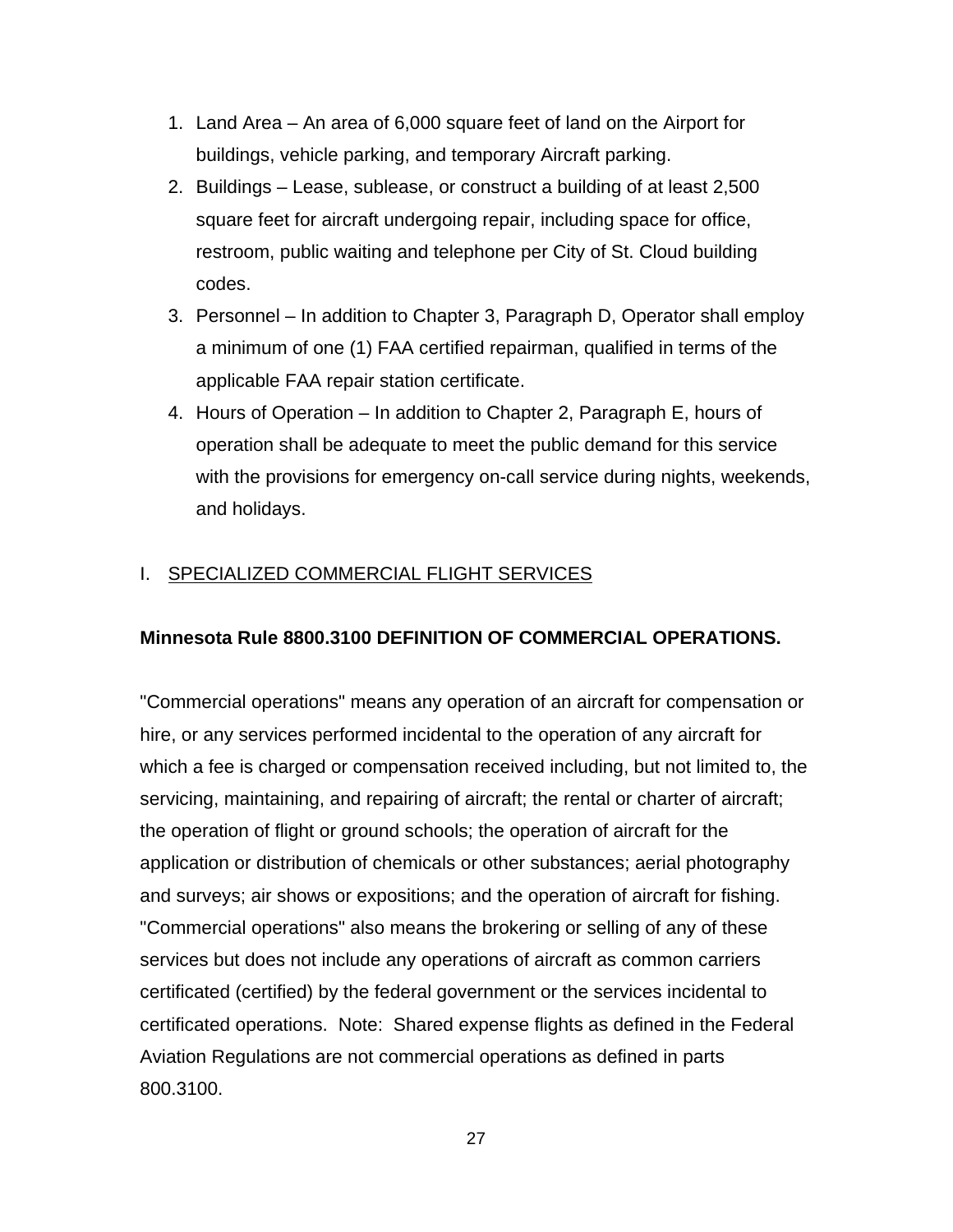Operators desiring to engage in specialized commercial flight services including, but not limited to: banner towing and aerial advertising; aerial photography or survey; fire fighting or fire patrol; power line or pipeline patrol; and any other operations specifically excluded from Part 135 of the FAA Regulations, shall provide as a minimum the following:.

- 1. Land Area An area of 6,000 square feet of land on the Airport to provide for buildings, aircraft parking and tie downs.
- 2. Buildings Lease, sublease, or construct 2,500 square feet of building for office, hangar space, and customer reception area with public telephone.
- 3. Personnel In addition to Chapter 3, Paragraph D, Operator shall employ one (1) person having a current commercial certificate with appropriate ratings for the aircraft to be flown.
- 4. Aircraft One (1) properly certificated Aircraft owned or leased by written agreement.
- 5. Hours of Operation In addition to Chapter 2, Paragraph E, hours of operation shall be adequate to meet the public demand for this service with the provisions for emergency on-call service during nights, weekends, and holidays.
- 6. Maintenance Aircraft must be maintained in accordance with FAA regulations.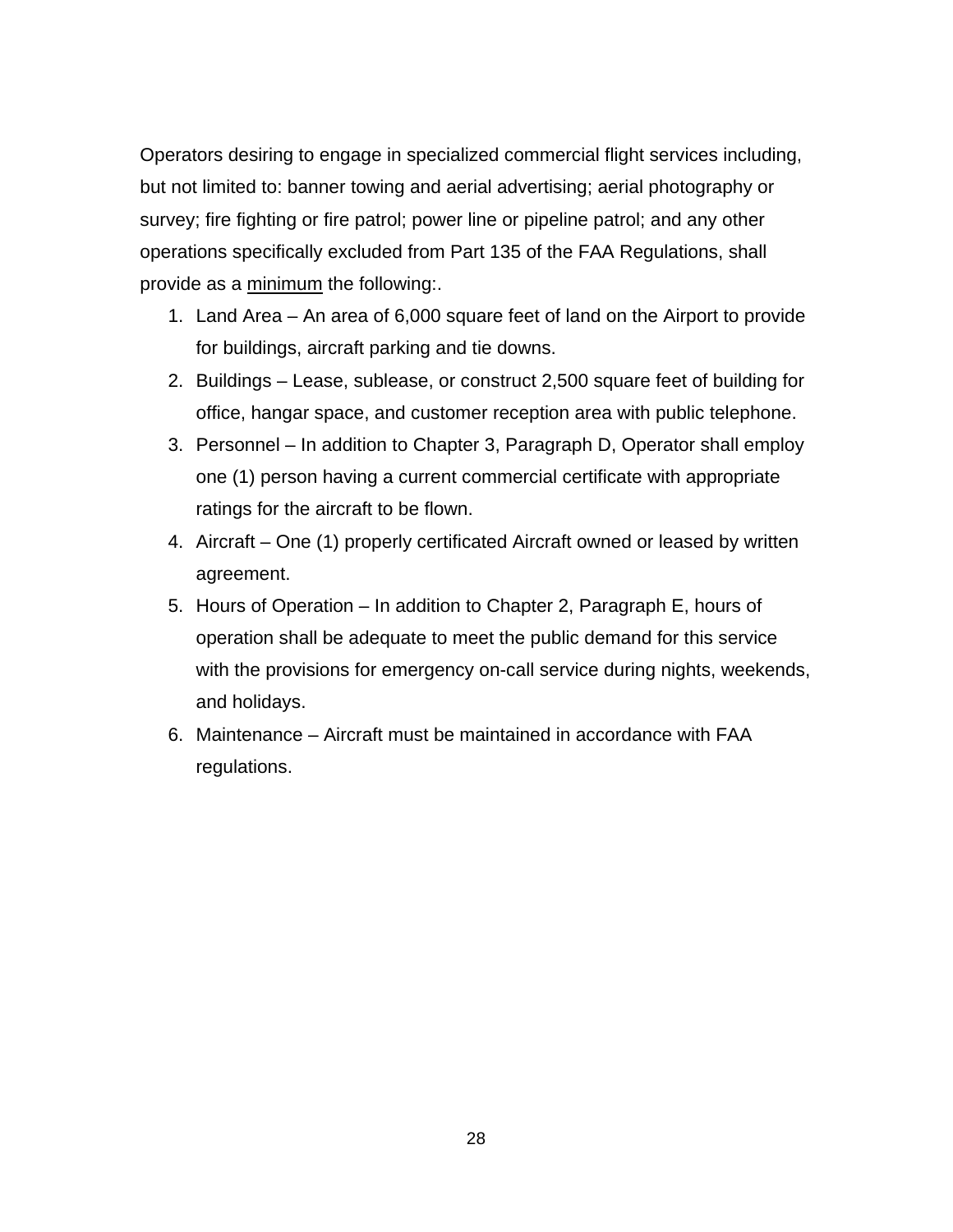# **Chapter 6 Multiple Aeronautical Services**

#### A. INTRODUCTION

The prospective Operator of multiple commercial activities may select a combination of services covered by Chapter 5, Paragraphs C through I of these Minimum Standards and request Airport approval to provide services as a **Multiple Service Operator, or a Full Service Operator** as defined below.

Where more than one activity is proposed, the actual building, land, equipment and personnel requirements may have to exceed the minimum space requirements listed for Limited Service Operator and Full Service Operator classifications below in order to ensure that safe and comfortable services are provided for the customer. When determining actual space and other requirements, all doubts, questions or decisions will be resolved in the favor of the customer. Actual space requirements will also be dependent upon:

- 1. The nature of proposed individual commercial services to be operated in combination.
- 2. The design and configuration of the proposed building and the operator's expansion plans.
- 3. The proposed geographic location on the airport.
- 4. What has been required of other operators on the airport who provide a similar combination of services.
- 5. Actual space requirements will not necessarily be the sum of the minimums for each individual aeronautical service in all instances. Because of the above variables, the applicable Minimum Standards on combinations of service will be discussed with the prospective Operator at the time of application.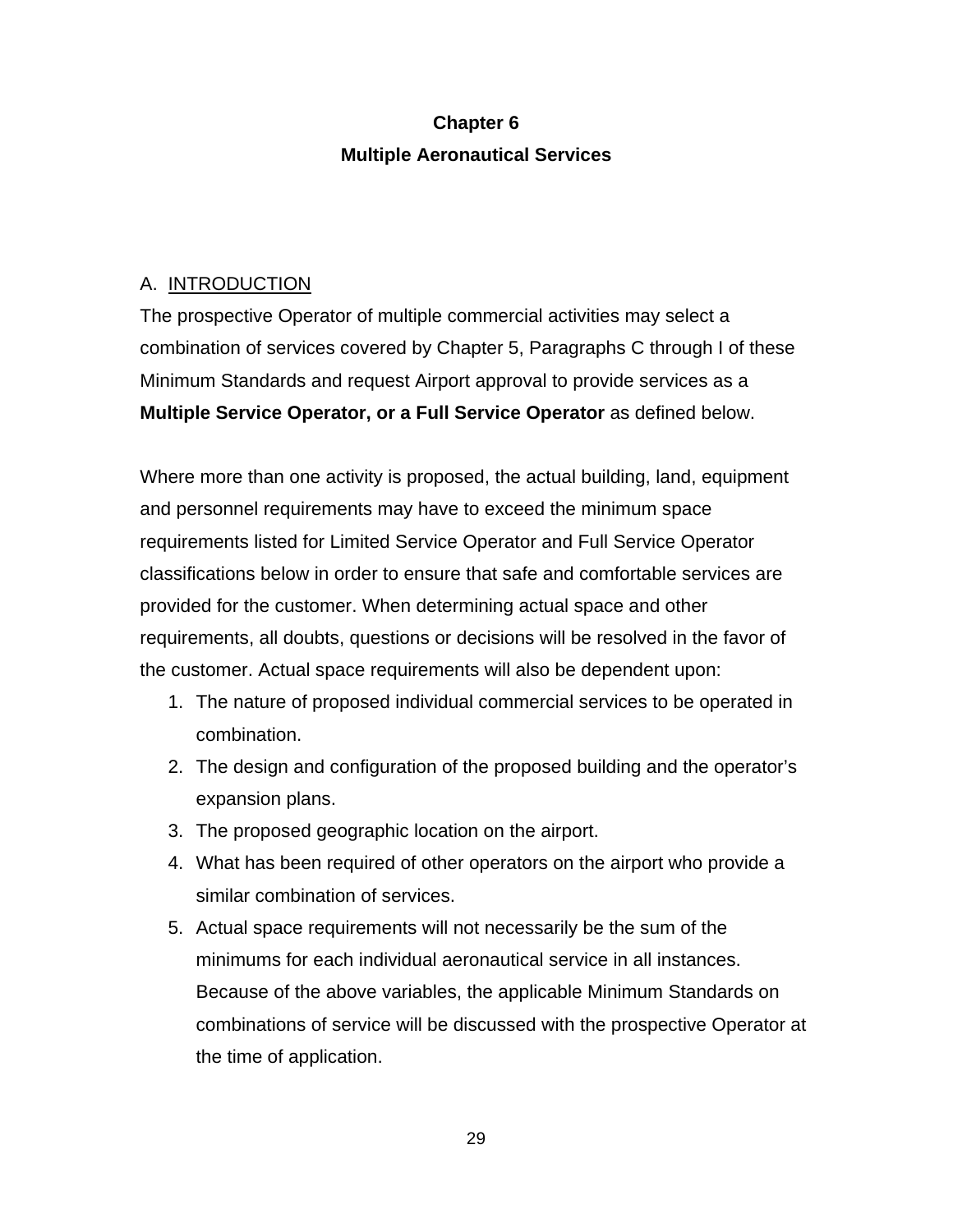#### B. MULTIPLE SERVICE OPERATOR:

A person or organization meeting the Minimum Standards of any two (2) or more aeronautical services described in this chapter, may apply for permission to conduct business as a Limited Service Operator  $(2^{nd}$  Entry Level – Exhibit A) on the St Cloud Regional Airport. Limited Service Operators are prohibited from selling fuel or petroleum products and line services. Fuel sales and line services are privileges reserved for qualified Full Service Operators. Minimum facilities required of Limited Service Operators are:

- 1. Land: The leasehold for multiple activities shall contain adequate square footage of land to provide space for specific use area requirements established for the services to be offered (specific use spaces need not be additive where a combination use can be reasonably and feasibly established). Adequacy of space will be determined by the types of activity to be offered.
- 2. Buildings: Lease or construct a building containing adequate square footage to provide properly lighted and heated space for office, public lounge, pilot briefing room and rest rooms. Repair stations must provide minimum shop and hangar space as required by FAA repair shop certification.

## C. FULL SERVICE FIXED BASE OPERATOR (FBO):

A person or organization meeting the Minimum Standards of the following required aeronautical services as described in this Chapter, may apply for permission to conduct business as a Full Service Fixed Base Operator (3<sup>rd</sup> Entry Level – Exhibit A) on the St Cloud Regional Airport. A Full Service Operator is the only commercial operator classification authorized to sell fuel or petroleum products and provide line services at the Airport. Each Full Service FBO is required to provide a minimum of six (6) services from the following list .(each service is further defined in Paragraph D of this chapter):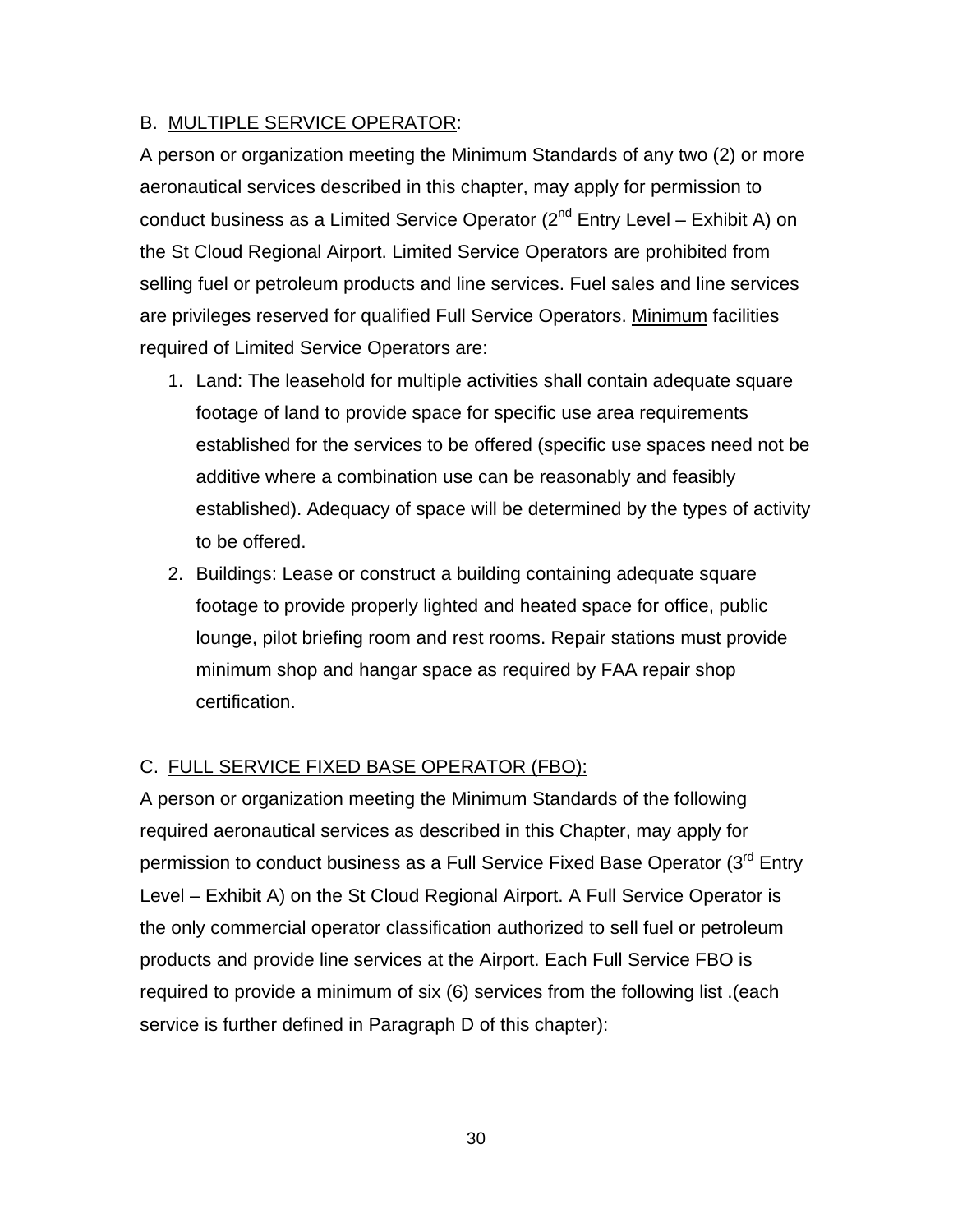#### Required

- 1. Fuel / Line Services
- 2. Aircraft and Powerplant Maintenance
- 3. Hangar service and Tie Downs

#### Required by at least one FBO on the field

- 1. Flight Training
- 2. Aircraft Rental

#### Other Services

- 1. Turbine Repair
- 2. Aircraft Sales
- 3. Charter (Part 135)
- 4. Avionics
- 5. Painting
- 6. Other

## D. SERVICES DEFINED FOR FULL SERVICE FBO

## 1. **Airframe and Powerplant Aircraft Maintenance and Repair Services**:

- a) FAA approved piston repair facility
- b) Assist in making arrangements for turbine/jet repair
- c) Twin engine (turbine/reciprocating) aircraft
- d) Single engine aircraft
- 2. **Flight Training**: Operator shall own or have available at all times at least
	- one (1) aircraft capable of providing each of the following services:
		- a) Basic pilot training (private license ground school/VFR certification in single engine)
		- b) IFR/Instrument training to a completed rating
		- c) Commercial pilot training to a completed rating
- 3. **Charter Service (Part 135 Certificate)**: Operator shall own or have available at all times at least one (1) aircraft capable of providing non-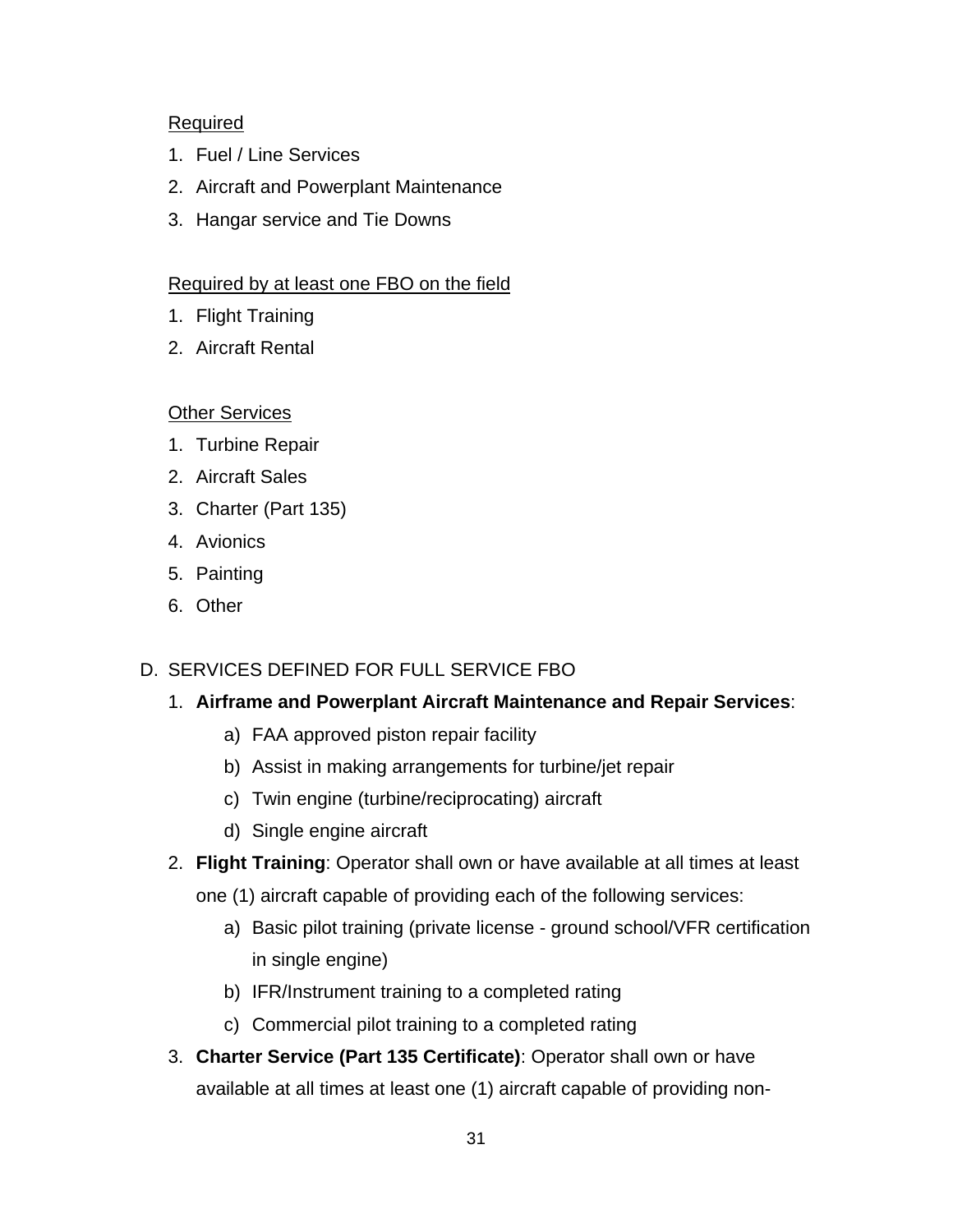scheduled, single engine passenger / cargo charter services. Operator shall also have the ability to coordinate jet aircraft charter services upon request with at least a 24-hour notice.

- 4. **Aircraft Rental**: Operator shall own or have available at all times a minimum of two (2) aircraft, single-engine and / or multi-engine, with one (1) aircraft equipped for flight under instrument flight rules and conditions. Rental Aircraft will be available for rent to general aviation pilots who meet the FBO criteria for renting aircraft.
- 5. **Commercial Fuel Sales / Line Services**: Operator shall have available at all times a minimum of one (1) 500 gallon aviation gasoline truck and one (1) 3000 gallon jet fuel truck equipped and maintained in accordance with State and Federal Regulations, including NFPA 407, and Airport standards. Operator is prohibited from selling fuels or other aviation products to individuals or organizations that plan to resale those products to others at the St Cloud Regional Airport. Operator shall provide, but not be limited to, the following services in a quantity and level of quality to meet the needs of the airlines and general aviation:
	- a) Aviation fuel sales for end user consumption.
	- b) Into-plane airline fueling.
	- c) Associated aviation line (ramp) services including, but not limited to:
		- i. aircraft preheating / starting
		- ii. aircraft towing/parking
		- iii. pilot supplies
		- iv. aircraft meeting/greeting
		- v. tie down services
		- vi. in/out hangar services
		- vii. aircraft washing
	- d) FBO quality control personnel will ensure that the quality of all outgoing fuel is consistent with airline fueling, and Airport Fire Safety/Standards.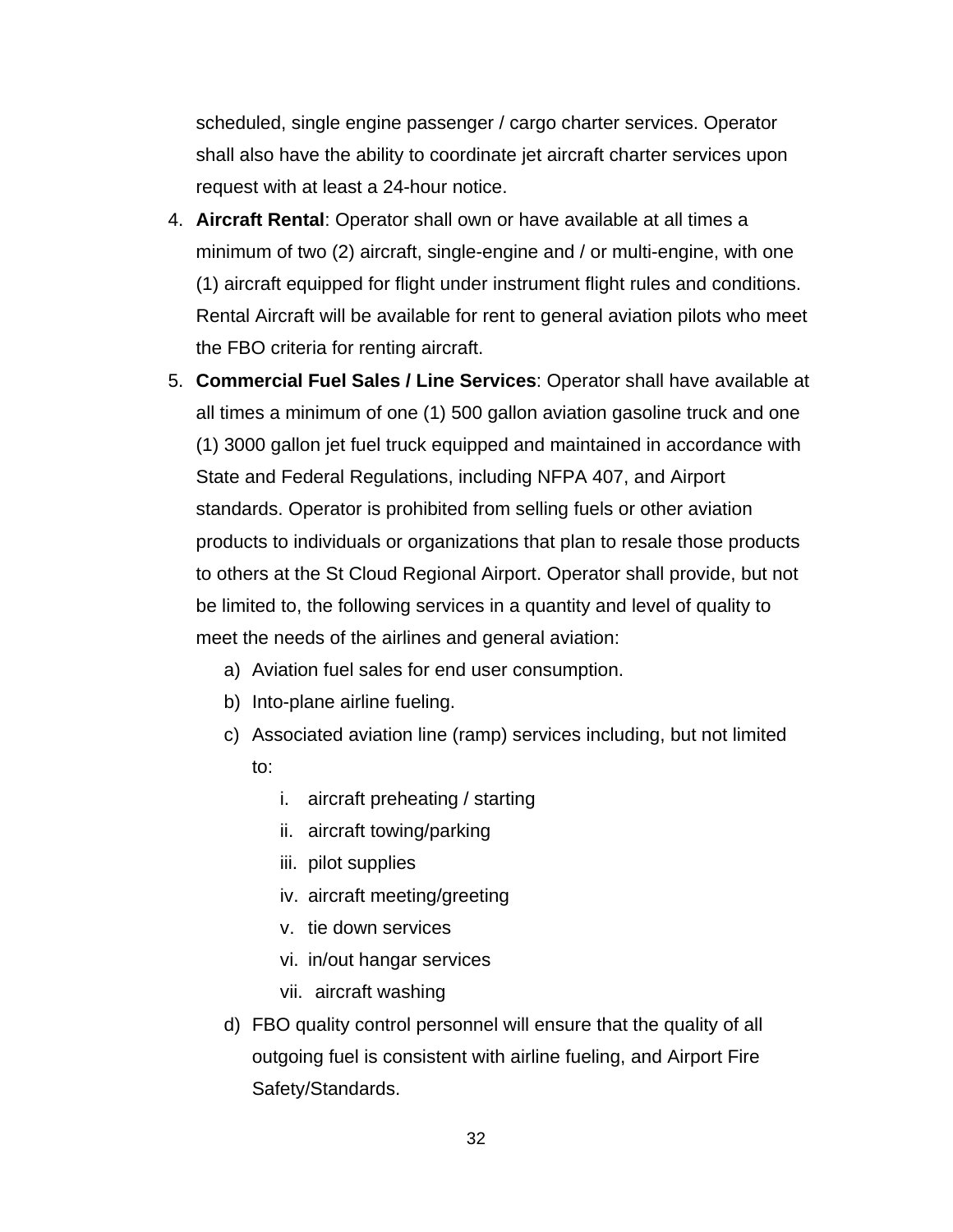- 6. **Aircraft Hangar Services**: Operator shall provide space as available for the storage of aircraft, visiting or based at the Airport, on a first come, first serve basis. The hangar shall have the ability to accommodate the largest aircraft, other than commercial aircraft, that uses the airport on a regular basis and shall be addressed in the lease. Currently that aircraft is a Citation Jet.
- 7. **Additional Services**: Operator shall arrange for, or provide, the following services:
	- a) Avionics Repair
	- b) Propeller Repair
	- c) Aircraft Painting
	- d) Aircraft Engine Rebuilding (Reciprocating/Turbine) Note: The Operator will make an effort to recruit or establish these services physically on the Airport as part of an FBO 5 year development plan.

#### E. ADDITIONAL MINIMUM REQUIREMENTS FOR FULL SERVICE FBO's

- 1. Marketing / Promotion: Operator must demonstrate the ability to develop and maintain a marketing and promotion program in an effort to market St Cloud Regional Airport general aviation services on a regionaland national basis.
- 2. Hours of Operation:
	- a) Fuel and Line Services: Operator agrees to have qualified staff available in levels necessary to meet airline and public fuel and line service needs 7 days a week as necessary to meet the aircraft fueling demand at the Airport or at operating hours mutually agreed to by both parties. Operator shall arrange for emergency on-call service during periods of closure.
	- b) Aircraft Maintenance, Repair, Pilot Training Services: Hours of Operation: Hours of operation shall be adequate to meet the public demand with the provisions for emergency on-call service during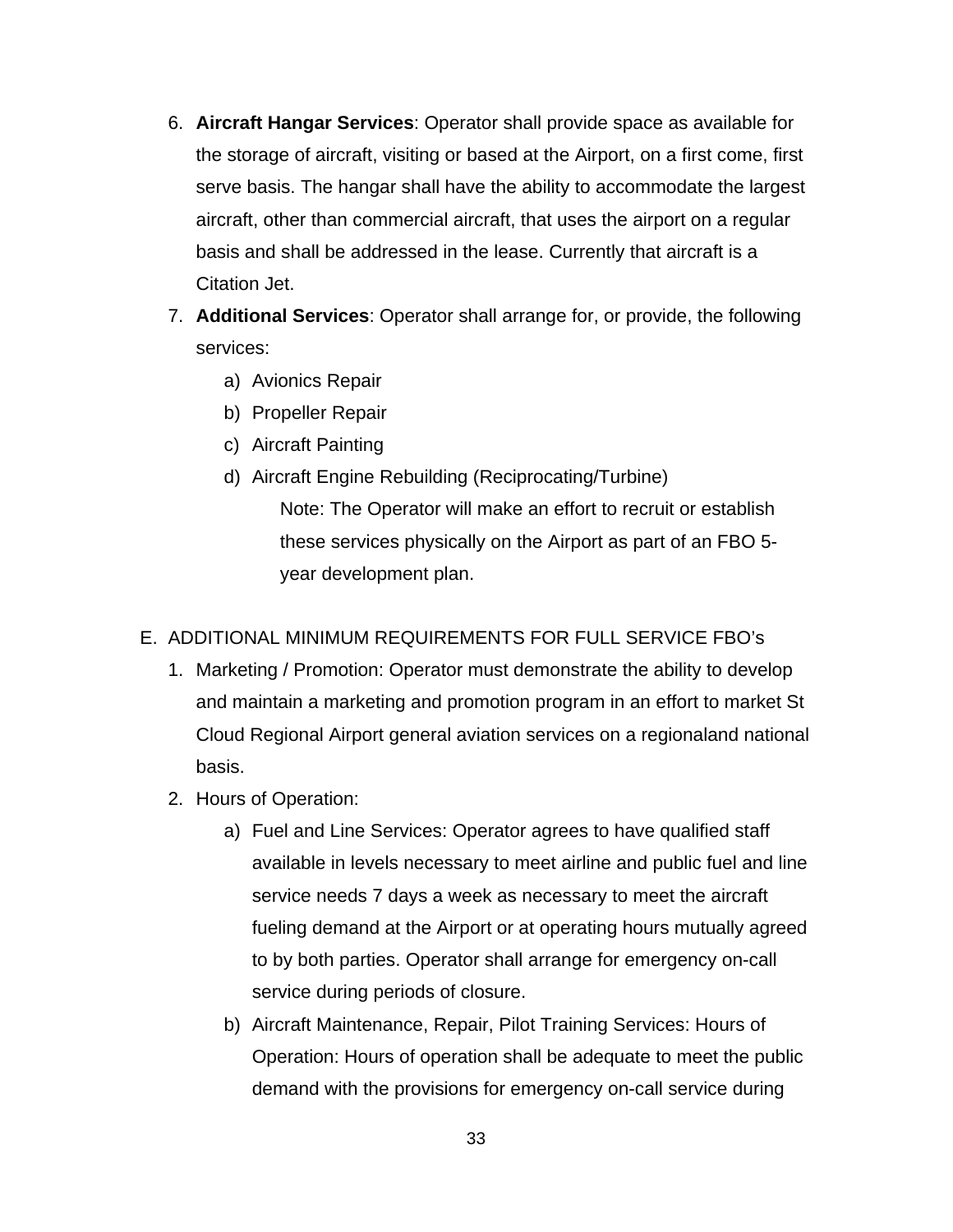nights, weekends, and holidays for the purpose of providing aircraft maintenance, repair, pilot training, and other services to the general public, with provisions for emergency on-call service for aircraft maintenance during nights, weekends, and holidays.

- 3. Future Development and Expansion: The Operator represents that it has, and will continuously maintain, the knowledge and experience to work in partnership with the Airport in the further expansion and development of general aviation services (quality and quantity).
- 4. Required Facilities:
	- a) Land: A minimum of 45,000 square feet of land on Airport property is required for Full Service FBO operations to accommodate buildings, aircraft, equipment, and customer parking.
	- b) Buildings: A minimum of 17,000 square feet of building space is required to include hangars, shops, offices, classrooms, a pilot lounge, public restrooms, a flight planning/weather information area, and public telephones. A minimum of 15,000 square feet of hangar is required.
- 5. Maintenance: All of the Operator's aircraft must be maintained in accordance with FAA regulations.

# F. TERMINATION OR MODIFICATION OF COMMERCIAL OPERATING AUTHORIZATION:

- 1. The Airport's prime objective in granting permission to conduct commercial services at the airport is to meet the aviation needs of the public. The Airport reserves the right to immediately terminate the Operator's commercial operating authority or reduce their operating authority to that of a lower operating classification if:
	- a) The Operator reduces its service activities to a level that is less than the required services, or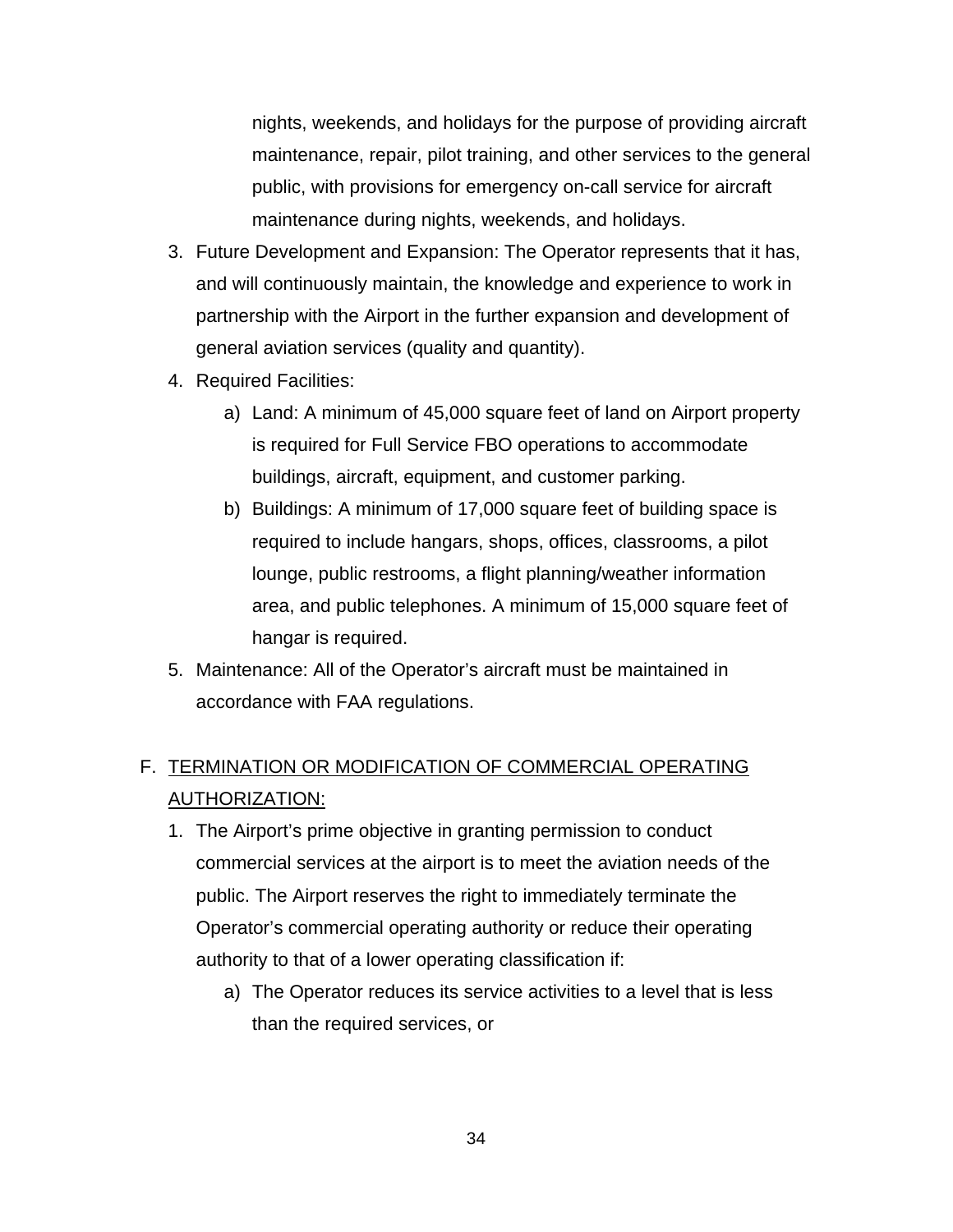b) The quality and/or quantity of required services, in the Airport'sopinion, deteriorates to a level at which the services fail to meet the operating needs of the aviation public.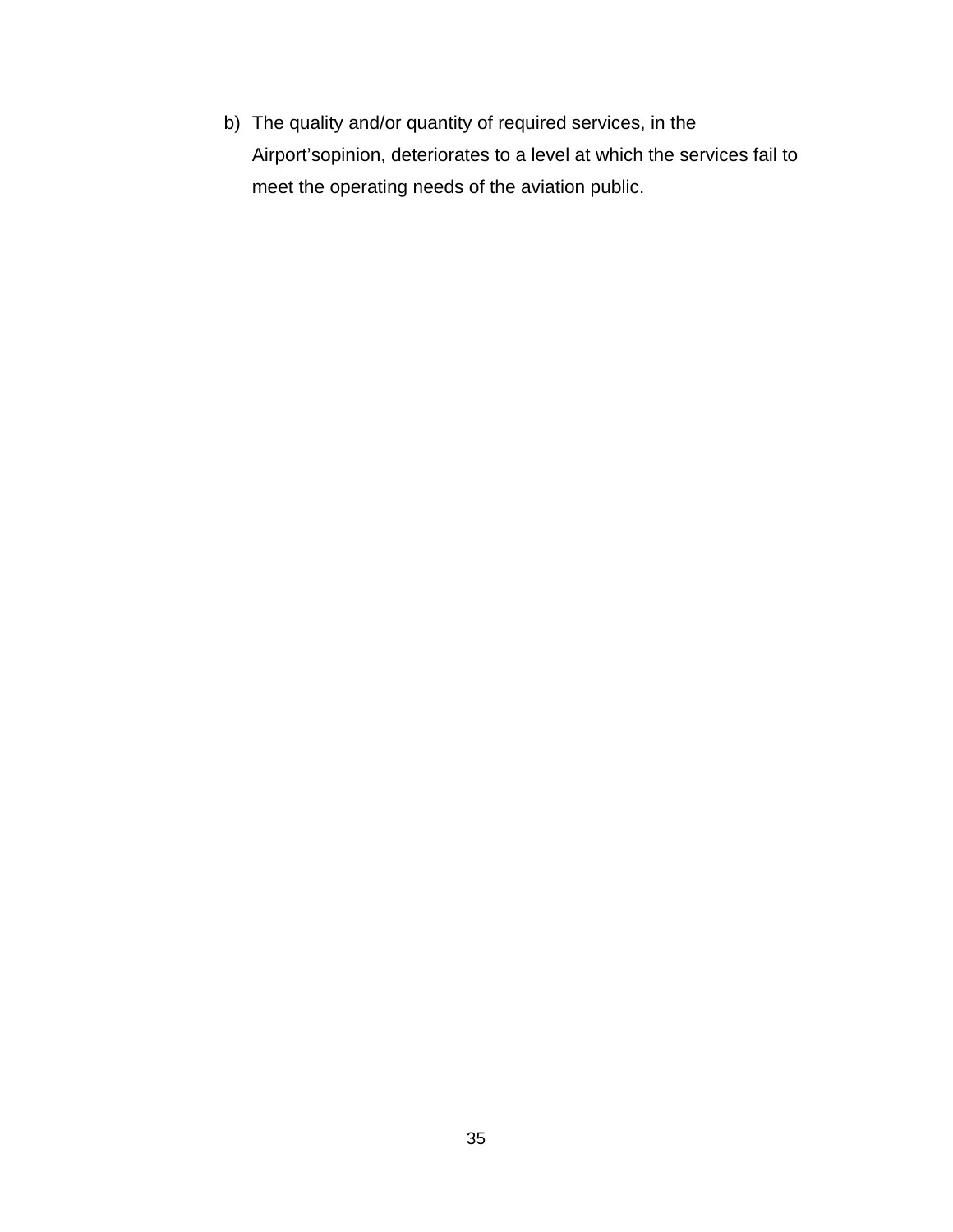# **Chapter 7 GROUND TRANSPORTATION SERVICES**

Any commercial operator desiring to provide transportation for passengers, baggage, or freight from the Airport shall comply with the following Minimum Standards:

## A. ON-AIRPORT CAR RENTAL CONCESSION

Persons desiring to provide cars to the traveling public from a location on Airport property shall meet the following minimums:

- 1. Lease of Space
	- a) The operator shall lease a minimum of eight (8) linear feet of counter space in a designated area of the Terminal, plus office space from which it shall conduct its rental car activity.
	- b) Operator shall lease ready/return parking in an amount to accommodate ten (10) cars.
	- c) Operator desiring to maintain vehicles on Airport property shall lease or sublease 12,000 square feet of land and construct, lease, or sublease a building for Vehicle maintenance.
	- d) Operator shall lease over-flow Vehicle parking space to accommodate the balance of the fleet not stored in ready/return areas.
- 2. Nationwide Reservation
	- a) Have, or be able to obtain, nationwide reservation services.
- 3. Fleet Size/Age
	- a) Have a car rental fleet that meets the needs of customers at the Airport.
- 4. Services
	- a) The Operator shall furnish good, prompt, and efficient service, adequate to meet all reasonable demands for automobile rental service at the Airport, on a fair and reasonable basis, and to charge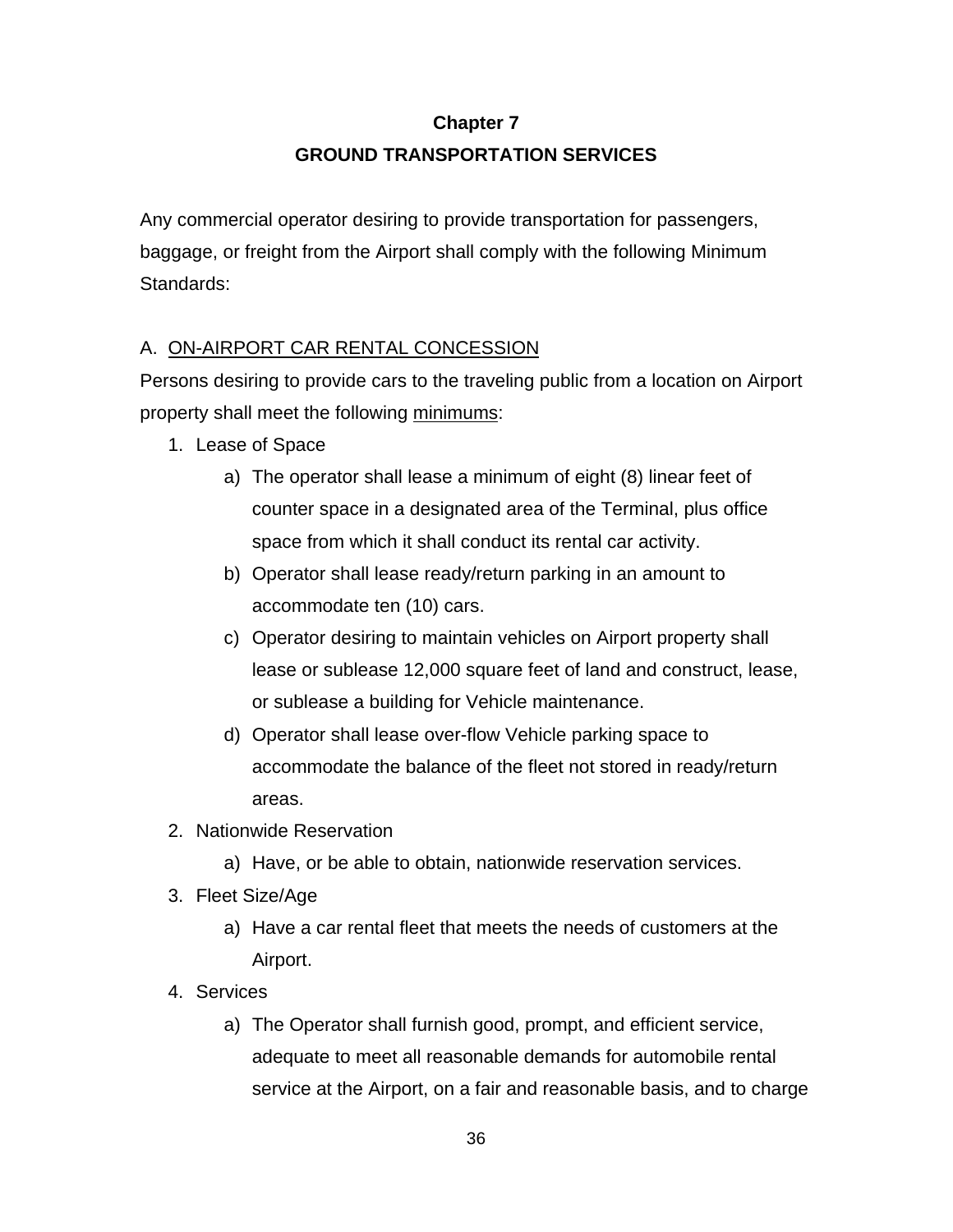prices for such services in accordance with its usual standards, on a basis substantially similar to that charged for similar size automobiles, within the State of Minnesota.

- 5. Vehicle Maintenance
	- a) Operator shall maintain rental Vehicles in good operative order, free from known or reasonably ascertainable mechanical or physical defects, and in clean, neat and attractive condition, inside and outside.
- 6. Operating Hours
	- a) Car Rental offices shall remain open for such periods during each day and such days during each week as may be necessary to meet airline flight schedules and reasonable demands for car rental services.
- 7. Personnel
	- a) In addition to Chapter 3, Paragraph D, Operator's employees shall be neat, clean, and courteous. Operator shall not permit its agents, servants, or employees to conduct business in a loud, noisy, boisterous, offensive, or objectionable manner, or to solicit business outside the leased space except through the use of signs as stated in the lease.

# B. OFF-AIRPORT CAR RENTAL CONCESSION

Any Operator desiring to provide rental cars to the traveling public from an off-Airport site and to pick-up and drop-off its customers at the Airport must meet the following minimums:

- 1. Courtesy Vehicles
	- a) Operator shall comply with the Minimum Standards for courtesy vehicles contained herein. If the operator is picking up the customer in the vehicle to be rented, operator is exempt from courtesy "equipment" requirements.
- 2. Nationwide Reservations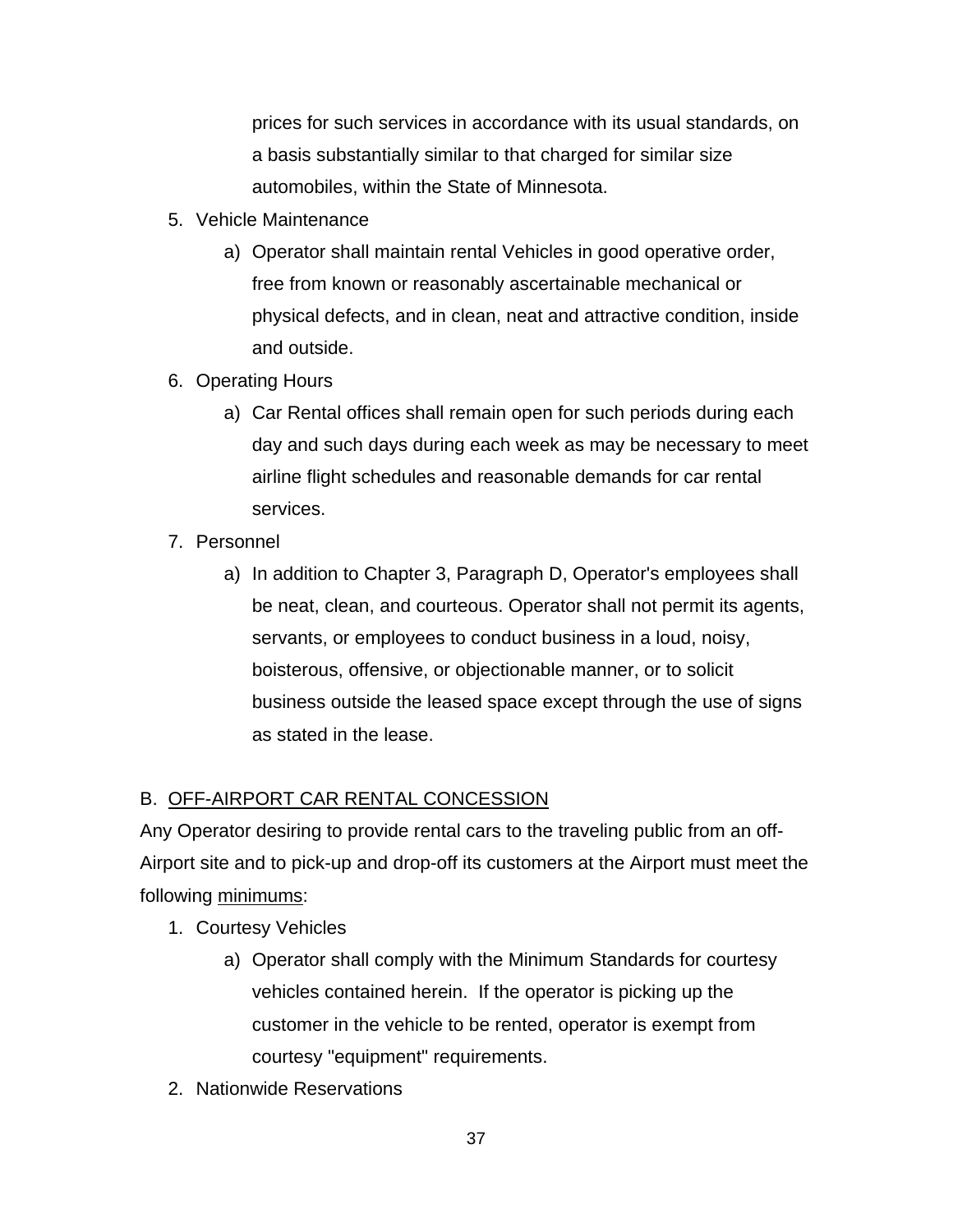- a) Have, or be able to obtain, nationwide reservation services.
- 3. Fleet Size/Age
	- a) Have a car rental fleet that meets the needs of the customers at the Airport.
- 4. Services
	- a) The Operator shall furnish good, prompt, and efficient service, adequate to meet all reasonable demands for automobile rental service at the Airport, on a fair and reasonable basis, and to charge prices for such services in accordance with its usual standards, on a basis substantially similar to that charged for similar size automobiles, within the state of Minnesota.
- 5. Vehicle Maintenance
	- a) Operator shall maintain rental vehicles in good operative order, free from known, or reasonably ascertainable, mechanical or physical defects, and in clean, neat and attractive condition, inside and outside.
- 6. Operating Hours
	- a) Car rental offices shall remain open for such periods during each day and such days during each week as may be necessary to meet the airline flight schedule and reasonable demands for car rental services.
- 7. Phone Service
	- a) So long as the operator has a valid Airport use permit, the Operator shall have the privilege of acquiring a direct line phone to its place of business in the Terminal building in the same manner and to the same extent offered to the public by the Airport or its advertising agent.
- 8. Advertising
	- a) So long as the Operator has a valid Airport use permit, the Operator shall have the privilege of purchasing display advertising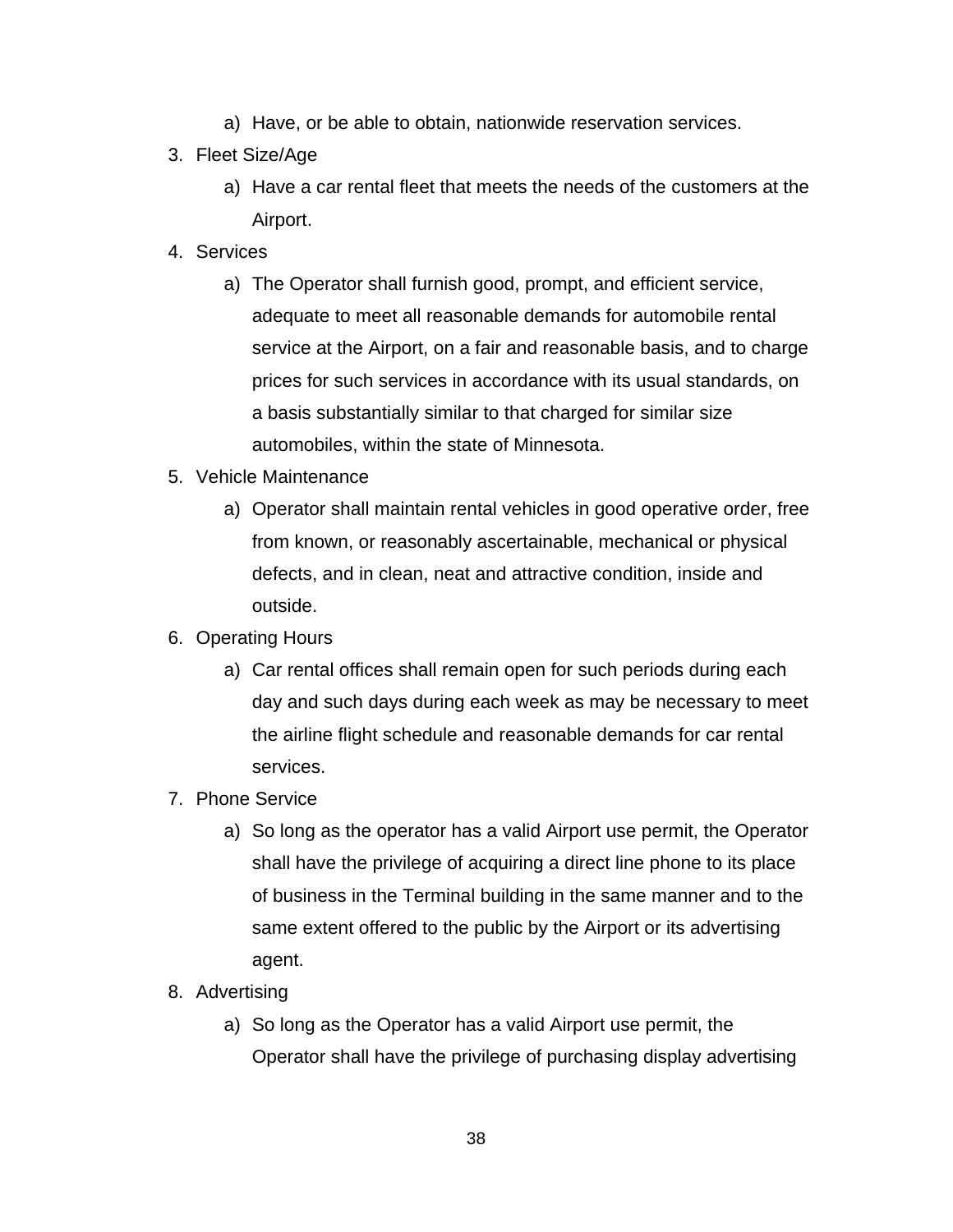in the Terminal building in the same manner and extent offered to the public by the Airport or its advertising agent.

- 9. Car drop-off/parking
	- a) Operator is authorized to drop off rental cars at the Airport for customers. All drop off cars must be parked only in the parking area that has been leased to the Operator.
- 10. Personnel
	- a) In addition to Chapter 3, Paragraph D, Operator's employees shall be neat, clean, and courteous. Operator shall not permit its agents, servants, or employees to conduct business in a loud, noisy, boisterous, offensive, or objectionable manner, or to solicit business on the Airport except through the use of signs as herein above set forth.
- 11. Terminal Area Solicitation
	- a) Operators and their employees are prohibited from soliciting business in any manner whatsoever upon Airport property unless specific Airport approval is received. Operator, drivers, or other employees may enter the Terminal building only for the purpose of locating the customer requesting service and assisting a customer in moving his or her luggage from the baggage claim area to the courtesy vehicle.

## C. LIMOUSINE / BAGGAGE DELIVERY CONCESSION

Persons desiring to operate an Airport Limousine/Baggage delivery concession on the Airport must provide as a minimum, the following:

- 1. Compliance with City Ordinances:
	- a) Perspective operators must be licensed, and continue to operate, in accordance City laws and ordinances.
- 2. Application and Use Agreement:
	- a) Prospective Operators shall have complied with the provisions of Chapter 3 of these Minimum Standards.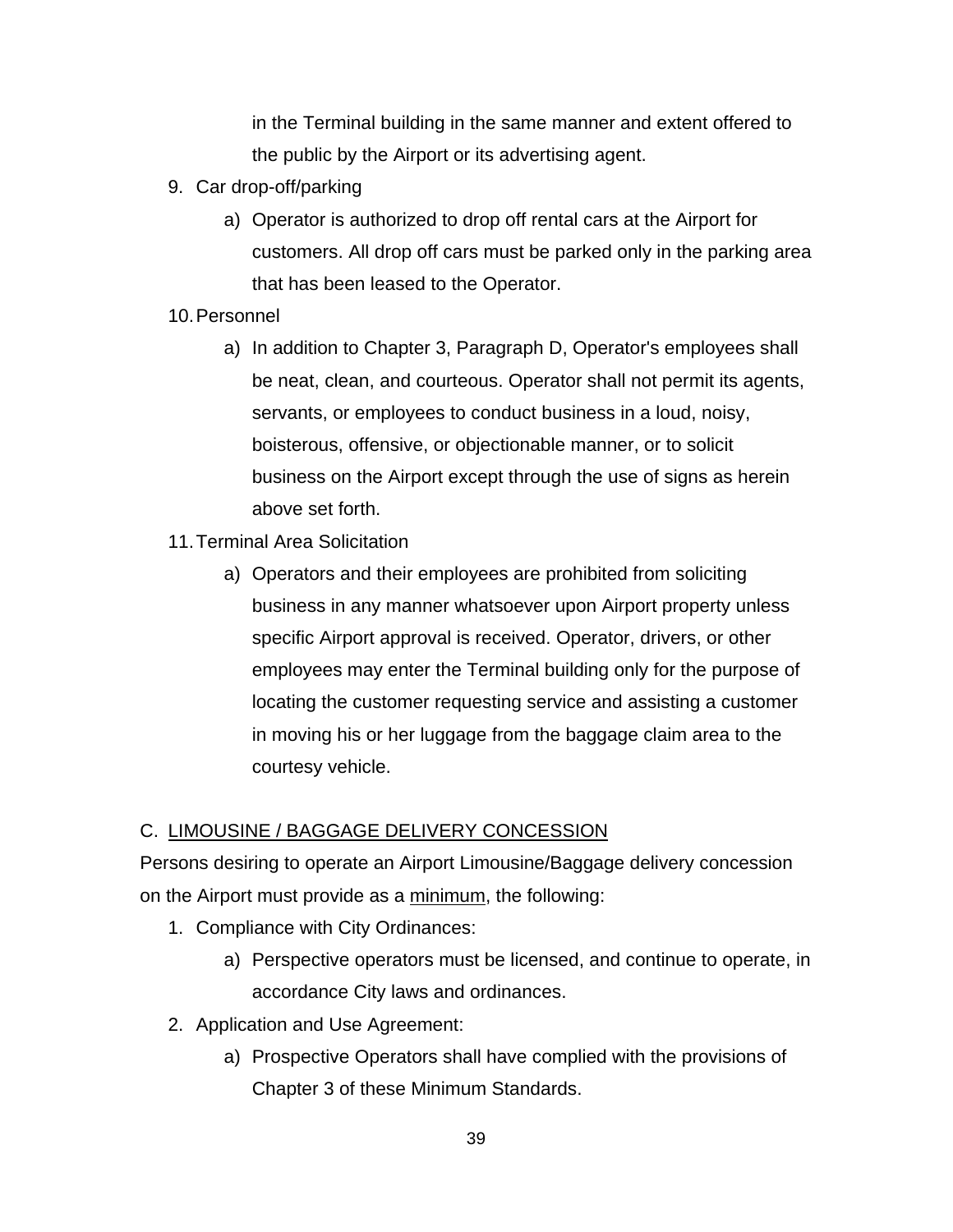- 3. Personnel:
	- a) In addition to Chapter 3, Paragraph D, Operator shall employ properly trained and licensed drivers for all hours of their operation. Drivers shall be clean and neatly dressed. Operator shall not permit its agents or employees to conduct business in a loud, noisy, boisterous, offensive, or objectionable manner, or to solicit business on the Airport except as provided in the approved operating agreement.
- 4. Vehicles/Service:
	- a) Vehicles shall receive annual safety inspections in accordance with St. Cloud City Code.
	- b) A schedule of fares shall be conspicuously displayed in each Vehicle.
	- c) Operator must ensure that the level of service provided and the associated rates or charges for those services to individuals with disabilities are equal to the level of service provided to individuals without disabilities in accordance with the provisions of the American Disabilities Act.
	- d) A Company logo shall be prominently displayed on the exterior of the Vehicle.
	- e) Vehicles shall be maintained mechanically in accordance with manufacturer recommendations. Vehicles shall be clean (interior and exterior) with damaged or rusted areas being promptly repaired.
	- f) Vehicles having missing, damaged, or partly repaired parts may not be operated on the Airport.
	- g) Vehicles shall have sufficient storage or trunk space to transport one (1) bag per passenger seat.
	- h) Smoking in vehicles shall be prohibited.
- 5. Hours of Operation: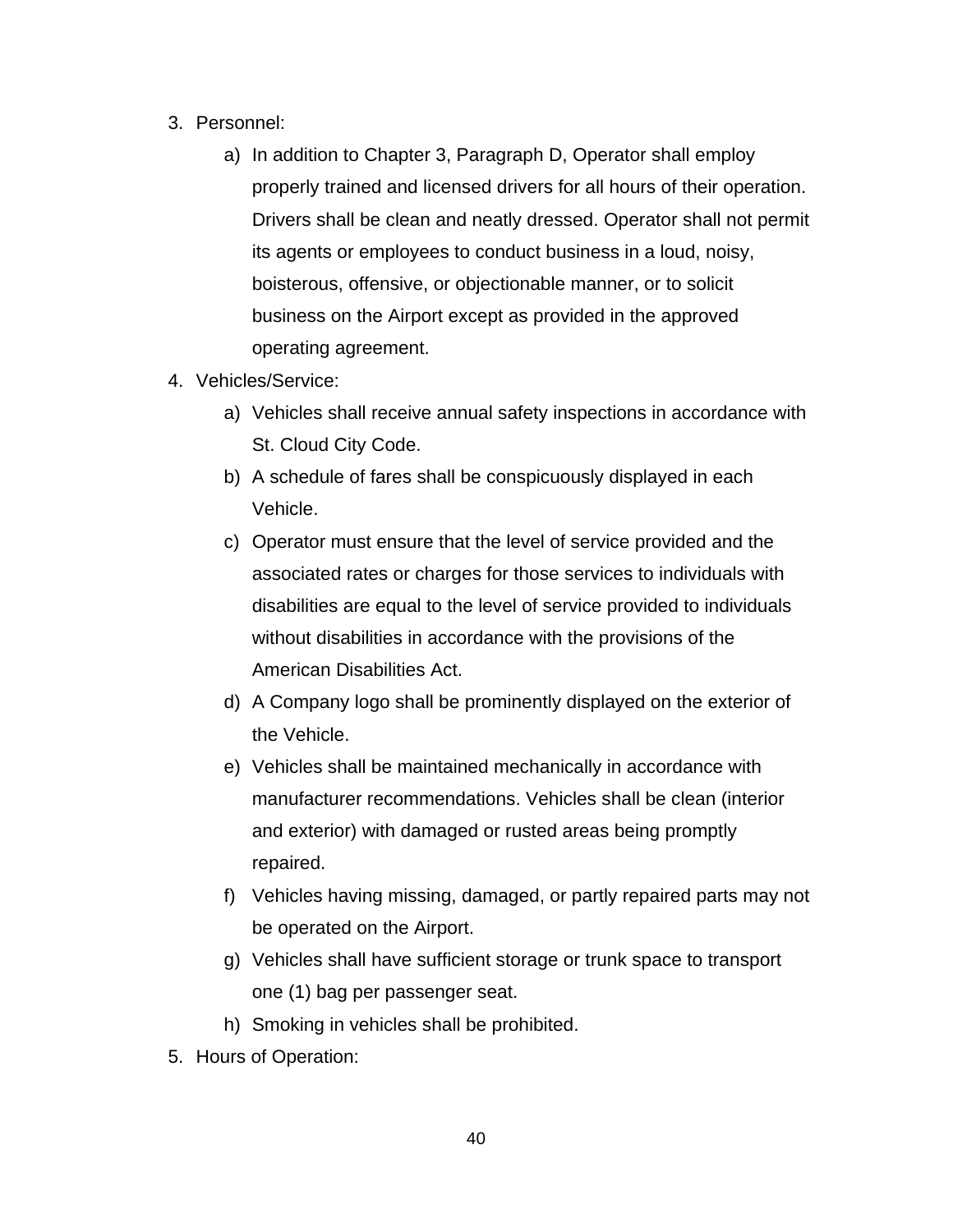a) Service shall be provided for passengers departing from and arriving at the Airport, seven days a week. Operator shall change schedule of operation to conform to the flight schedule changes of various airlines serving the Airport, insuring that passengers have a wait of no longer than one (1) hour.

# D. COURTESY VEHICLES

A courtesy vehicle shall mean a vehicle providing transportation at no charge to the passenger, for passengers and their baggage, to a commercial operation located off-Airport including, but not limited to, rental car, hotel/motel, and resort destinations. Operators desiring to operate courtesy Vehicles shall have a written Airport use agreement with the Airport that includes the Operator's commitment to complying with the following operating standards:

- 1. Equipment/Services
	- a) Vehicles shall be maintained mechanically in accordance with manufacturer recommendations. Vehicles shall be clean (interior and exterior) with damaged or rusted areas being promptly repaired. Vehicles having missing, damaged or partly repaired parts, may not be operated on the Airport.
	- b) Services provided must be in accordance with the provisions of the American Disabilities Act.
	- c) A Company logo shall be prominently displayed on the vehicles.
	- d) Vehicles shall have sufficient storage space to transport one (1) bag per passenger seat.
- 2. Customer Loading/Unloading
	- a) Operator shall stop courtesy vehicles in the loading zone adjacent to the Airport Terminal building for the purpose of loading or unloading customers.
- 3. Personnel
	- a) In addition to Chapter 3, Paragraph D, Operator shall employ properly trained and licensed drivers. Drivers shall be clean and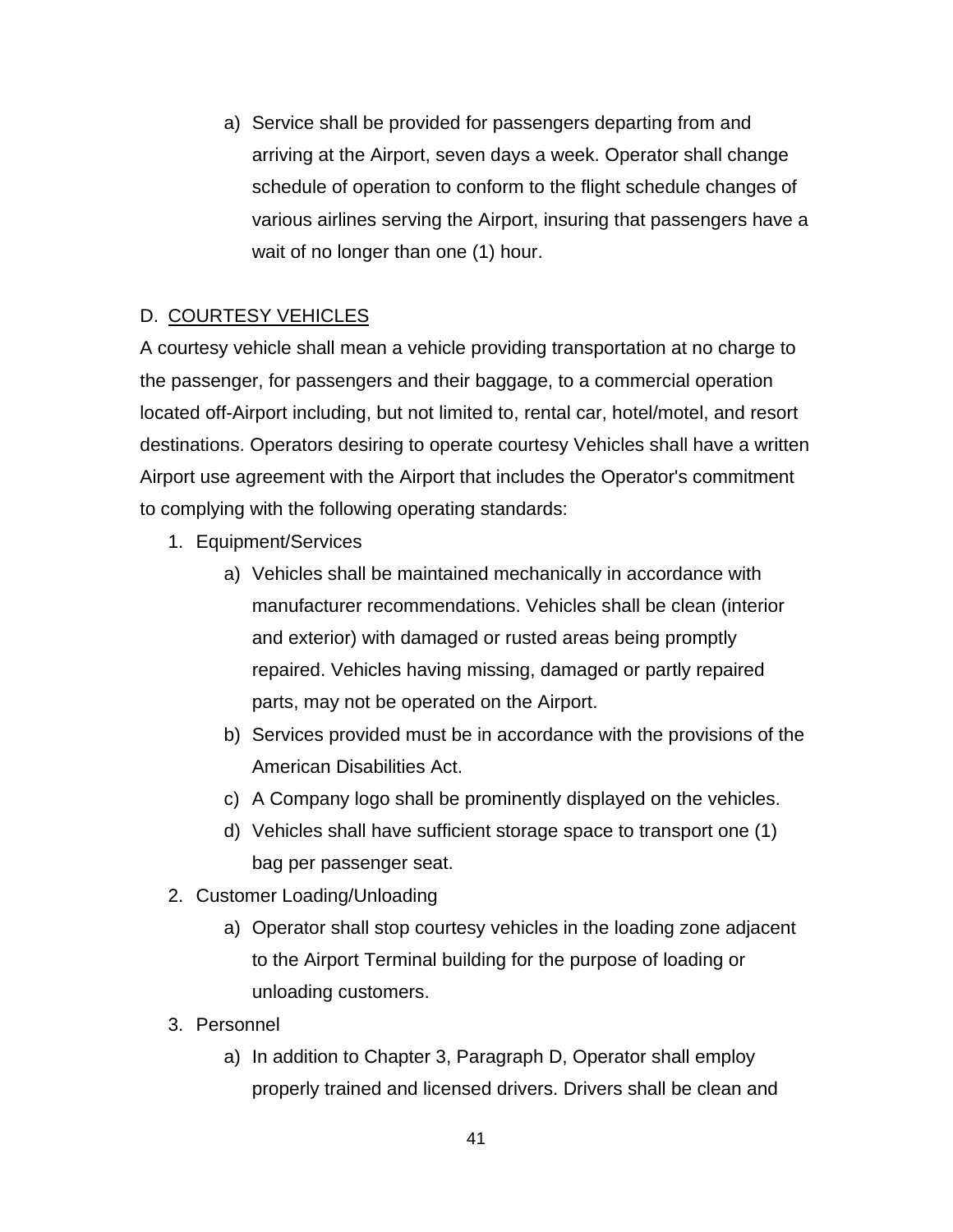neatly dressed at all times. Operator shall not permit its agents or employees to conduct business in a loud, noisy, boisterous, offensive, or objectionable manner.

- 4. Hours of Operations
	- a) Operator's service shall be available to all of its customers arriving/departing on all flights at the Airport daily.
- 5. Terminal Area Solicitation
	- a) Operators and their employees are prohibited from soliciting business in any manner whatsoever upon Airport property unless specific Airport approval is received. Operator, drivers, or other employees may enter the Terminal building only for the purpose of locating the customer requesting service and assisting a customer in moving his or her luggage from the baggage claim area to the courtesy vehicle.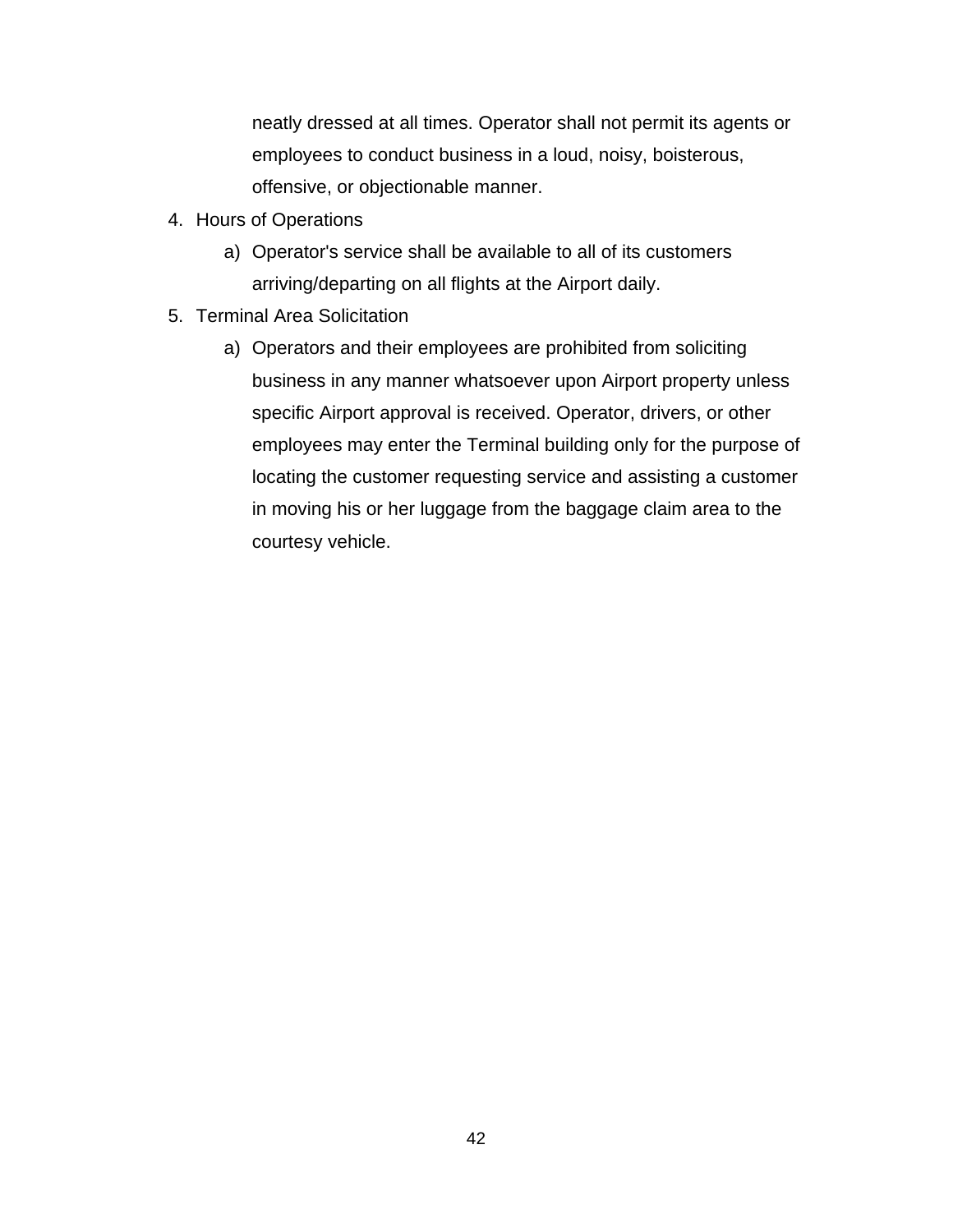# **Chapter 8 NON-COMPLIANCE**

#### A. PENALTIES

1. Any person violating any local, state or federal regulations are subject to penalty..

## B. NOTIFICATION

1. When an activity in violation of Airport regulations and standards is brought to the attention of the Airport Director, the person/persons conducting the activity shall be notified in writing. After written notification to the operator, the Airport Director will notify the proper authorities for enforcement of the related violation. However, should the City of St. Cloud determine that the activity in violation of Airport regulations and standards is dangerous or unsafe, the person/persons conducting the activity will be directed to immediately cease and desist such activity.

## C. ADDITIONAL ENFORCEMENT MEASURES

1. If the activity continues, the individual(s) conducting the activity will be directed to vacate the Airport. If the individual(s) conducting the activity refuses to leave, the City of St. Cloud will notify the St. Cloud Police Department or the St. Cloud City Attorney and the individual(s) will be prosecuted to the full extent of the law.

## D. APPEALS PROCESS

1. The City of St. Cloud may hear and decide appeals from the individual(s) so penalized in accordance with City of St. Cloud laws. To begin the appeals process, operator must provide written notification of appeal to the Airport Director and the Airport Director will then take appropriate action.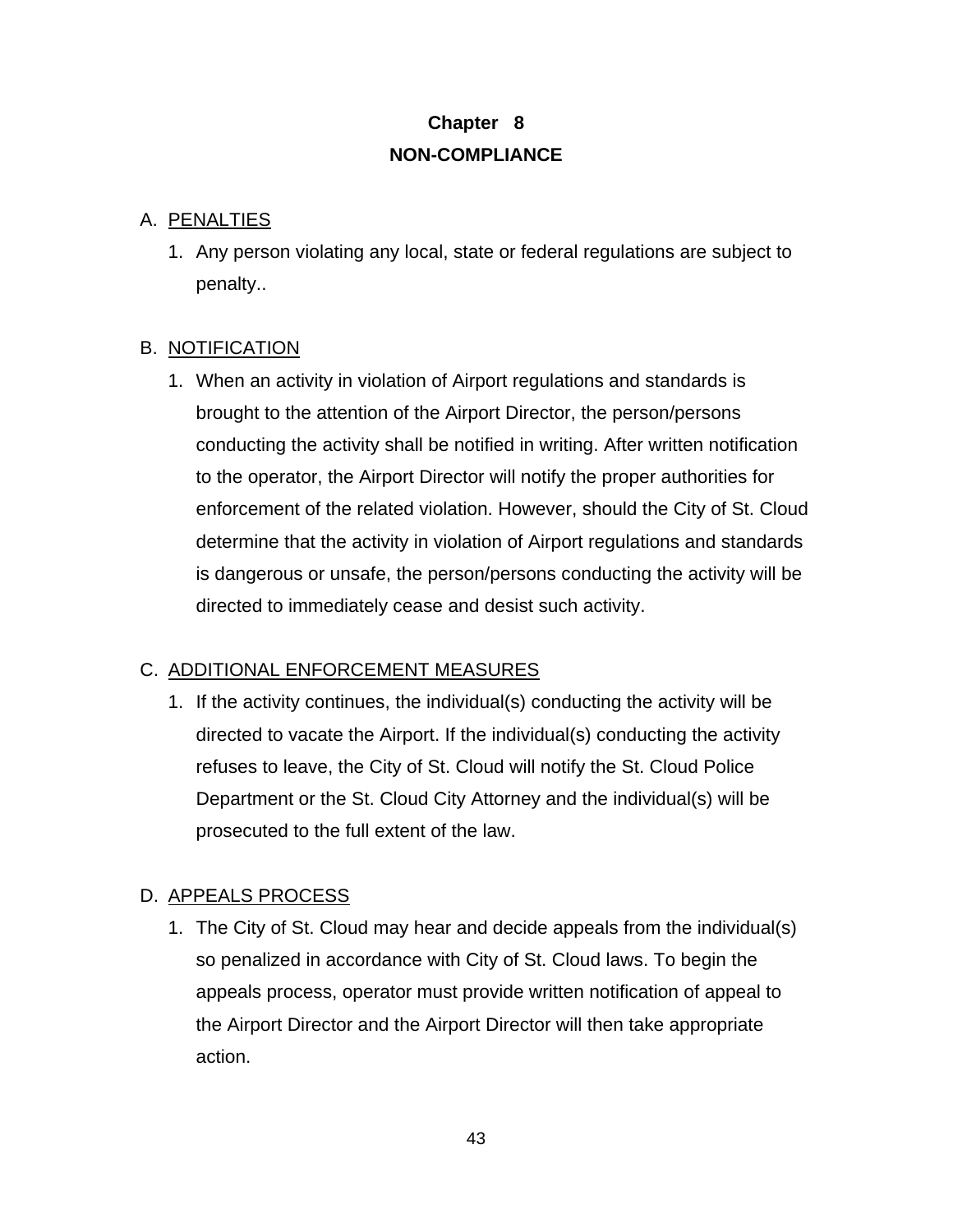# E. OTHER NON-COMPLIANCE STANDARDS

1. These standards are in addition to any remedies authorized by a lease, contract, law, or regulation.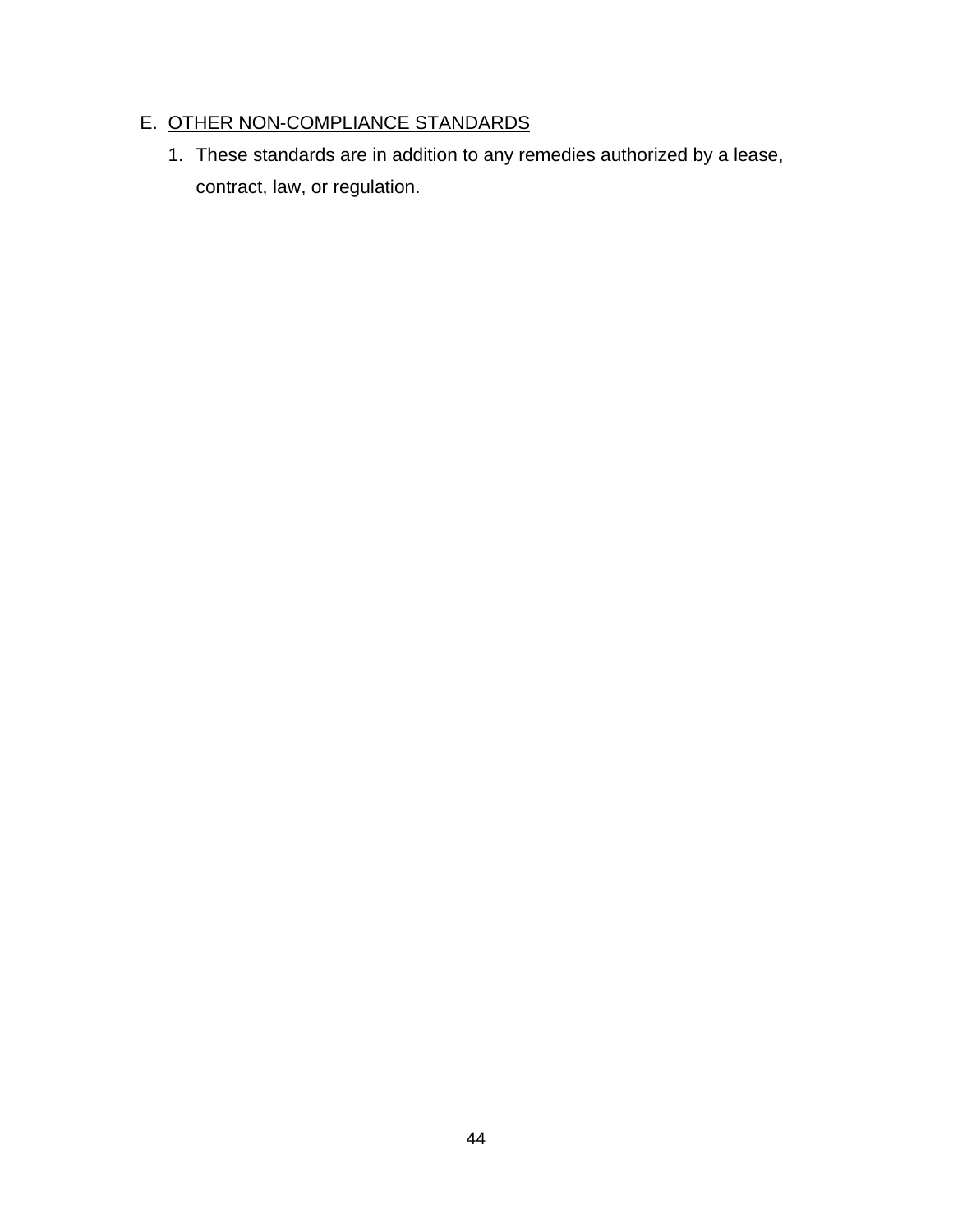# **Chapter 9 DOCUMENT REVIEW**

## A. REVIEW BY AIRPORT ADVISORY BOARD

- 1. The St. Cloud Regional Airport Advisory Board will create a subcommittee that will review the Airport Minimum Standards every three (3) years.
	- a. Airport Minimum Standards may be reviewed prior to every three (3) years if an issue arises that forces such a review.
		- (1) If the review is other than every three (3) years, the Advisory Board Subcommittee may also look at a single issue rather than the entire document.

## B. INPUT FROM THOSE AFFECTED BY CHANGE

1. The St. Cloud Regional Airport Advisory Board subcommittee created to review the Airport Minimum Standards will seek input from affected parties if changes are recommended during the review process.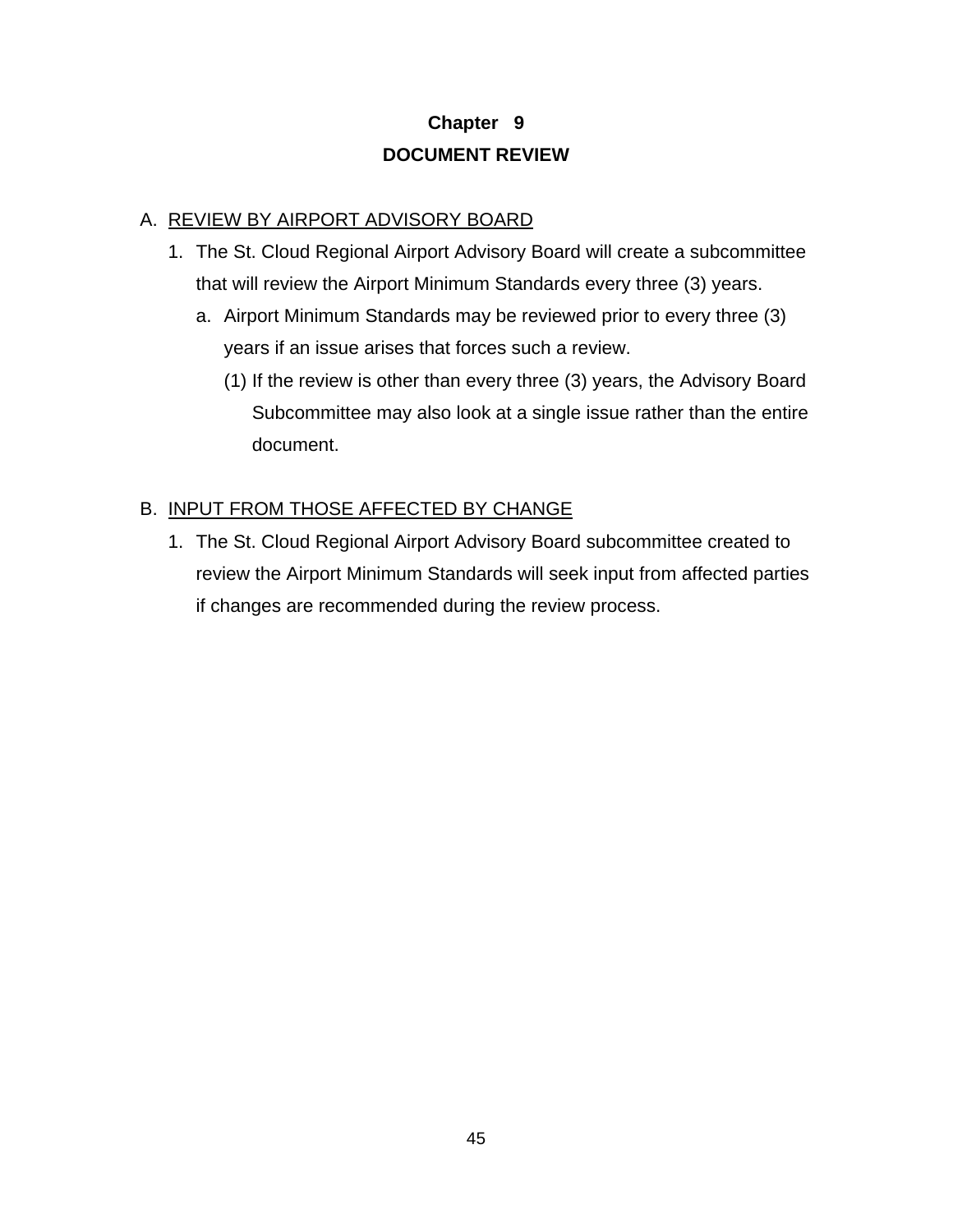#### **Mandatory Lease Clauses**

- 1. **BENEFIT TO PUBLIC.** Lessee agrees to operate the premises leased for the use and benefit of the public:
	- A. To furnish good, prompt, and efficient service adequate to meet all the demands for its service at the airport.
	- B. To furnish said service on a fair, equal, and non-discriminatory basis to all users thereof, and
	- C. To charge fair, reasonable, and non-discriminatory prices for each unit of sale or service, provided that the lessee may be allowed to make reasonable and non-discriminatory discounts, rebates, or other similar types of price reductions to volume purchasers.
- 2. **NON-DISCRIMINATION.** The Lessee, his agents, and employees will not discriminate against any person or class of persons by reason of race, color, creed, or national origin in providing any services, or in the use of any of its facilities provided for the public, in any manner prohibited by Part 15 of the Federal Aviation Regulations.

The Lessee further agrees to comply with such enforcement procedures as the Untied States might demand that the Lessor take in order to comply with Sponsor Grant Assurances.

- 3. **SELF SERVICING.** It is clearly understood by the Lessee that no right or privilege has been granted which would operate to prevent any person, firm, or corporation operating aircraft on the airport from performing any services on its own aircraft with its own regular employees (including, but not limited to, maintenance and repair) that it may choose to perform.
- 4. **EXCLUSIVE RIGHTS.** It is understood and agreed that this agreement shall not be construed in any manner to grant Lessee or those claiming under it the exclusive right to and use of the premises and facilities of the Lessor other than those premises leased exclusively to the Lessee herein.
- 5. **AIRPORT IMPROVEMENTS.** Lessor reserves the right to further develop or improve the landing area of the airport as it sees fit, regardless of the desires or the view of the Lessee, and without hindrance or interference.
- 6. **AIRPORT MAINTENANCE.** Lessor reserves the right, but shall not be obligated to Lessee, to maintain and keep in repair the landing area of the airport and all the publicly owned facilities of the airport, together with the right to direct and control all activities of Lessee in this regard.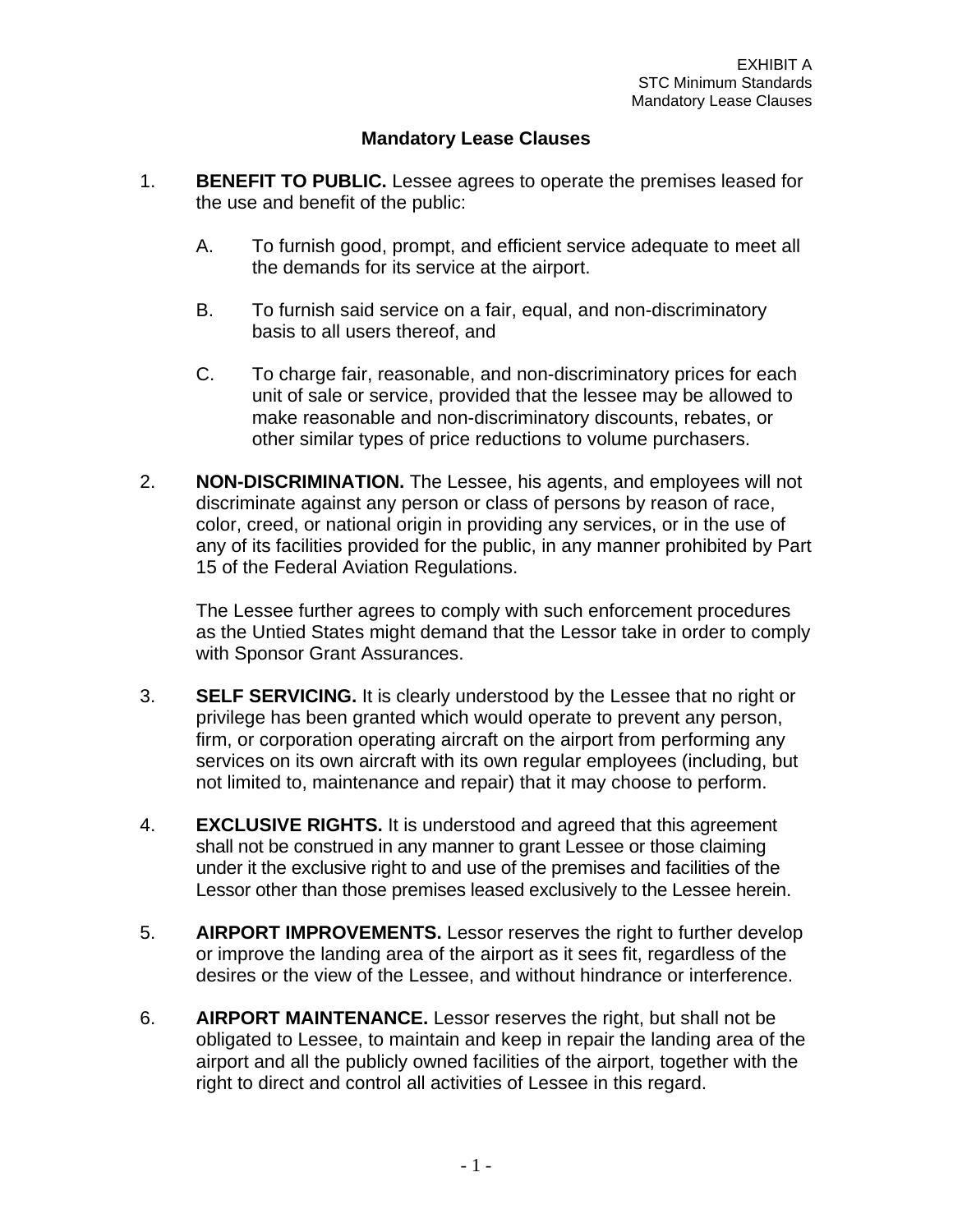- 7. **WAR OR NATIONAL EMERGENCY.** During the time of war or national emergency Lessor shall have the right to lease the landing area or any part thereof to the united States Government for military of naval use, and, if such lease is executed, the provision of this instrument insofar as they are inconsistent with the provisions of the lease to the government, shall be suspended.
- 8. **PROTECTION OF AIRPORT APPROACHES.** Lessor reserves the right to take any action it considers necessary to protect the aerial approaches of the airport against obstruction, together with the right to prevent Lessee from erecting, or permitting to be erected, any building or other structure on the airport that, in the opinion of the Lessor, would limit the usefulness of the airport or constitute a hazard to aircraft.
- 9. **SUBORDINATE TO U.S. GOVERNMENT PROVISIONS.** This lease shall be subordinate to the provisions of any existing or future agreement between Lessor and the United States, relative to the operation or maintenance of the airport, the execution of which has been or may be required as a condition precedent to the expenditure of federal funds for the development of the airport.
- 10. **GRANT ASSURANCES.** Public owners of airports to which the FAA has made tentative allocations of federal airport funds before entering into Grant Agreements must assure the FAA that all existing leases concerning the providing of any service to the public on the airport contains Clauses 1-9 of these Mandatory Lease Clauses. If any existing leases do not contain these clauses, they should be amended prior to submission to FAA. It is recommended that the remaining clauses listed in these Mandatory Lease Clauses also be included in the lease.
- 11. **SNOW REMOVAL.** It is explicitly understood priority shall be given to snow removal of runways, taxiways, aircraft parking aprons and public streets, roads, and driveways.
- 12. **ASSIGNMENT AND SUBLETTING.** The Lessee shall not assign, transfer, mortgage, pledge or sublet its rights in this lease nor grant any concession hereunder, in whole or in part, without the prior written consent of the Lessor. Such consent shall not be unreasonably withheld.
- 13. **NON-DISCRIMINATION:** During the performance of this agreement, Lessee agrees to the following:

No person shall on the grounds of race, color, creed, religion, national origin, sex, marital status, status with regard to public assistance, disability, sexual orientation or age be excluded from the full employment rights in, participation in, be denied the benefits of or be otherwise subjected to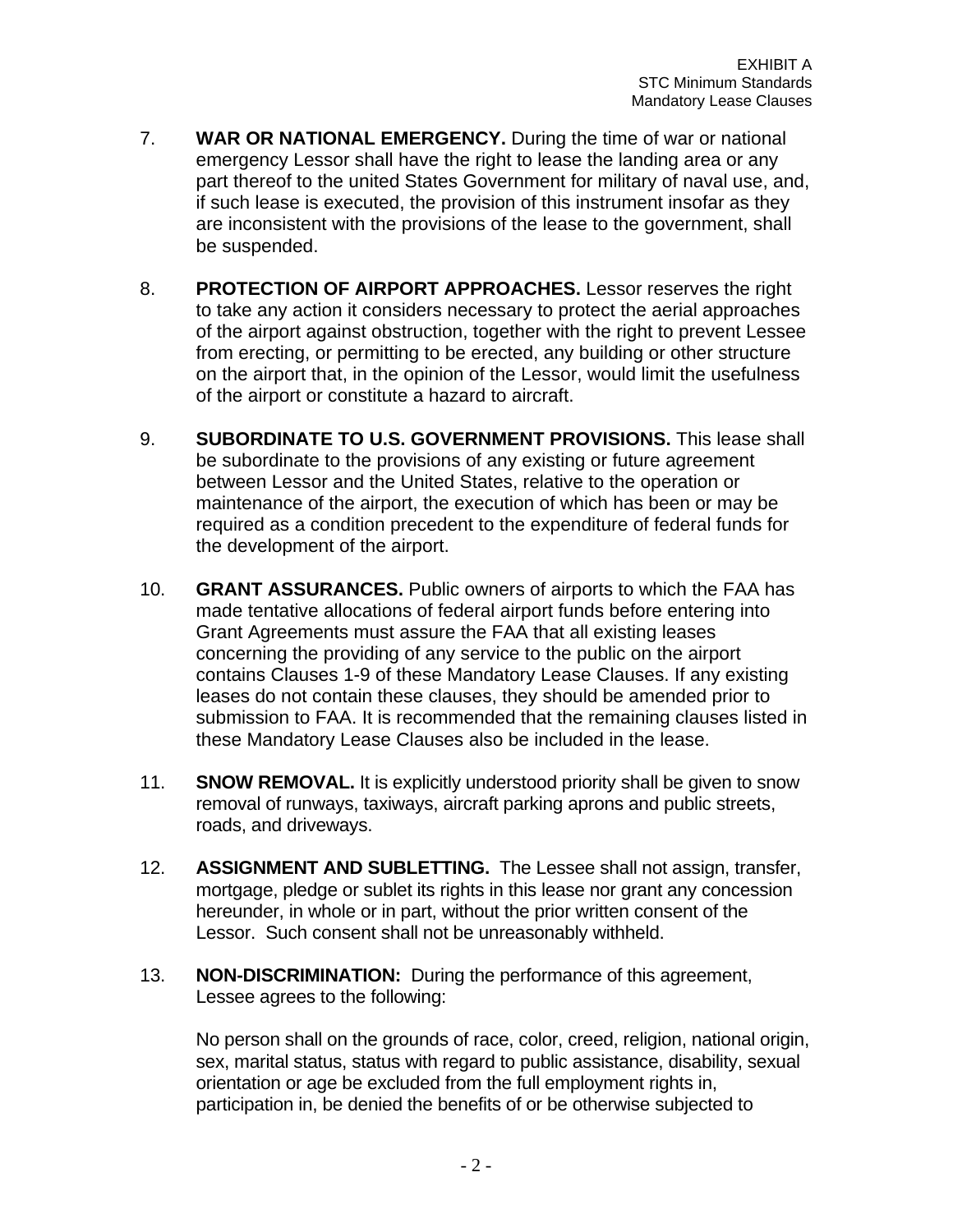discrimination under any and all applicable federal and state laws against discrimination.

- 14. **DATA PRACTICES.** All data collected, created, received, maintained or disseminated for any purposes by the activities of the Lessee because of this Lease is governed by the Minnesota Government Data Practices Act, Minn. Stat. Chapter 13 as amended, the Minnesota rules implementing such act now in force or as adopted, as well as federal regulations on data privacy.
- 15. **INDEPENDENT CONTRACTOR.** Nothing contained in this agreement is intended or should be construed as creating the relationship of co-partners or joint ventures with the Lessor. No tenure or any rights or benefits, including worker's compensation, unemployment compensation, medical care, sick leave, vacation leave, severance pay, PERA, or other benefits available to Lessor's employees shall accrue to Lessee or its employees who perform services during the term of this Lease.
- 16. **RIGHT OF INSPECTION.** The Lessor reserves and retains for its officers, employees, and authorized representatives the full and unrestricted right to enter the premises for the purpose of inspecting or protecting such premises and of doing any and all things which the Airport Director deems necessary for the proper and general conduct and operation of the St. Cloud Regional Airport.

# 17. **TERMINATION AND CANCELLATION.**

- A. **Termination:** This agreement shall terminate at the end of the term thereof, and the Lessee shall have no further right or interest in the premises or improvements except as may be herein specifically provided.
- B. **Default by Lessee:** This Agreement shall be subject to termination by the Lessor in the event the Lessee shall:
	- 1. In the event any payment is in arrears more than twenty (20) days, then Lessor may, but shall not be required to, send notice of the default. In the event notice of the default is sent, then Lessee shall have ten (10) days after receipt to cure such default. In the event the default is not so cured, then the lease may be terminated at Lessor's option. Such right for Lessor shall exist regardless of previous forbearance.
	- 2. File a voluntary Petition in Bankruptcy.
	- 3. Abandon the premises.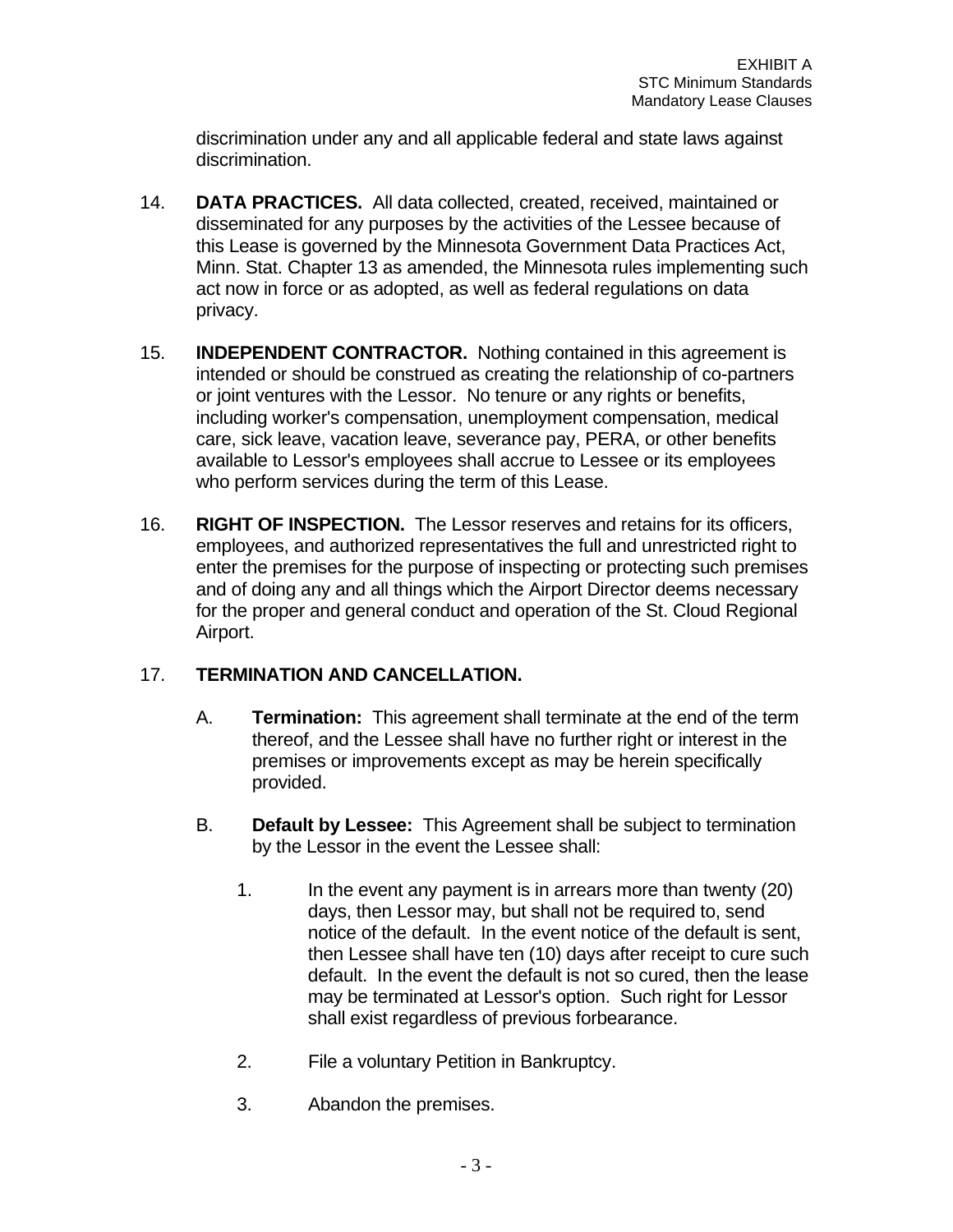- 4. Default in the performance of any of the covenants and conditions required to be performed by the Lessee herein (except for the rental payment specifically mentioned above), and such default continuing for a period of thirty (30) days after receipt of notice from the Lessor of the default.
- 5. If the Lessee shall make an assignment for the benefit of creditors.
- 6. If the Lessee's license shall be cancelled.

In any of the above events, the Lessor may take immediate possession of the premises and remove the Lessee's effects, forcibly if necessary, without being deemed guilty of trespassing. Upon such entry, this Agreement shall terminate. It is agreed that the failure of the Lessor to declare this Agreement terminated upon the default of Lessee for any of the reasons set forth shall not operate or bar or destroy the right of the Lessor to declare this Agreement null and void by reason of any subsequent violation of the terms of this Agreement.

All property of the Lessee which is located on the premises, whether exempt from execution or not, shall be found by and subject to a lien for the payment of any rent or fees, and for any other damages arising from a breach by the Lessee of any portion of this Agreement, and the Lessee agrees that the Lessor may take possession of said property, or any part or parts thereof, and sell or cause the same to be sold at a public or private sale, without notice, to the highest bidder for cash, and apply the proceeds of said sale toward the cost thereof and then towards the indebtedness, or other damages.

- C. In the event of default by Lessee, the Lessee shall be liable to the Lessor for the balance of the rent herein reserved and all costs of collection, including reasonable attorney's fees.
- D. The Lessee may negotiate with the Lessor for the suspension or reduction of the payment of fees called for under this Agreement in the event that the United States Government or any of its agencies shall occupy the Airport or any substantial part thereof to such an extent as to materially interfere with Lessee's operation.
- 18. **TAXES, LICENSES, DEBTS.** The Lessee covenants and agrees to pay promptly all valid taxes, excises, license fees, permit fees, bills, debts and obligations incurred by it in connection with its operations of said business on the leased premises, and not permit the same to become delinquent and to suffer no lien, mortgage, judgment or execution to be filed against said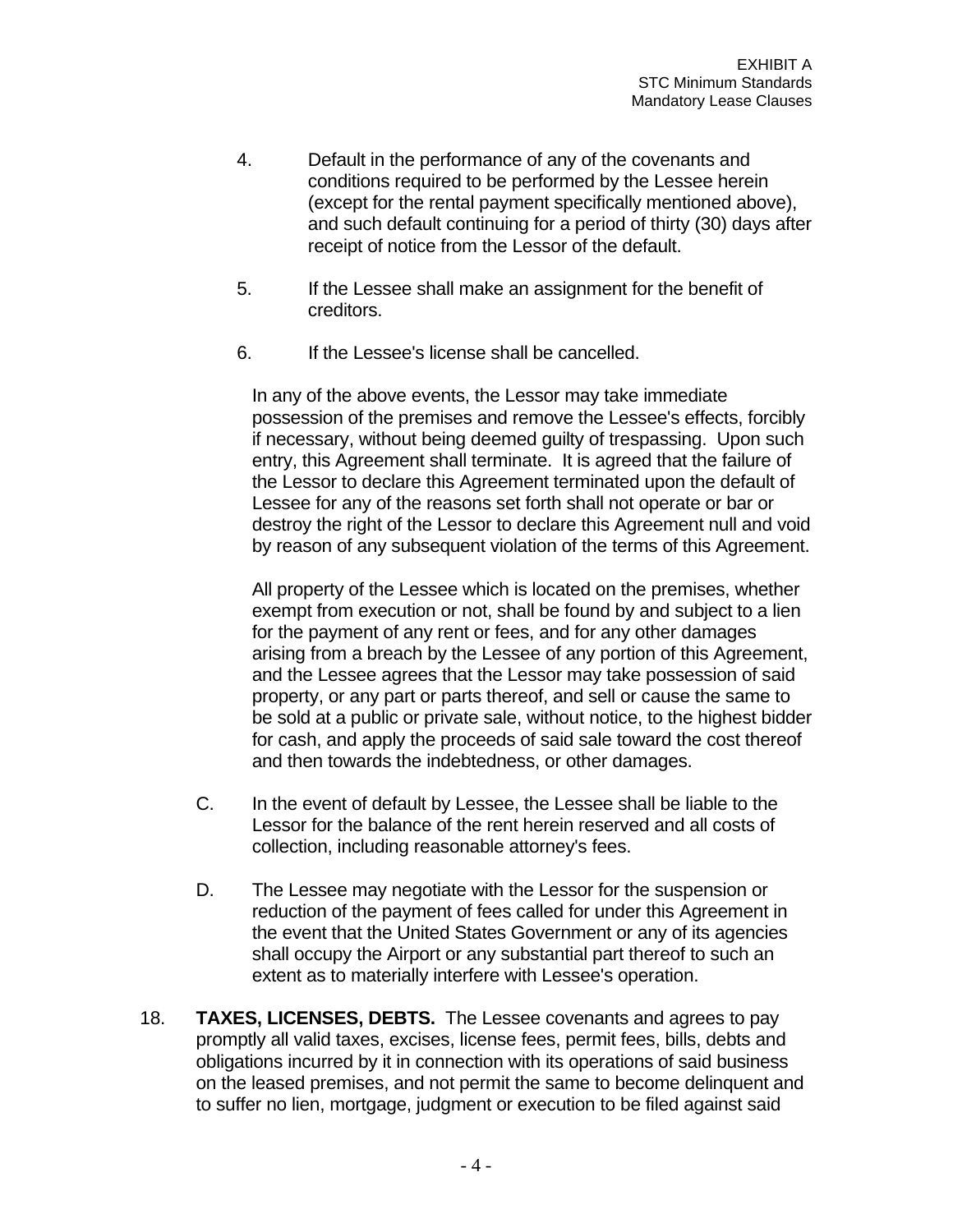property or improvements thereon which will in any way be an impairment to the right of the Lessor under this lease.

- 19. **INSURANCE.** At all times during the term of this lease, Lessee agrees that it will, at its own cost and expense, provide and keep in force for the benefit of the Lessee and the Lessor as additional insured, a policy or policies of insurance as follows, unless otherwise specified:
	- A. Bodily injury and property damage combined single limit insurance in an amount not less than \$500,000.00 per occurrence.
	- B. Automobile insurance in an amount not less than:
		- 1. Liability \$100,000.00 per person; \$300,000.00 per occurrence;
		- 2. Property \$25,000.00 per occurrence.

The Lessee is responsible for any deductible payment on any such insurance on all above insurance policies.

Certificates evidencing such insurance is current and active shall be kept on file in the Airport Director's Office.

- 20. **INDEMNIFICATION OF LESSOR AGAINST CLAIMS AND PERSONAL INJURY OR PROPERTY DAMAGE.** Lessee shall defend, indemnify and hold harmless from and against any claim, loss, expense or damage to any person or property in or upon the leased premises or any area allocated to or used exclusively by Lessee's use or occupancy of said premises, or any act or neglect of Lessee or Lessee's servants, employees or agents, or any change, alteration or improvement made by Lessee in the leased premises.
- 21. **WAIVERS.** No waiver or default by the Lessor of any of the terms, covenants or conditions hereof to be performed, kept and observed by the Lessee shall be constructed as, or operate as, a waiver by the Lessor of any subsequent default of any of the terms, covenants or conditions herein contained to be performed, kept and observed by the Lessee.
- 22. **SURRENDER AND HOLDING OVER.** The lessee covenants that at the expiration of the period for which the demised premises are leased to it, or at the earlier termination of the letting thereof, it will quit and surrender said premises in good state and condition, reasonable wear and tear excepted. Should the Lessee hold over the use of or continue to occupy the leased premises after expiration of the lease, such holding over will be as a tenant at sufferance for which use it shall pay rent at double the amount herein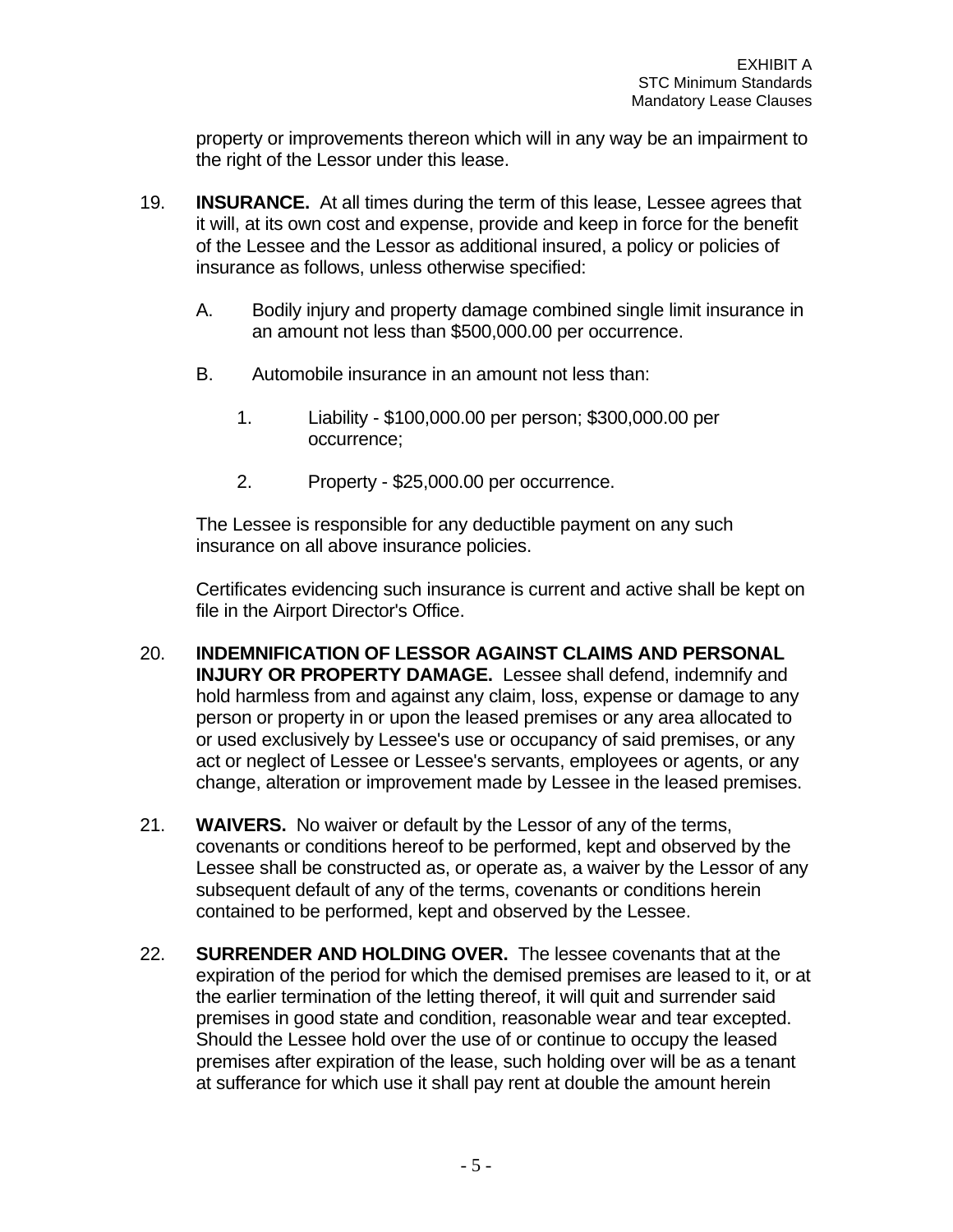provided and in addition be liable for any and all damages resulting from such tenancy.

23. **QUIET ENJOYMENT.** Lessor covenants for itself, its successors and assigns that Lessee, upon payment of the rent and performance of Lessee's other covenants herein, shall and may peaceably and quietly have, hold and enjoy the leased premises during the primary term and any renewal terms thereto.

Lessor and its agents and employees shall use due care to treat confidential all matters pertaining to Lessee's business, except those things which of necessity must become part of public record, it being recognized that Lessor is subject to Minnesota State Law regarding open records and open meetings. Lessor shall make every effort to not provide individual numbers concerning individual locations and records of their sales to the public.

24. **NOTICES.** Any notices required to given hereunder shall be given by first class mail, or telegram, addressed to the respective addresses below, or such other address as may be specified in writing from time to time:

LESSOR LESSEE St. Cloud Regional Airport  $550 - 45$ <sup>th</sup> Avenue SE, Suite 1 St. Cloud, MN 56304

25. **MERGER AND MODIFICATION.** It is understood and agreed that the entire agreement between the parties is contained herein and that this agreement supersedes all oral agreements and negotiations between the parties relating to the subject matter. All items referred to in this agreement are incorporated or attached and are deemed to be a part of this agreement.

Any material alterations, variations, modifications or waivers of provisions of this agreement shall be valid only when they have been reduced to writing as an amendment hereto signed by both parties.

26. **DESTRUCTION OF LEASED PREMISES.** In the event that the leased premises shall be rendered wholly or partially unfit for use by fire or other casualty, the Lessor may, at its option, repair the said premises, if the repairs can be reasonably accomplished within ninety (90) days after the said destruction. All such repairs shall be accomplished in a good and workmanlike manner.

In the event that the leased premises are rendered wholly unfit for use by the Lessee, the Lessee has the option of vacating the premises during the period of repair, during which period, until the premises are again ready for at least partial occupancy, no rent shall accrue or, in the alternative, Lessee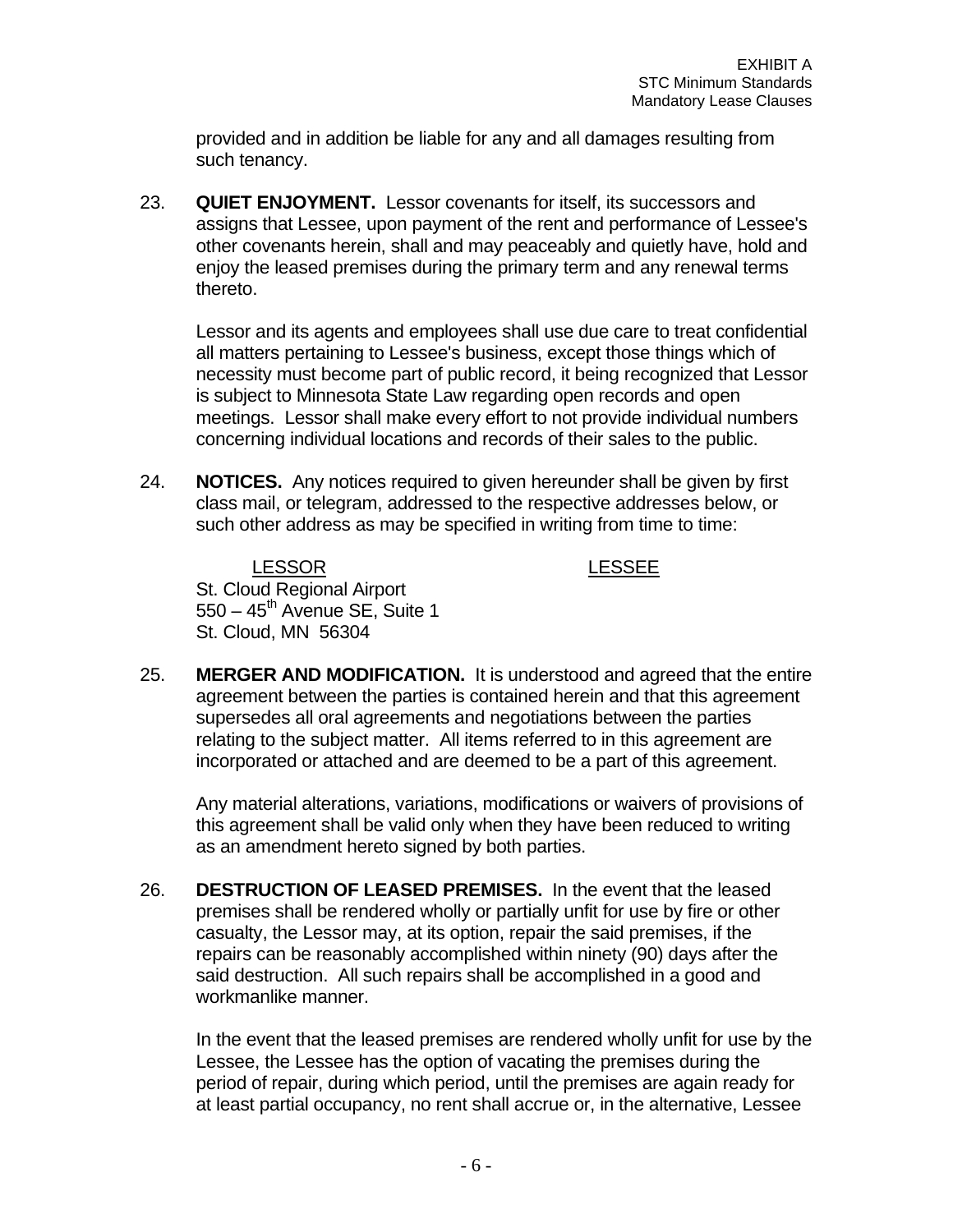may consider the agreement to have been terminated. In the event the leased premises should be rendered partially unfit for use by the Lessee by fire or other casualty to the extent that more than fifty (50%) percent of the value of the leased premises has been destroyed, the Lessee may remove from the leased premises unless the Lessor promptly proceeds to repair or eliminate the conditions which constitute a health hazard. If the Lessor proceeds to repair the premises and the Lessee remains in possession, shall abate to the extent that the Lessee is deprived of the full, normal use thereof.

This paragraph shall not apply to any damage or condition occasioned by the neglect or improper use of the leased premises by the Lessee.

## 27. **OTHER AGREEMENTS.**

- A. **Successor and Assigns.** This lease shall be binding upon and inhere to the benefit of the parties hereto, their successors and assigns.
- B. **Applicable Law.** This lease shall be governed by and construed in accordance with the laws of the State of Minnesota.
- C. **Jurisdiction.** Any claim or other matter in question arising out of or related to this Agreement which is not resolved as provided for may be litigated in the District Court of the State of Minnesota and venued in the county where this Agreement has been executed, that being Stearns County.
- D. **Entire Agreement -- Modification in Writing, Signed and Delivered by Both Parties.** This lease contains all of the agreement and representations between the parties. None of the terms of this lease shall be waived or modified to any extent, except by a written instrument signed and delivered by both parties.
- E. **Severability of Invalid or Unenforceable Clause -- Remainder of Lease Enforceable-Clause Applicable to Other Persons and Circumstances.** If any clause, phrase, provision or portion of this lease or the application thereof to any person or circumstance shall be invalid, or unenforceable under applicable law, such event shall not affect, impair or render invalid or unenforceable the remainder of this lease, nor any other clause, phrase, provision or portion hereof, nor shall it affect the application of any clause, phrase, provision or portion hereof to other persons or circumstances.
- F. **Attorney's Fees.** In the event this agreement is placed in the hands of an attorney for collection of rental, fees or damages, or any portion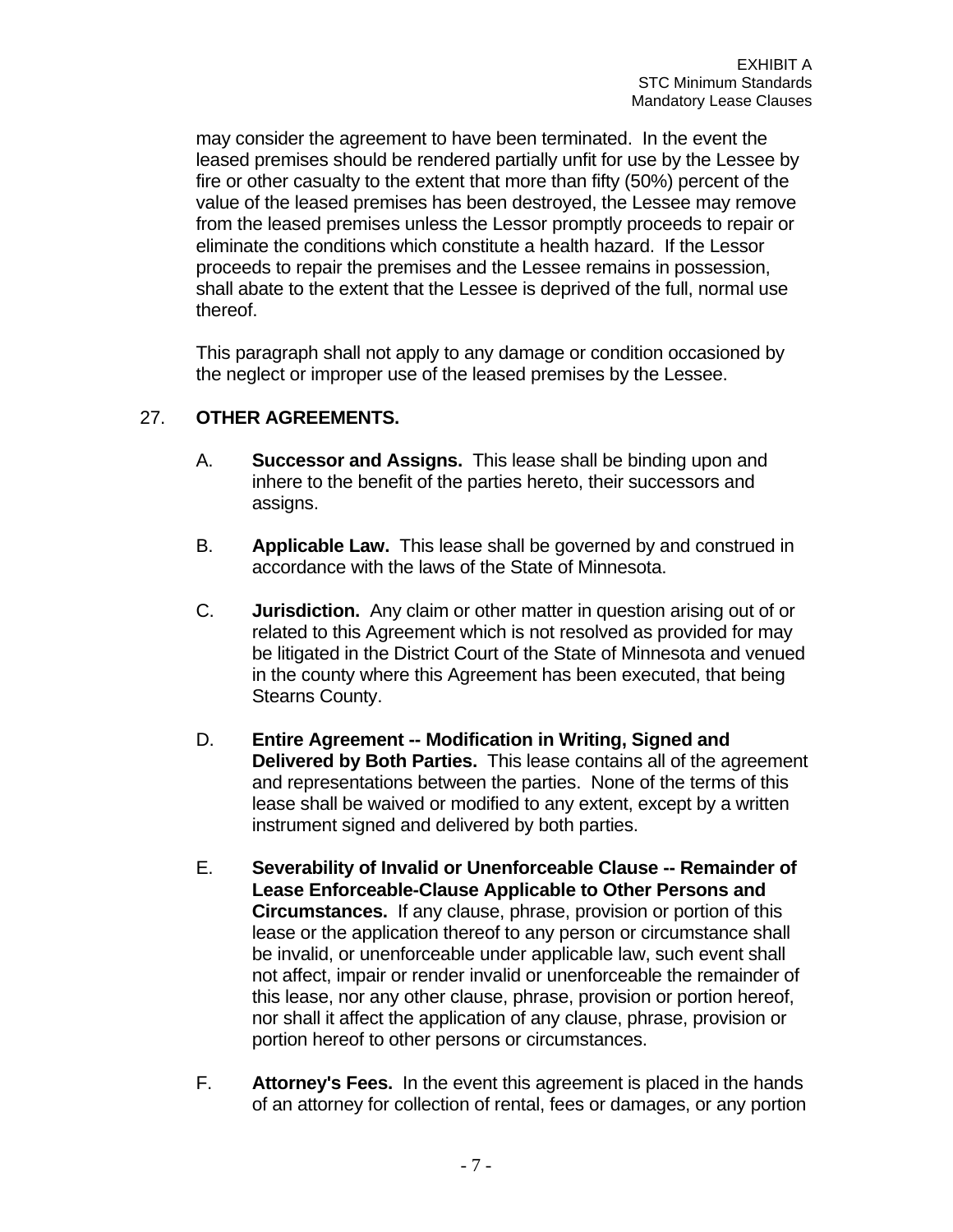thereof, due or becoming due hereunder, or to take possession of the premises, or to enforce compliance with the agreement, or for failure to observe any of the covenants of this agreement, the Lessee shall pay the Lessor reasonable attorney's fees for services rendered the Lessor in that regard.

G. **No-Smoking Policy.** In order to serve the health, safety and general welfare of the public and all airport employees, smoking shall not be permitted in the leased premises.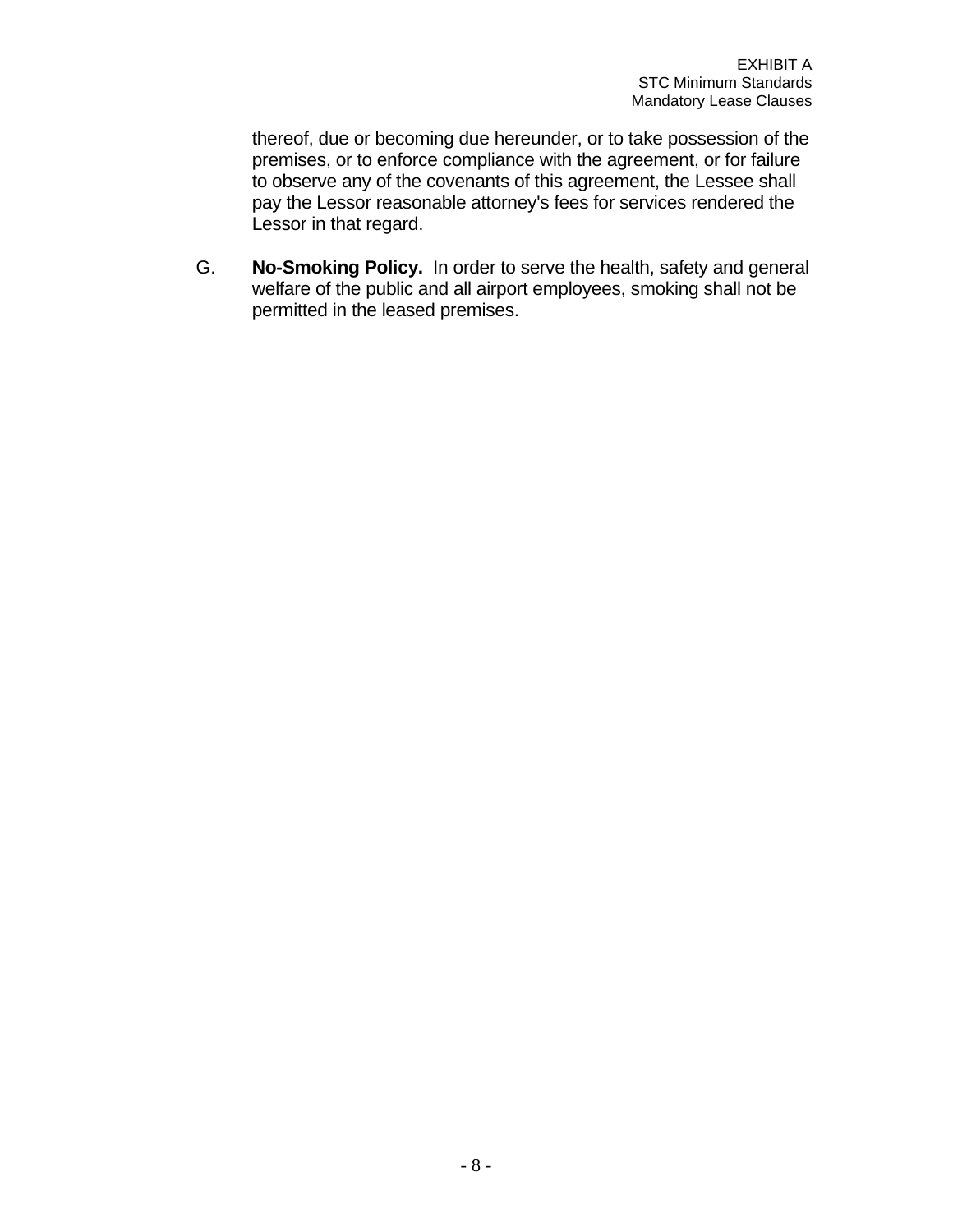# **FULL SERVICE FBO DEVLEOPMENT PROCESS**

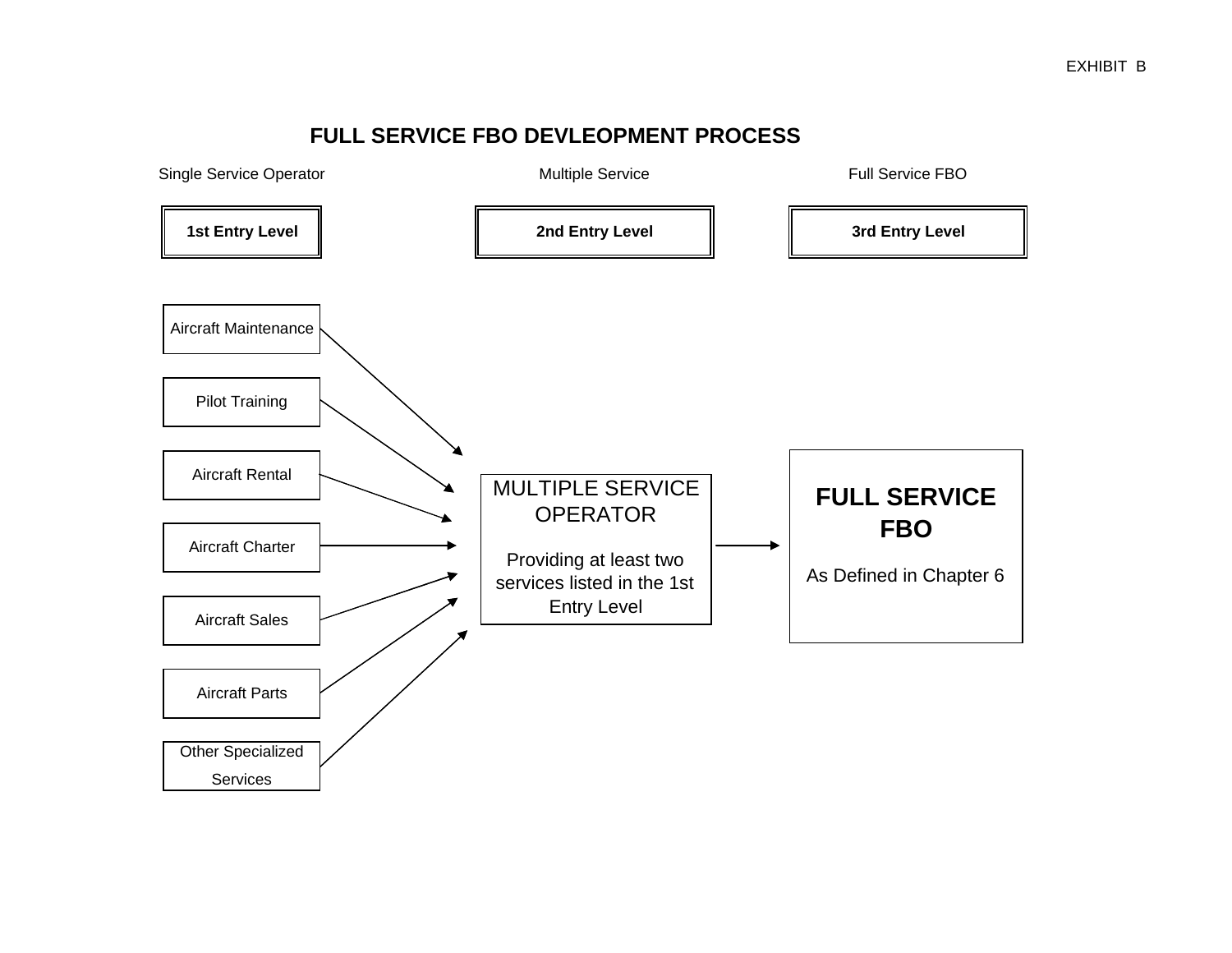

# St. Cloud Regional Airport **AERONAUTICAL BUSINESS APPLICATION**

| $\Box$ Initial Application – Complete all portions of this application |                                                                                                 |  |
|------------------------------------------------------------------------|-------------------------------------------------------------------------------------------------|--|
|                                                                        | $\Box$ Renewal Application – Complete only those portions of this application that have changed |  |
|                                                                        |                                                                                                 |  |
| Business Name:                                                         |                                                                                                 |  |
|                                                                        |                                                                                                 |  |
|                                                                        |                                                                                                 |  |
|                                                                        | City, State, Zip:                                                                               |  |
|                                                                        |                                                                                                 |  |
| City, State, Zip:                                                      |                                                                                                 |  |
|                                                                        | Phone (work): $\qquad (fax):$ (fax): $\qquad \qquad (energy):$                                  |  |
|                                                                        |                                                                                                 |  |
|                                                                        |                                                                                                 |  |

# **Business Activity To Be Offered (Check All That Apply):**

| <b>Full Service Fixed Base Operator</b>                           | Single/Multiple Service Operator           |  |  |  |  |
|-------------------------------------------------------------------|--------------------------------------------|--|--|--|--|
|                                                                   |                                            |  |  |  |  |
| <b>Aircraft Charter Services</b>                                  | $\Box$ Aircraft Leasing or Rental Services |  |  |  |  |
| Aircraft Maintenance and Repair Services                          | <b>Flight Training Services</b>            |  |  |  |  |
| Full Service Fixed Base Operator                                  | <b>Aircraft Sales Services</b>             |  |  |  |  |
| $\Box$ On-Airport Rental Car Concession                           | $\Box$ Off-Airport Rental Car Concession   |  |  |  |  |
| $\Box$ Specialized Aircraft Repair Services (list service) $\Box$ |                                            |  |  |  |  |
| $\Box$ Specialized Commercial Flying Services (list services)     |                                            |  |  |  |  |
| Other                                                             |                                            |  |  |  |  |
|                                                                   |                                            |  |  |  |  |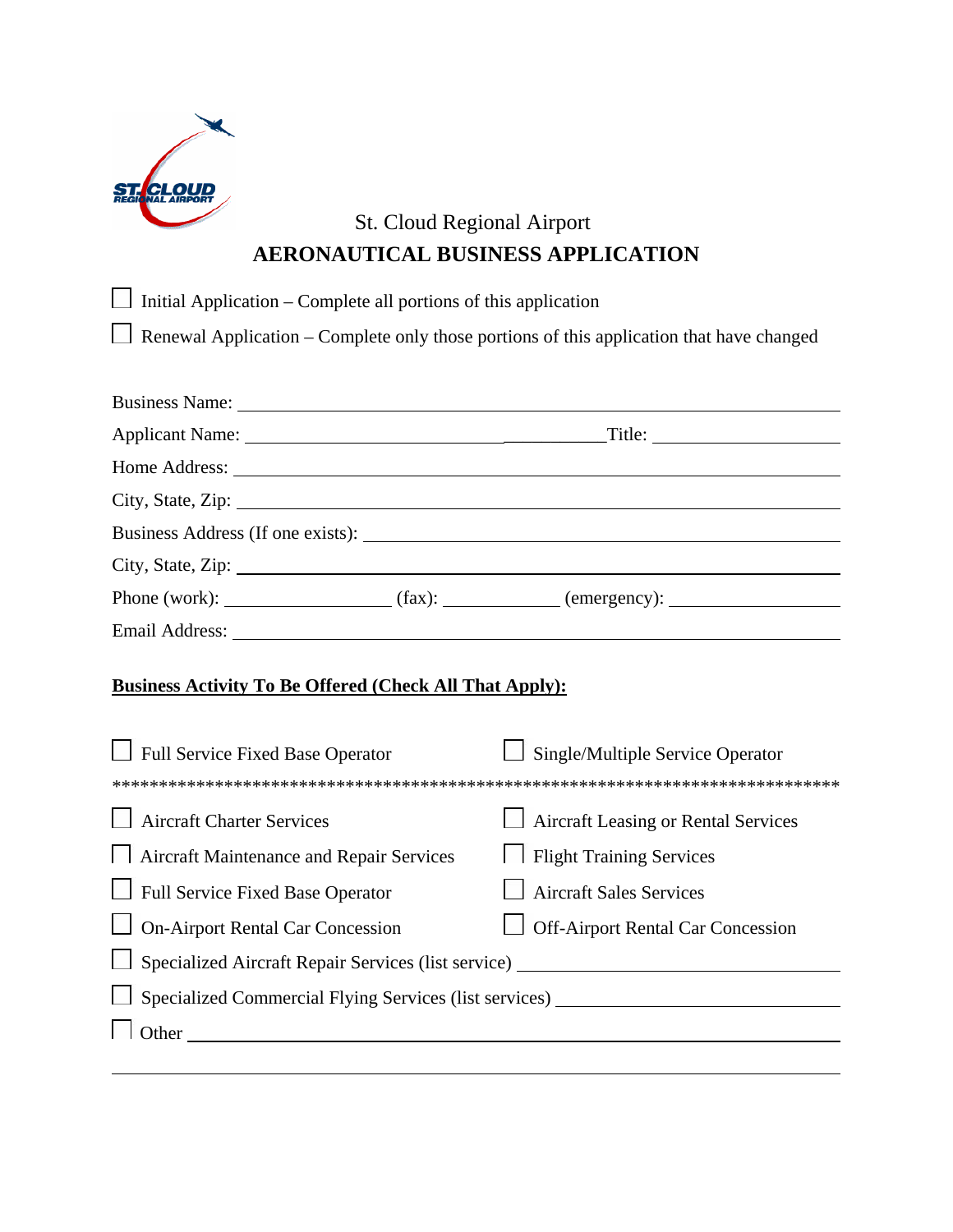#### **Intended Scope of Activities**

Amount of Land to be Leased or Subleased: Building Space to be Constructed: (*Attach Construction Application Form*) Number of Aircraft (or Vehicles) to be Provided, if applicable: Number of Qualified and/or Certified Employees: \_\_\_\_\_\_\_\_\_\_\_\_\_\_\_\_\_\_\_\_\_\_\_\_\_\_\_\_\_\_\_\_\_ Hours of Proposed Operation: Evidence of Minimum Insurance Coverage as Established by Airport: (*Attach Separate*) Evidence of Appropriate FAA and State Licenses: (*Attach Separate*) Evidence of Operator's Financial Capability to Perform the Proposed Services and Provide and Maintain Required Facilities: (*Attach Separate*) Evidence of Operator's Level of Competency and Experience in Successfully Performing the Proposed Services: (*Attach Separate*)

*I, The above named Applicant, hereby request the above action from the city for the privilege of conducting commercial aeronautical activities on the St. Cloud Regional Airport. I have completed the foregoing application and know the contents thereof. I understand that I am responsible for any fees or charges that shall accompany this permit. I agree to abide by Airport Minimum Standards and all rules and regulations of the St. Cloud Regional Airport, the State of Minnesota, and the Federal Aviation Administration.* 

Signature of Applicant Date

Social Security Number (SSN information will be kept confidential and not made available to the public)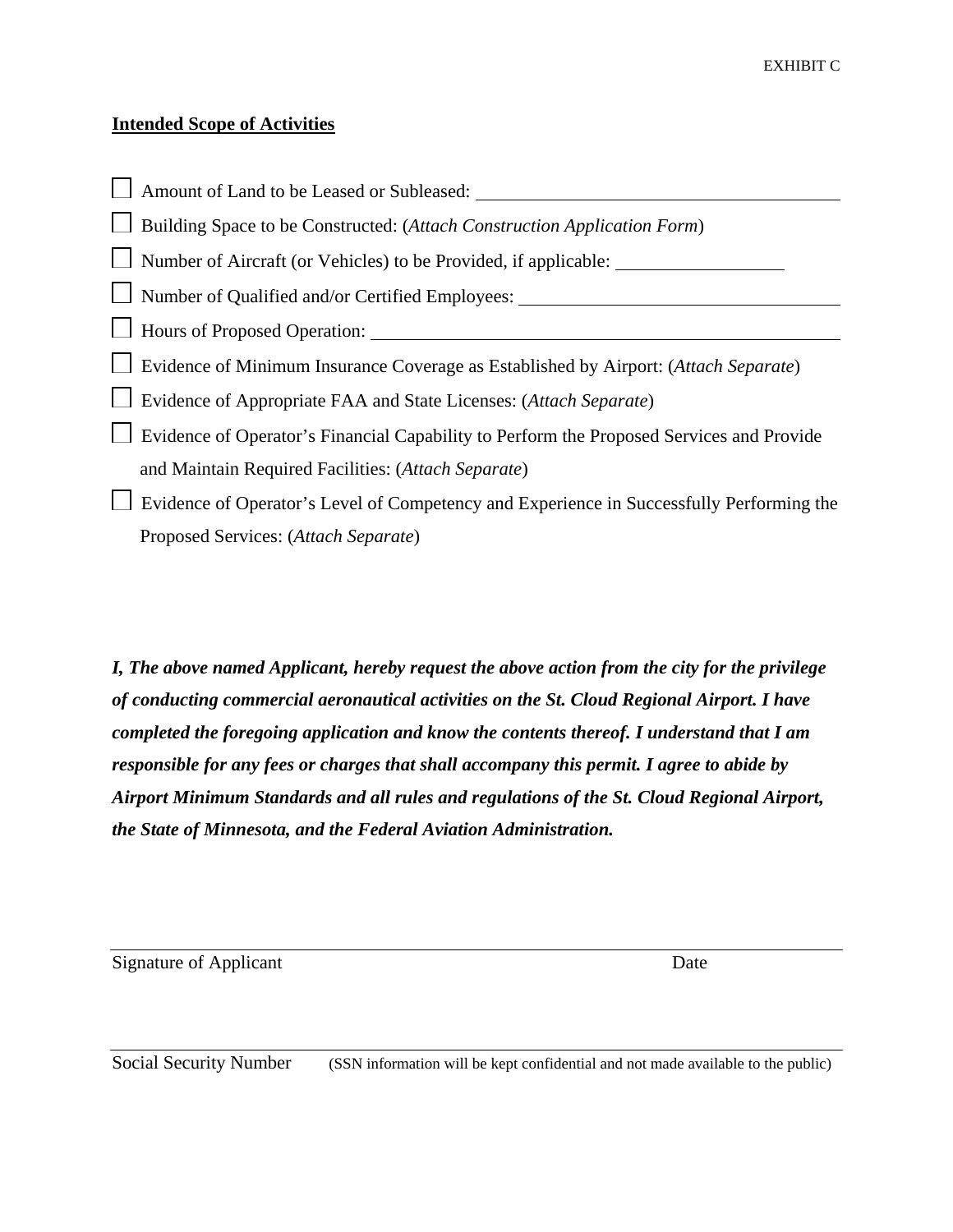

# **St. Cloud Regional Airport AERONAUTICAL BUSINESS PERMIT**

*(Required to conduct commercial aeronautical activity on the airport)*

**\_\_\_\_\_\_\_\_\_\_\_\_\_\_\_\_\_\_\_\_\_\_\_\_\_\_\_\_\_\_\_\_\_\_\_\_\_\_\_\_\_\_\_\_\_\_\_ is hereby granted the privilege of conducting commercial aeronautical activities on the airport and, in consideration of this request being granted, does agree to the following:**

#### **Business or Activity Permitted (Check all that apply):**

| Full Service Fixed Base Operator                                                                                                                                                                                                                                    | $\Box$ Single/Multiple Aviation Service Operator                                                                                                                               |
|---------------------------------------------------------------------------------------------------------------------------------------------------------------------------------------------------------------------------------------------------------------------|--------------------------------------------------------------------------------------------------------------------------------------------------------------------------------|
| Aircraft Charter Services<br>Airframe Maintenance and Repair Services<br>Aircraft Sales Services<br>On-Airport Rental Car Concession<br>Specialized Aircraft Repair Services (list service) _<br>Specialized Commercial Flying Services (list services) __<br>Other | $\Box$ Aircraft Leasing or Rental Services<br>$\Box$ Powerplant Maintenance and Repair Services<br><b>Flight Training Services</b><br><b>Off-Airport Rental Car Concession</b> |

*These activities are limited to the airport by ordinance. Please refer to the Airport Minimum Operating Standards for further information on each type of business.* 

**FEE PAYMENT:** The Applicant agrees to pay all applicable monthly fees on time by the tenth (10) day of each month, and all required fees, including late fees, interest and penalties, without deduction of any kind.

**PERMIT LIMITATIONS:** This permit may not be assigned or transferred, and is limited to only the approved business activity listed above.

**INFORMATION CHANGES:** The Applicant shall notify the Airport Administration Office in writing within fifteen (15) days of any change to the information provided on this form.

**INDEMNIFICATION:** The Applicant shall indemnify and hold harmless the City of St. Cloud.

**COMPLIANCE WITH THE LAW:** The Applicant shall comply with all applicable laws, ordinances, rules and regulations.

*The undersigned representative certifies he/she is authorized to sign for the business and acknowledges receipt of a copy of this permit.*

Authorized Business Representative Date Signed

l

l

Authorized Airport Representative Signature Date signed Date signed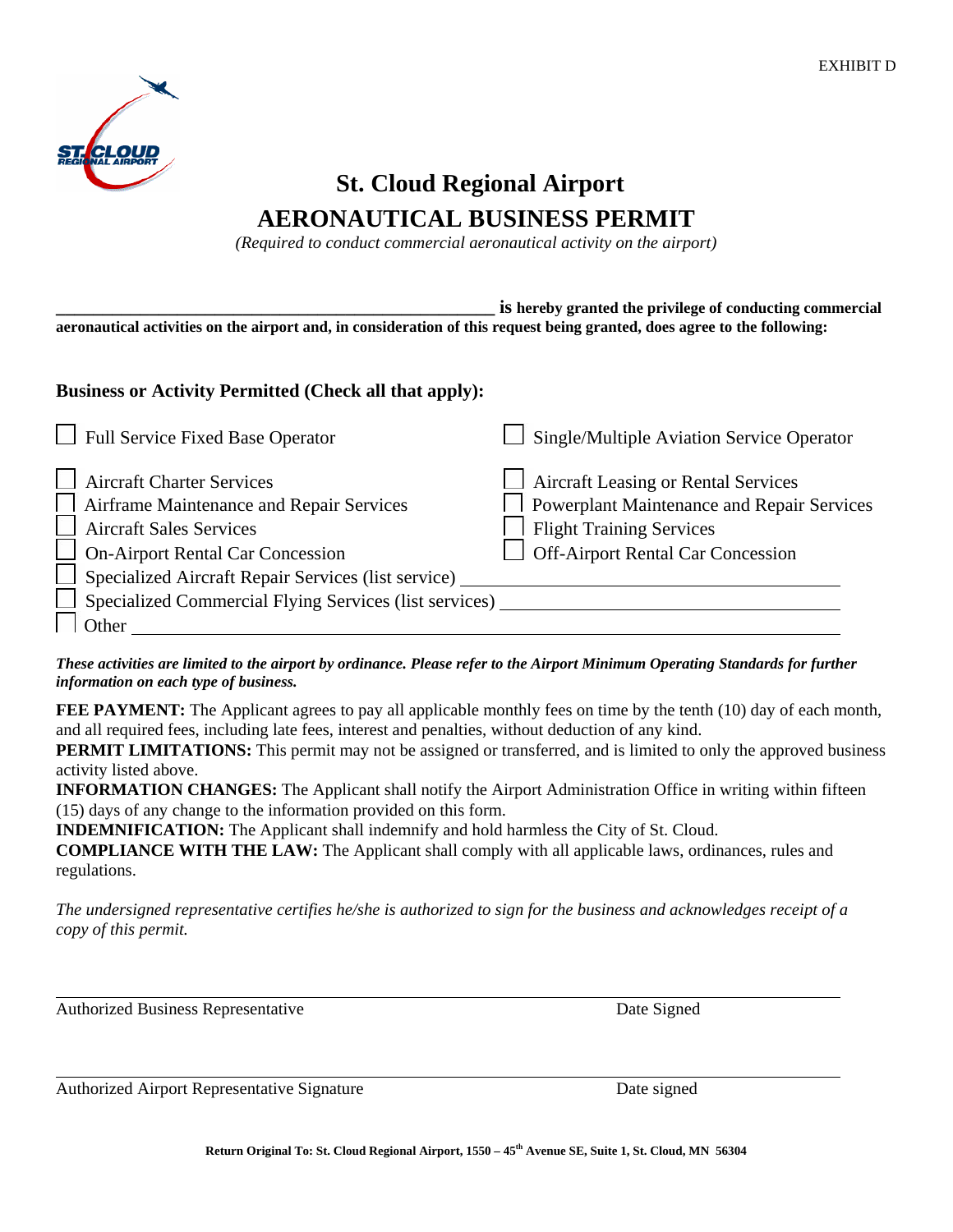## **\*\*\*\*\*\*\*\*\*\*\*\*\*\*\*\*\*\*\*\*\*\*\*\* Airport Administration Use Only \*\*\*\*\*\*\*\*\*\*\*\*\*\*\*\*\*\*\*\*\*\*\*\***

#### *Documents provided to applicant upon Granting Permit*

| $\Box$ City Code – Section 200              | <b>Airport Minimum Operating Standards</b> |  |  |  |  |
|---------------------------------------------|--------------------------------------------|--|--|--|--|
| $\Box$ Airport Rules and Regulations        | Receipt for Payment of Fees                |  |  |  |  |
| Additional attached documents if applicable |                                            |  |  |  |  |
| Lease/License Agreement                     | <b>FAA</b> Certificates                    |  |  |  |  |
| Sublease Agreement                          | Certificates of Insurance                  |  |  |  |  |
| Airport Driver/Vehicle Permit               | <b>Business Tax License/ID</b>             |  |  |  |  |
|                                             |                                            |  |  |  |  |
| AIRPORT DIRECTOR'S COMMENTS:                |                                            |  |  |  |  |
|                                             |                                            |  |  |  |  |
|                                             |                                            |  |  |  |  |
|                                             |                                            |  |  |  |  |
|                                             |                                            |  |  |  |  |
|                                             |                                            |  |  |  |  |
|                                             |                                            |  |  |  |  |
| Approved By:                                |                                            |  |  |  |  |
| Airport Director (or Designee)              | Date Signed                                |  |  |  |  |
| AIRPORT ADVISORY BOARD COMMENTS:            |                                            |  |  |  |  |
|                                             |                                            |  |  |  |  |
|                                             |                                            |  |  |  |  |
|                                             |                                            |  |  |  |  |